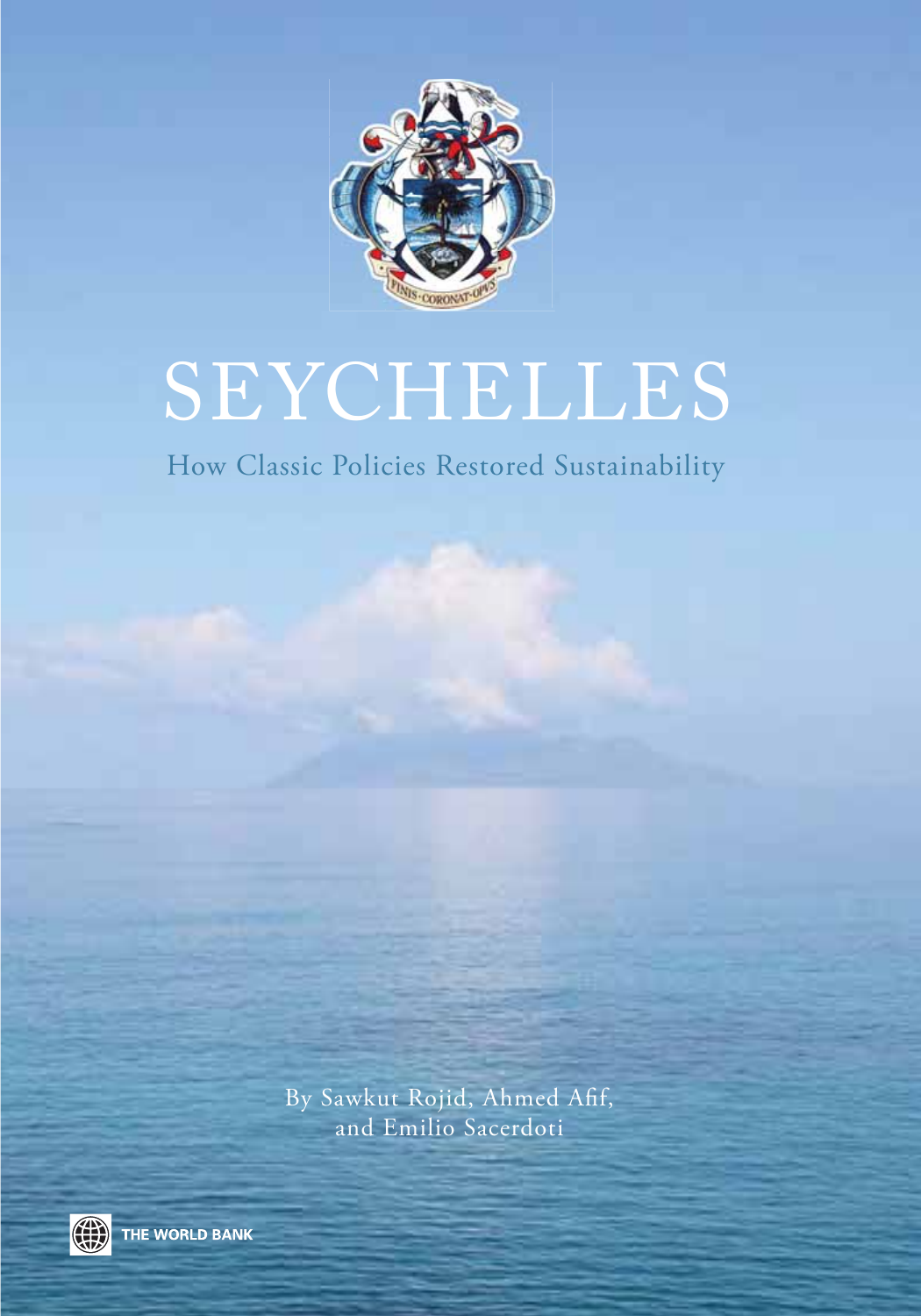The Republic of Seychelles

World Bank

### Seychelles: How Classic Policies Restored Sustainability

June 2013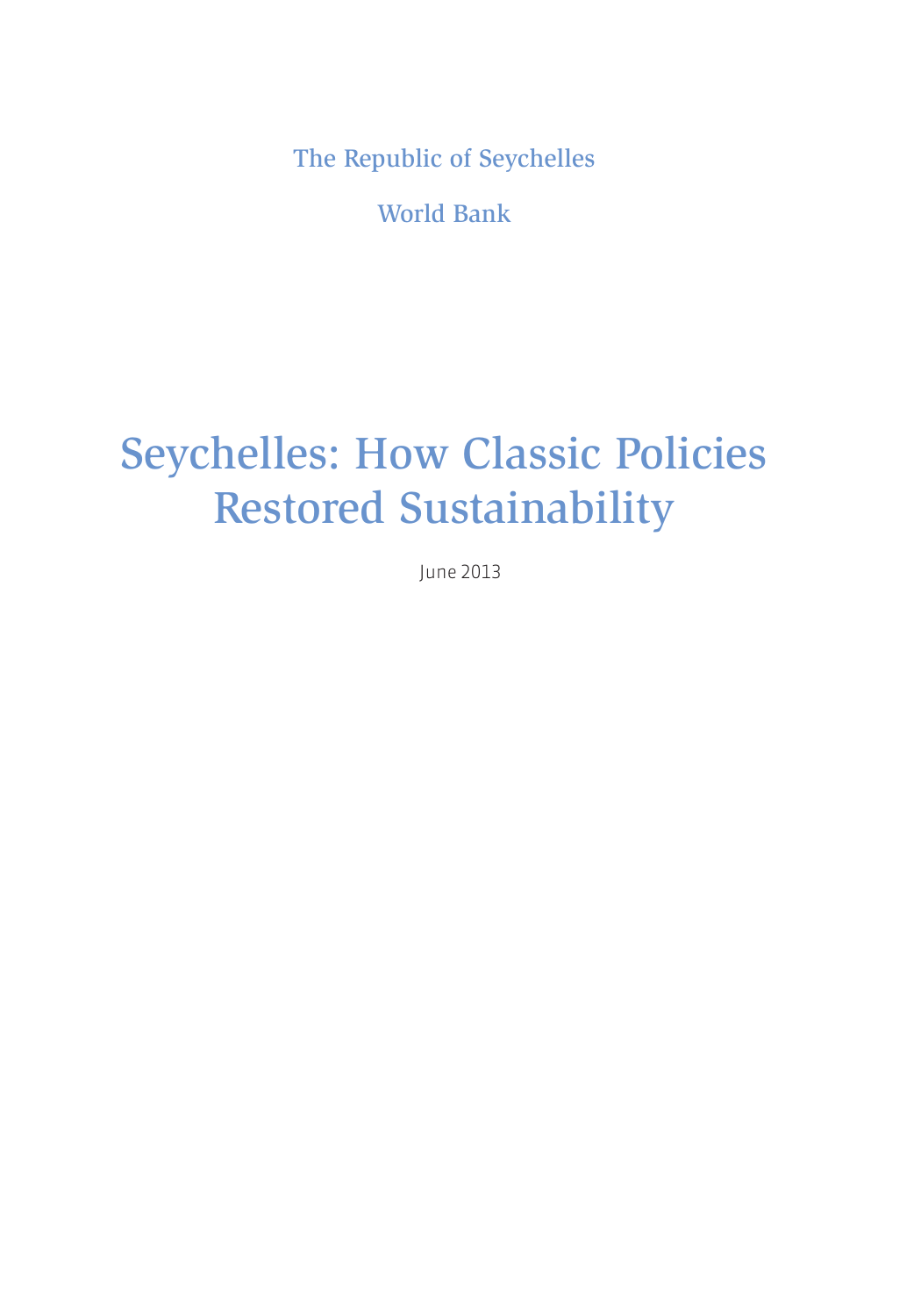©2013 International Bank for Reconstruction and Development/ The World Bank 1818 H Street NW, Washington DC 20433 Telephone: 202-473-1000; Internet: www.worldbank.org

State House, Office of the President of the Republic of Seychelles Government of Seychelles Mahe, Victoria, Republic of Seychelles Internet: www.statehouse.gov.sc

#### Some rights reserved

This work is a product of the staff of the World Bank, the Government of Seychelles with external contributions. Note that the World Bank does not necessarily own each component of the content included in the work. The World Bank therefore does not warrant that the use of the content contained in the work will not infringe on the rights of third parties. The risk of claims resulting from such infringement rests solely with you.

The findings, interpretations, and conclusions expressed in this work do not necessarily reflect the views of The World Bank, its Board of Executive Directors, or the governments they represent. The World Bank does not guarantee the accuracy of the data included in this work.

Nothing herein shall constitute or be considered to be a limitation upon or waiver of the privileges and immunities of The World Bank, all of which are specifically reserved.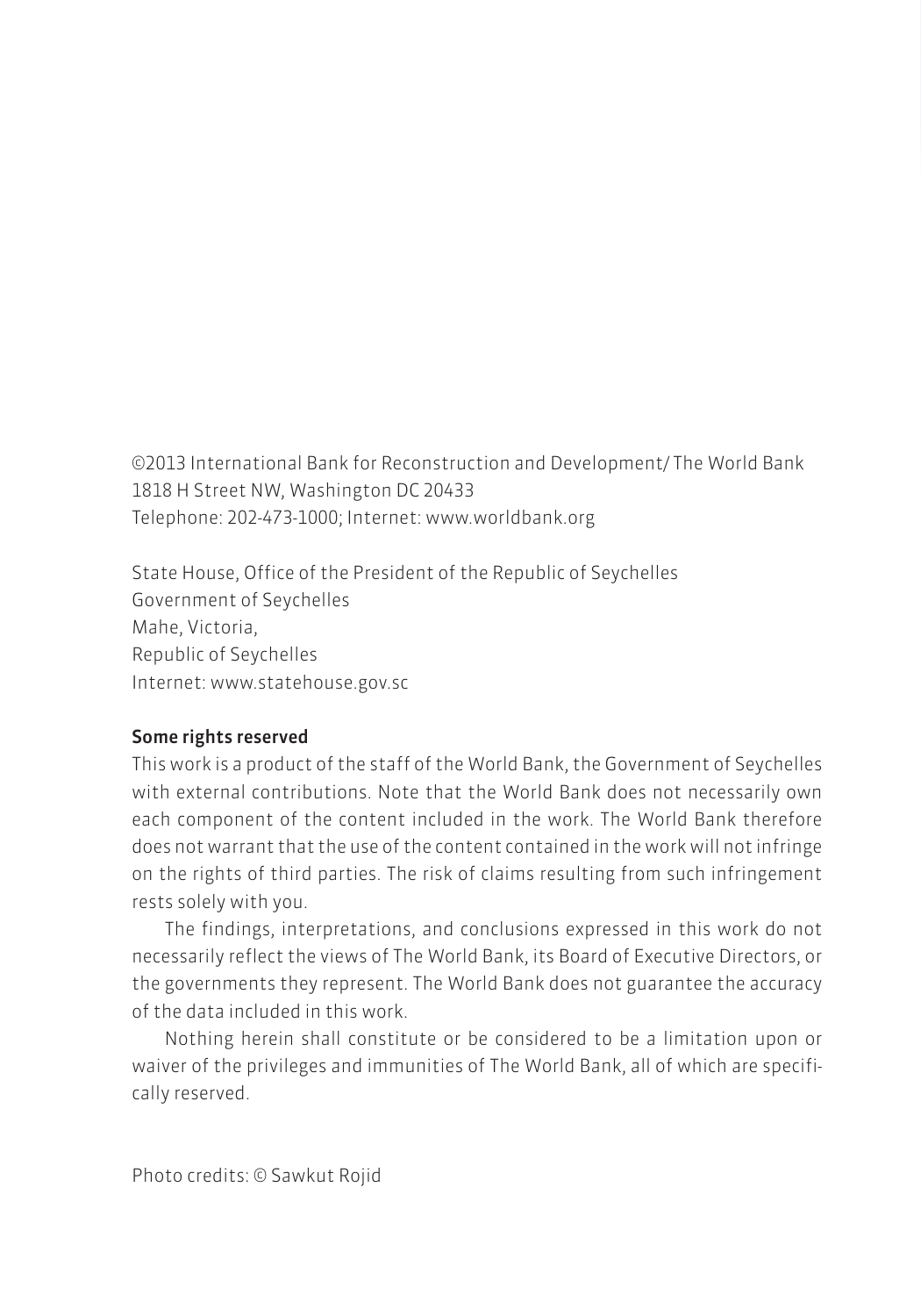# **Contents**

| Chapter 1. Debt-Promoting Economic and Sectoral Policies 1                                                                                                                                                                                  |
|---------------------------------------------------------------------------------------------------------------------------------------------------------------------------------------------------------------------------------------------|
| The 1970s to the 1990s: From Independence to the End of<br>The 1990s: Early Warning of Structural Imbalances and Attempts<br>Late 1990s to Early 2000s: Borrowing from Abroad and<br>Late 2000s: External Borrowing Depletes the Economy 21 |
| Chapter 2. The 2008 Reform Plan in the Making 23                                                                                                                                                                                            |
| Reengineering the Economy: Policy Options and Political Challenges . 24<br>Preparing Stakeholders, the Business Community and the Public 28<br>Moving into Action: A Top-Down Approach to Building a                                        |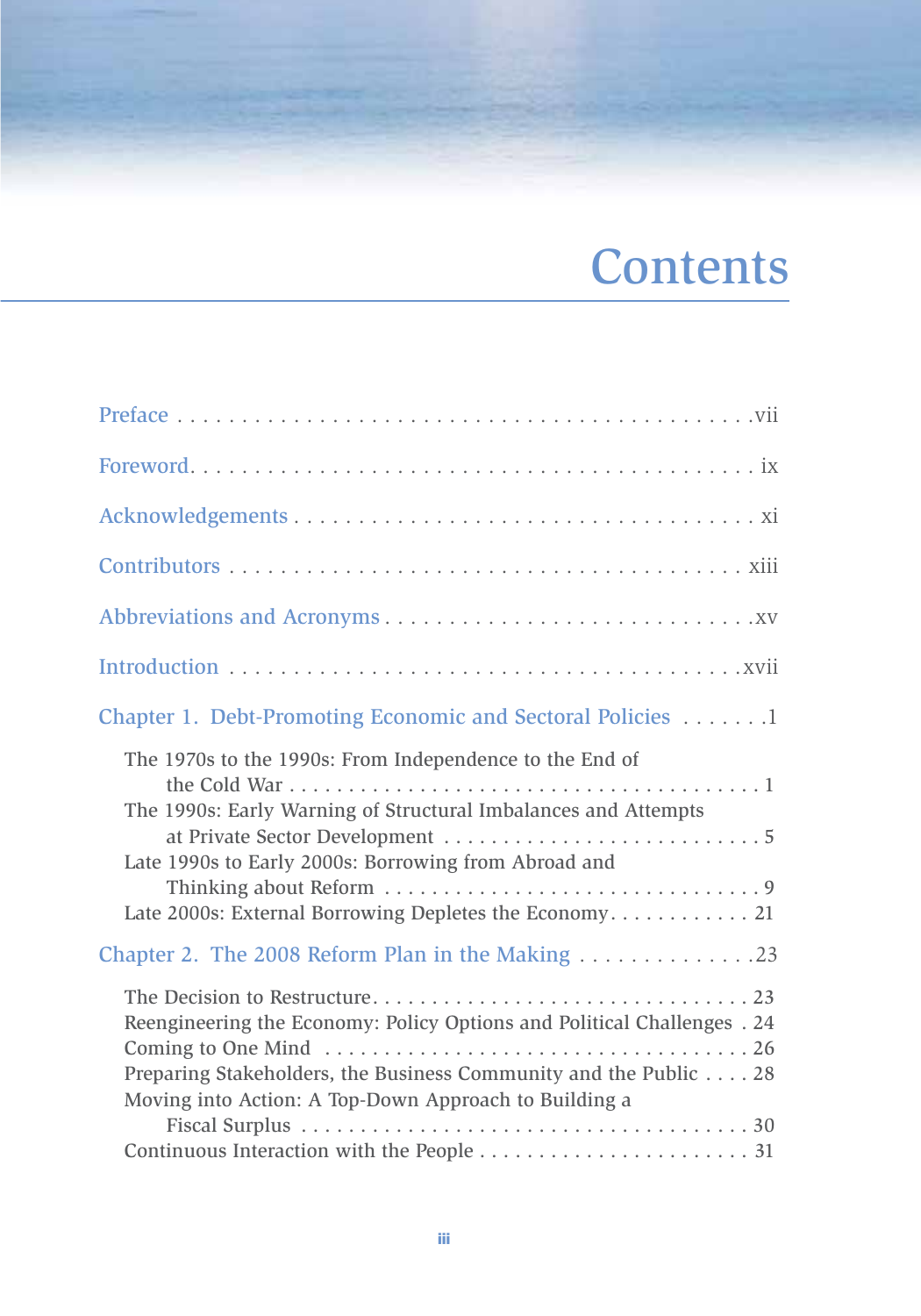| Chapter 3. The Reform Program and Its Results 33                                                                                                                                                                                             |  |
|----------------------------------------------------------------------------------------------------------------------------------------------------------------------------------------------------------------------------------------------|--|
| The Exchange Rate, Exchange Regime Reform, and Monetary Policy. . 34<br>2009-12: Budgetary Reforms and Fiscal Performance 36<br>Reforms of the Social Security Fund and the Pension Fund 43<br>Strengthening Public Financial Management  46 |  |
| Chapter 4. Medium-term Challenges: A Sound Budget                                                                                                                                                                                            |  |
| Chapter 5. Lessons from the Seychelles Experience 59                                                                                                                                                                                         |  |
| <b>Figures</b>                                                                                                                                                                                                                               |  |
| Figure 1.1 Revenue, Expenditure, and Fiscal Balance, 1981–2011 4<br>Figure 1.2 Government Domestic and External Debt, 1981-2010 4<br>Figure 1.3 Tourism Earnings and Current Account Deficit,                                                |  |
| Figure 1.4 Tourist Arrivals (000s) and GDP Growth Rate,                                                                                                                                                                                      |  |
|                                                                                                                                                                                                                                              |  |
|                                                                                                                                                                                                                                              |  |
|                                                                                                                                                                                                                                              |  |
| Figure 1.7 Foreign Direct Investment and GDP Growth,                                                                                                                                                                                         |  |
| Figure 1.8 Average Real GDP Growth, 1980-2011 16                                                                                                                                                                                             |  |
|                                                                                                                                                                                                                                              |  |
| Figure 1.10 Real GDP Growth and the Investment/GDP Ratio,                                                                                                                                                                                    |  |
|                                                                                                                                                                                                                                              |  |
| Figure 1.11 Tourism Earnings and Foreign Direct Investment,                                                                                                                                                                                  |  |
|                                                                                                                                                                                                                                              |  |
| Figure 3.1 Consumer Price Inflation, 2008-10  33                                                                                                                                                                                             |  |
| Figure 3.2 Consumer Price Inflation and the Exchange Rate,                                                                                                                                                                                   |  |
| Figure 3.3 Consumer Price Inflation, T-bill Rate, and Bank                                                                                                                                                                                   |  |
|                                                                                                                                                                                                                                              |  |
|                                                                                                                                                                                                                                              |  |
|                                                                                                                                                                                                                                              |  |
| Figure 3.6 Government Personnel Reductions, 2008-09 42                                                                                                                                                                                       |  |
| Figure 3.7 Government Wage Bill, 2003-11  42                                                                                                                                                                                                 |  |
| Figure 3.8 Public External Debt and External Borrowing, 2008-15 46                                                                                                                                                                           |  |
| Figure 3.9 Government External and Domestic Debt, 2005-18 46                                                                                                                                                                                 |  |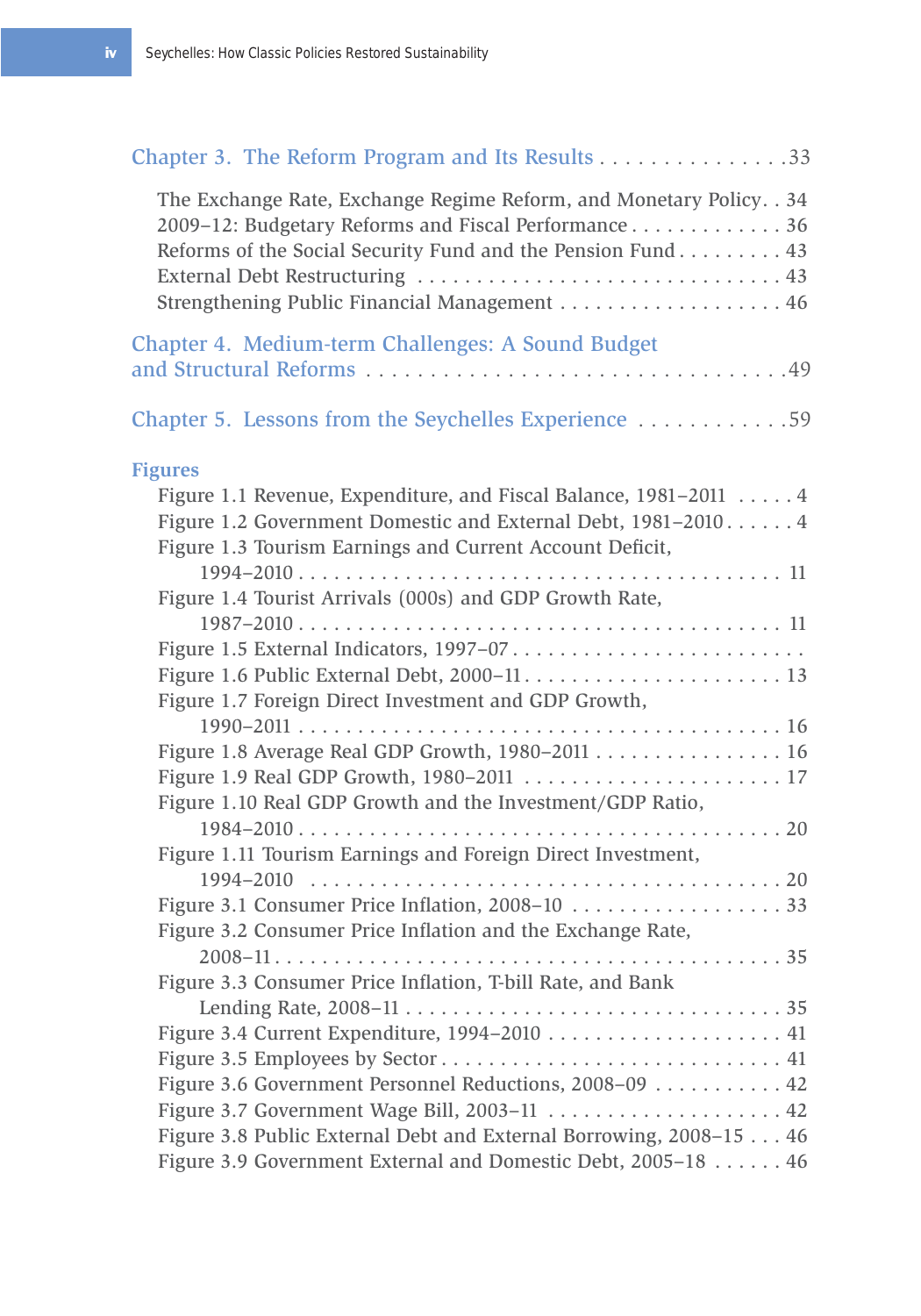| <b>Tables</b>                                            |  |
|----------------------------------------------------------|--|
|                                                          |  |
| Table 1.1 Selected Social Indicators, Seychelles and     |  |
|                                                          |  |
|                                                          |  |
| Table 1.3 Public Spending, Seychelles and Comparators 18 |  |
|                                                          |  |
| Table 3.1 Government Finances in 2009, 2010, and 2011:   |  |
|                                                          |  |
| Table 3.2 Revision of Taxes on Petroleum Products,       |  |
|                                                          |  |
|                                                          |  |
|                                                          |  |
| Table 4.1 Budget Outcome and Targets, 2010–14. 51        |  |
| <b>Boxes</b>                                             |  |
| Doy 4.1 Dublic Invoctment in Cavabelles<br>ビコ            |  |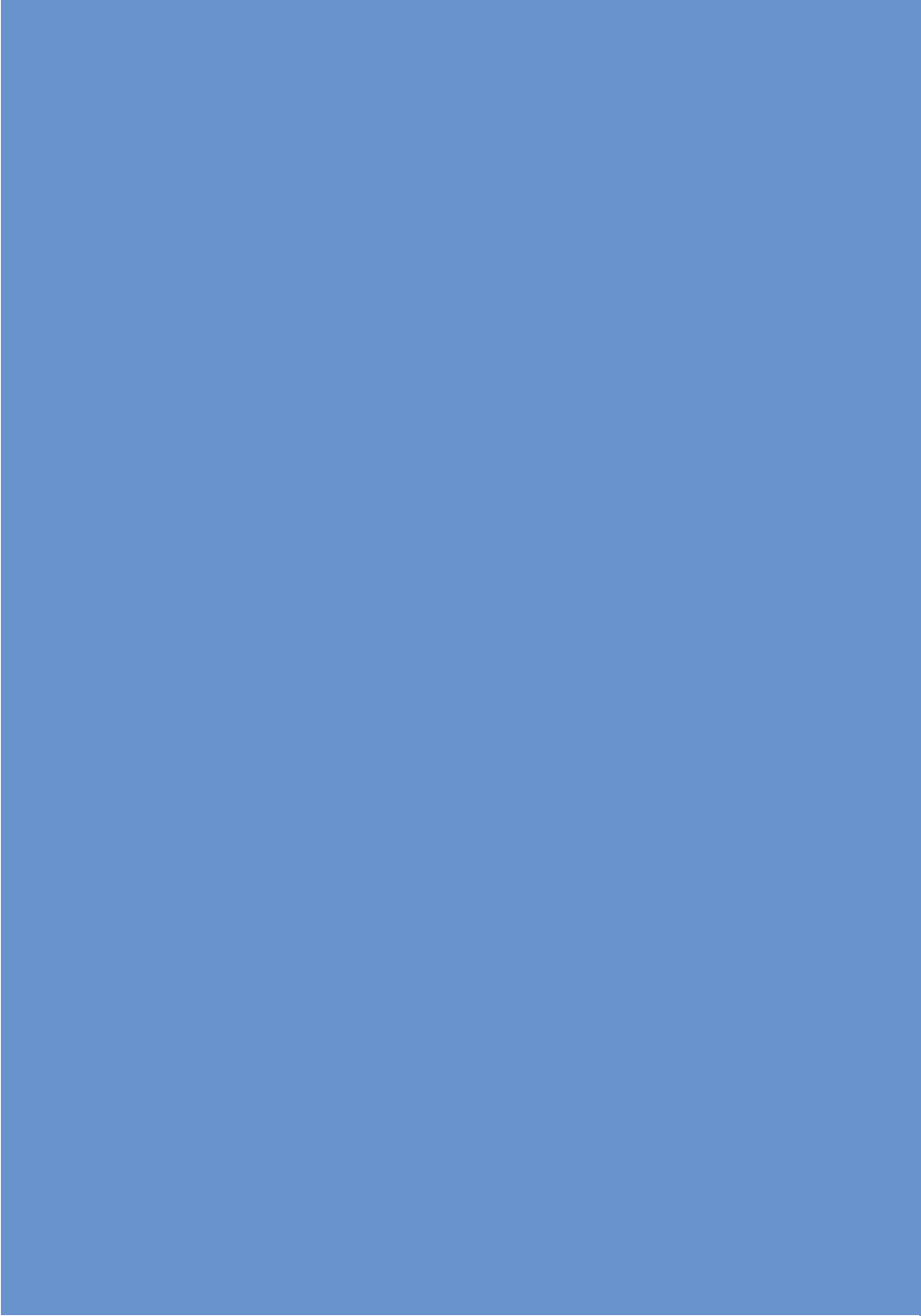### Preface



James A. Michel President of the Republic of Seychelles

We uch has been written about the history of Sey-<br>chelles, but no one has in any significant way ad-<br>dressed the economic history of our nation. This<br>hook deliberately does not sover all of Sovebolles' bistory chelles, but no one has in any significant way addressed the economic history of our nation. This book deliberately does not cover all of Seychelles' history. It concentrates on the three decades since independence in 1976, with particular attention to the period leading up to the 2008 debt crisis and the four years that followed. It gives a good account of the policies that prevailed during that time and the decision by the Government to enter into a historic first IMF-supported adjustment program to overcome the crisis.

Above all, this book is a riveting account of how Seychelles came together as a nation to transform its economy remarkably in a very short time. It is a story about the vision of its leaders and the hard work of its civil servants who helped steer the program through. More tellingly, it is the story of a people acutely aware of the personal hardships they would have to face and the sacrifice they would have to make in the short to medium term to secure their survival, and their future. It is about a small nation's resilience in the face of overwhelming odds, of turning challenges into opportunities by accepting and claiming full ownership of the IMF-supported program of macroeconomic reform. The people took ownership of the program because they were consulted and they understood fully what it entailed, both at a personal and national level. Once the people of Seychelles took ownership of the program, its success was assured even though hard times were to be expected.

Readers will no doubt find the build-up to the program interesting. To me however, the most revealing is the lesson and message that the book conveys. Too often economies are allowed to slump deeper and deeper into crisis simply because leaders are reluctant to make tough decisions because they are concerned about possible social unrest. In 2008 I realized that the time had come for a fundamental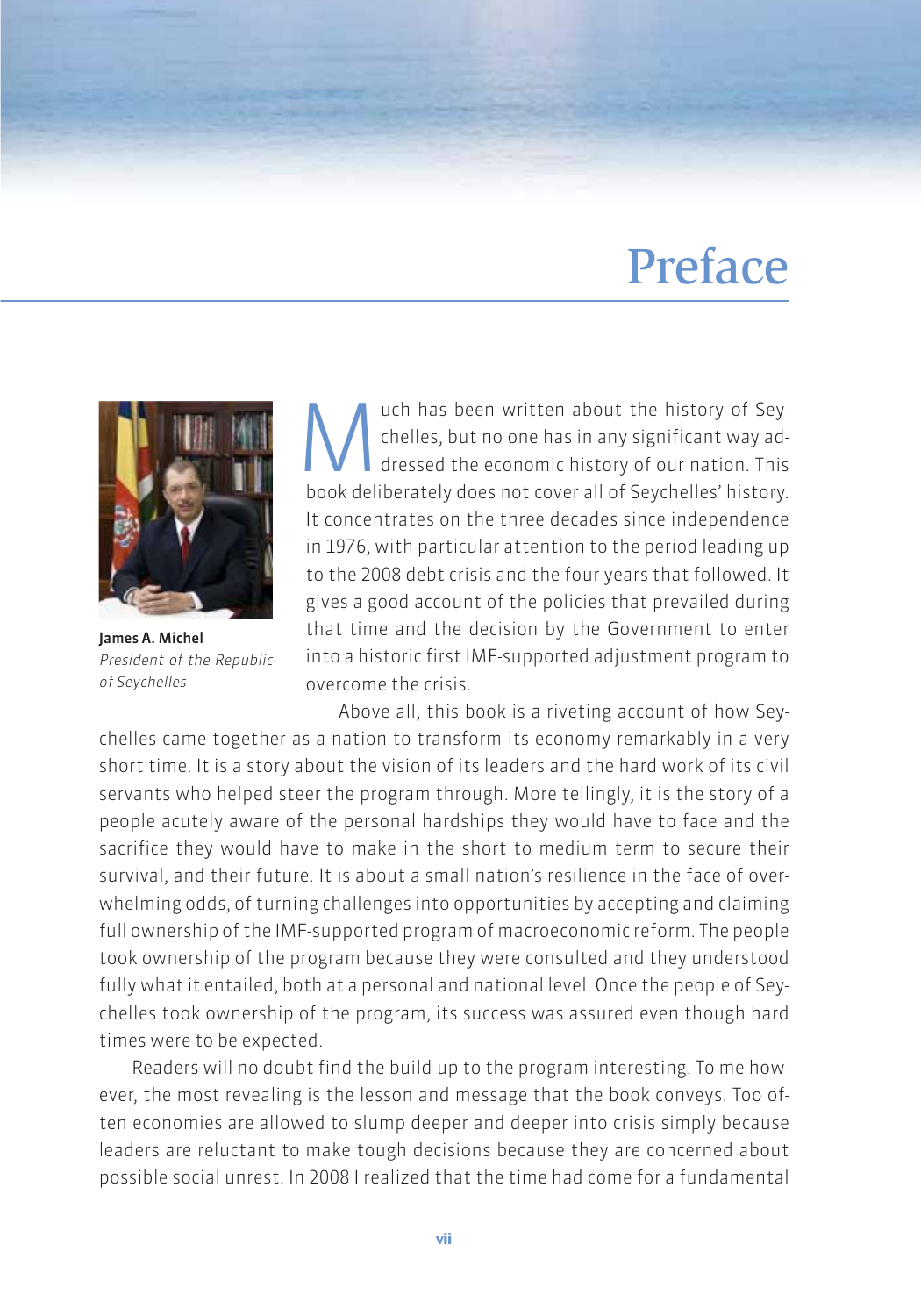change in the way our economy was managed. I knew I had to put political considerations aside and place the future of my country above everything else. I was aware that I was taking a massive political gamble, but I was prepared to do it because I was convinced that it was not only the right thing to do but also the only option to extract Seychelles from the crisis. I knew that the people of Seychelles needed a major change in mindset, to move away from a cycle of economic dependency and reliance on government social services to a new attitude of "get up and do something for yourself"—"leve debrouye," as we say in Creole. Events and developments were to prove me right.

We stayed the course and did not waver, not even when confronted by the exigencies of politics. In 2011, before the presidential election, given what was at stake I was strongly advised to defer further movement on the program. I refused, stating that I would stand firm and that the reforms would continue in spite of everything. In fact, I insisted that I would use the reform program as my re-election platform! My re-election, with close to 56 percent of the vote, demonstrated clearly the trust of the people in my political and economic direction and their support for the program. I must pay tribute to them for their trust, their resilience, and their endurance.

Today, less than five years after adoption of the program, we have an economy built on solid fundamentals and investor confidence. We have faced many challenges and, with intelligence and fortitude, we have overcome them.

Seychelles: How Classic Policies Restored Sustainability is a true story but it is also a parable about the success that comes from accepting one's mistakes, abandoning what is not working, having the will to transform, having the courage to embrace reform and implement tough policies, putting the interests of the country first above any political considerations, and bringing hope to the people so that they can enjoy a more prosperous future. I hope that through this book others will find the inspiration and courage to bring hope and economic prosperity to their people.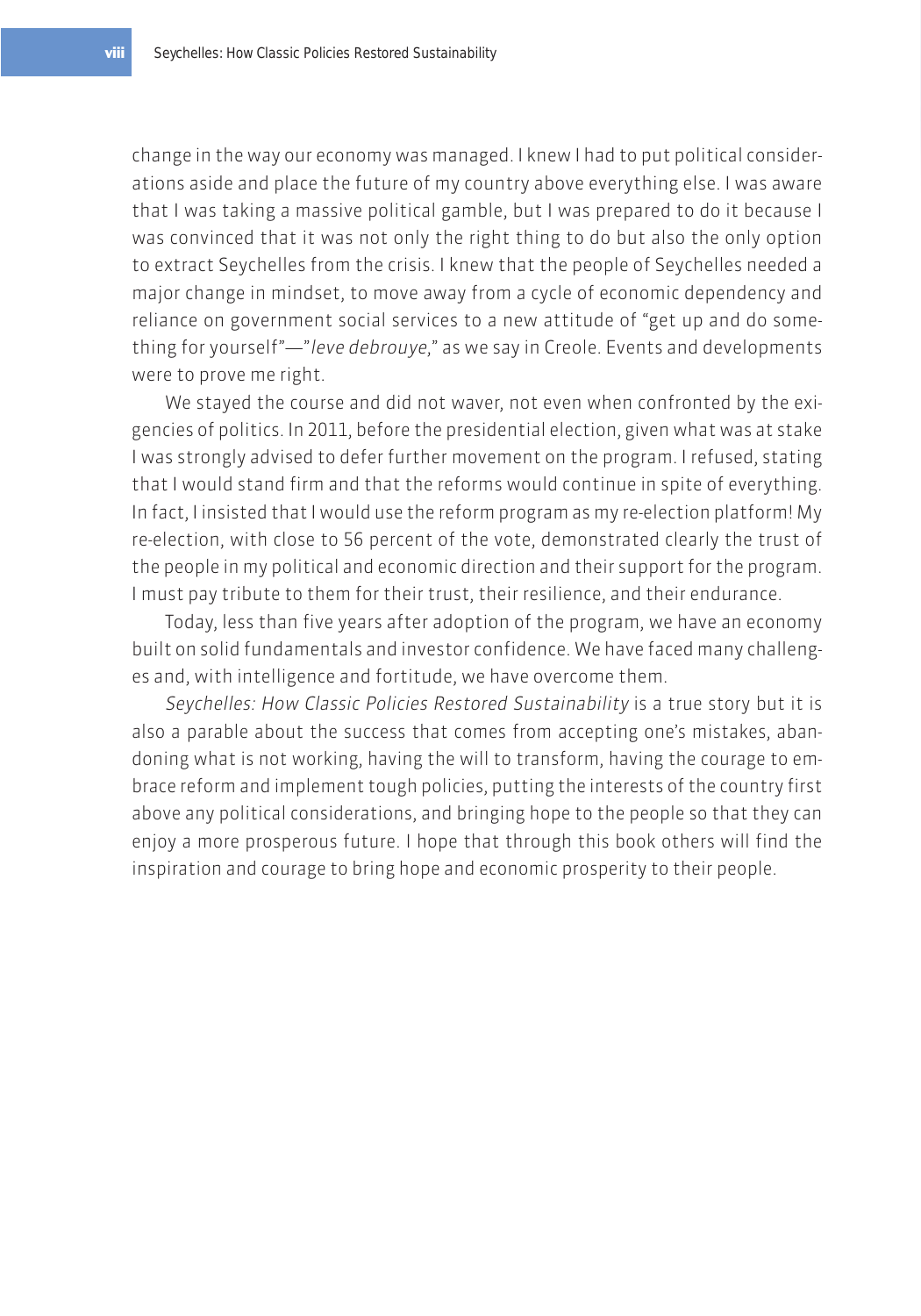### Foreword



Makhtar Diop Vice-President, Africa Region World Bank Group

his book documents a story that has never been told.<br>For a decade before 2008, the Seychelles economy<br>had been drifting away from basic economic princi-<br>ples (despite apparent prosperity) until it hit a wall. The his book documents a story that has never been told. For a decade before 2008, the Seychelles economy had been drifting away from basic economic princigovernment turned the ensuing balance of payments crisis into an opportunity. With commitment and leadership from the highest level, they implemented a complete and coherent set of reforms: they liberalized the exchange rate, tightened fiscal policy (including layoffs where needed), reduced the role of the state in commercial activities, and introduced a sound monetary policy framework that targeted reserves. Thanks to widespread consultations be-

forehand, the reforms enjoyed popular support. More to the point, they worked. In a record three years, Seychelles fixed its economic fundamentals, secured generous debt relief from the Paris Club and other private creditors, and today enjoys rapid and likely sustained—growth.

But the Seychelles story is about more than how established economic doctrine can work today, although that in itself is worth telling. It also offers useful lessons for other countries facing similar difficulties: First, an economy in crisis can be directed onto a sustainable growth path. Second, timid economic reforms in response to warning signs—the reaction up to 2008—are not likely to prevent a decline. Third, in a crisis, reforms cannot be piecemeal—it is better to overshoot rather than undershoot. Fourth, the "home-grown" nature of a program can be preserved while putting international technical assistance to good use. Finally, reforms can be painful and touch the lives of many people, reinforcing the importance of a good safety net.

The Seychelles economy is on track, but the authorities recognize that sustaining the gains will require second-generation reforms to deal with such structural issues as education quality, reform of state-owned enterprises and public utilities, and the need to build competitiveness. These may prove difficult precisely because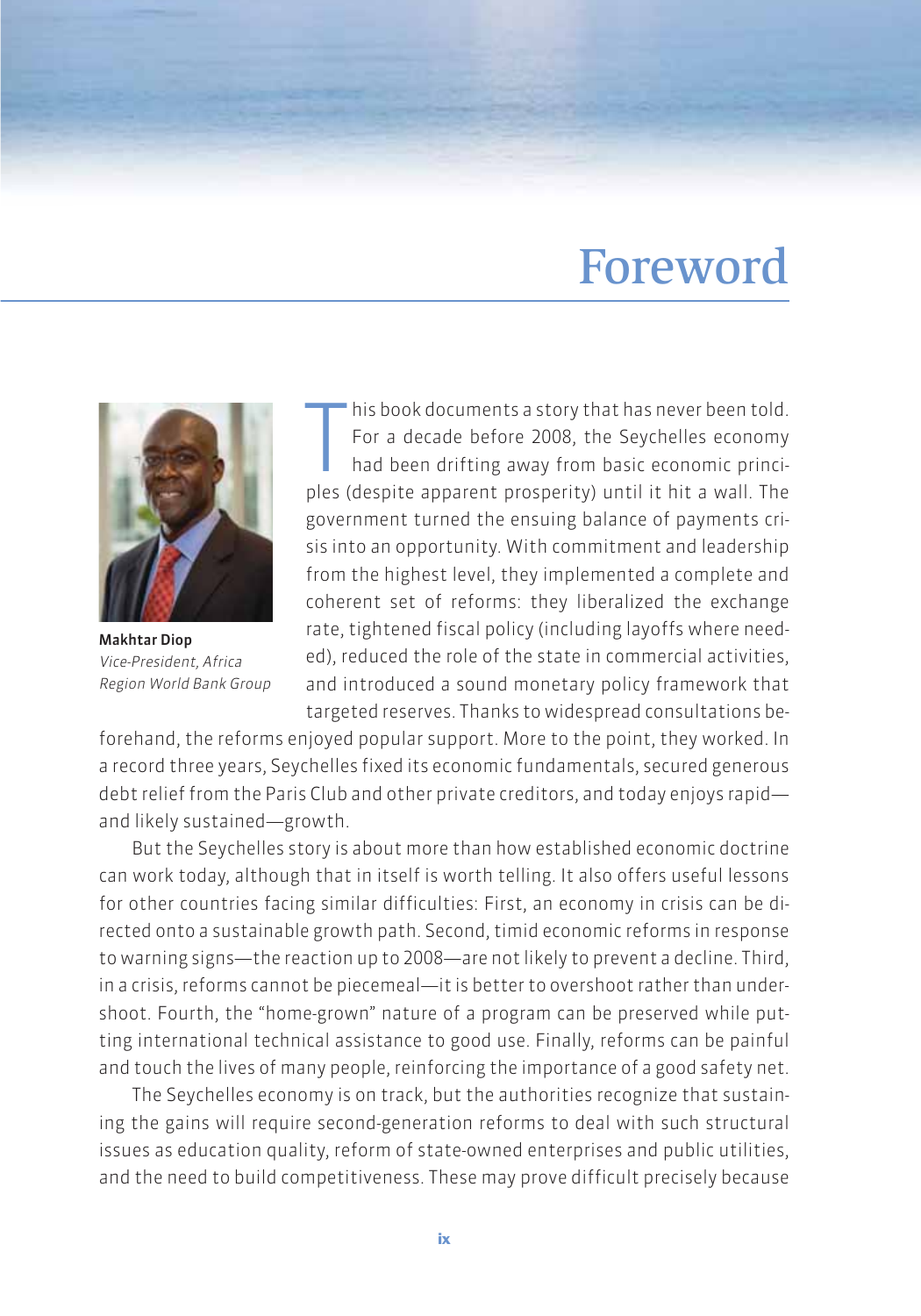the country has already achieved so much—such as universal, free health and education—with first-generation reforms. There is a danger that it could become a prisoner of success. But the way the government and people of Seychelles managed the balance of payments crisis of 2008 makes me confident that they will once again rise to the challenge.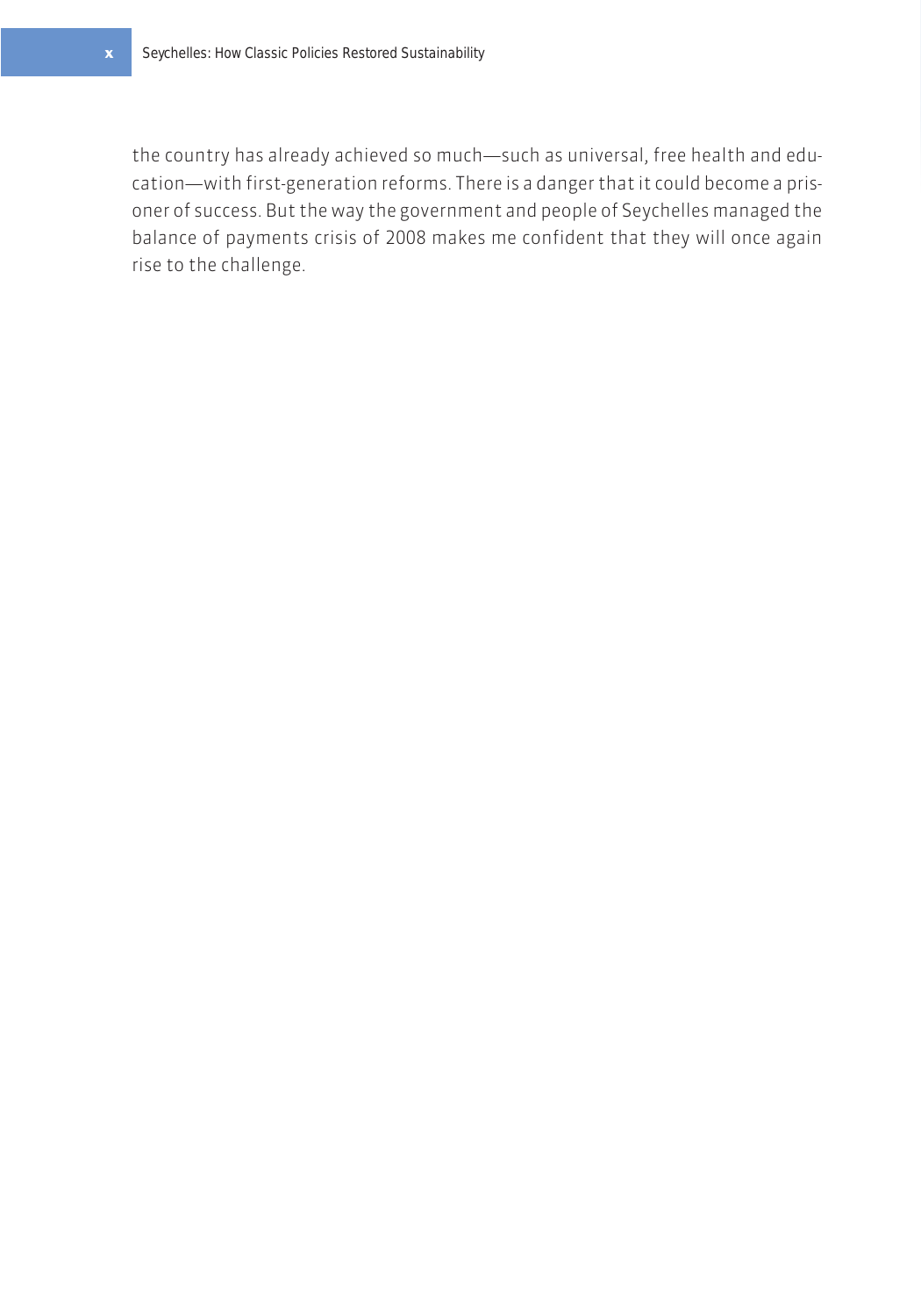# Acknowledgements

Entertain Seychelles: How Classic Policies Restored Sustainability was prepared by a led by World Bank economist Sawkut Rojid and consisting of Emilio Sacception Advisor to the Government of Seychelles, and Ahmed Afif, for eychelles: How Classic Policies Restored Sustainability was prepared by a team led by World Bank economist Sawkut Rojid and consisting of Emilio Sacerdoti, Senior Advisor to the Government of Seychelles, and Ahmed Afif, former Prin-

The work benefitted from the much-appreciated guidance of His Excellency Danny Faure, Vice President of the Republic of Seychelles; the Honorable Pierre Laporte, Minister of Finance, Trade, and Investment of the Republic of Seychelles; Shanta Devarajan, World Bank Chief Economist for Africa; Haleh Bridi, World Bank Country Director for Seychelles; and John Panzer, World Bank Sector Manager for Poverty Reduction and Economic Management .

The work was sponsored by the Government of Seychelles, the Office of the Chief Economist of the World Bank Regional Vice-Presidency for Africa (AFRCE), and the Seychelles Country Management Unit of the World Bank Regional Vice-Presidency for Africa (AFCS4).

The team is particularly grateful to Paul Mathieu for peer review of this document. His comments have been incorporated into the book. Paul, now advisor to the Monetary and Capital Markets Department of the International Monetary Fund (IMF), was the IMF mission chief to the Seychelles who led the design of the IMF program in 2007/08.

The team also received helpful comments and support from Elizabeth Charles, Director of International Cooperation, Seychelles Ministry of Finance, Trade, and Investment; Alain D'Hoore, World Bank Lead Economist; Jean Le Dem, former IMF Mission Chief for Seychelles; Tobias Roy, IMF Senior Economist for Seychelles; Khurshid Noorwalla, Team Assistant at the World Bank; and Mapi Buitano and Beatrice Berman from the Office of the Chief Economist of the Africa Region at the World Bank.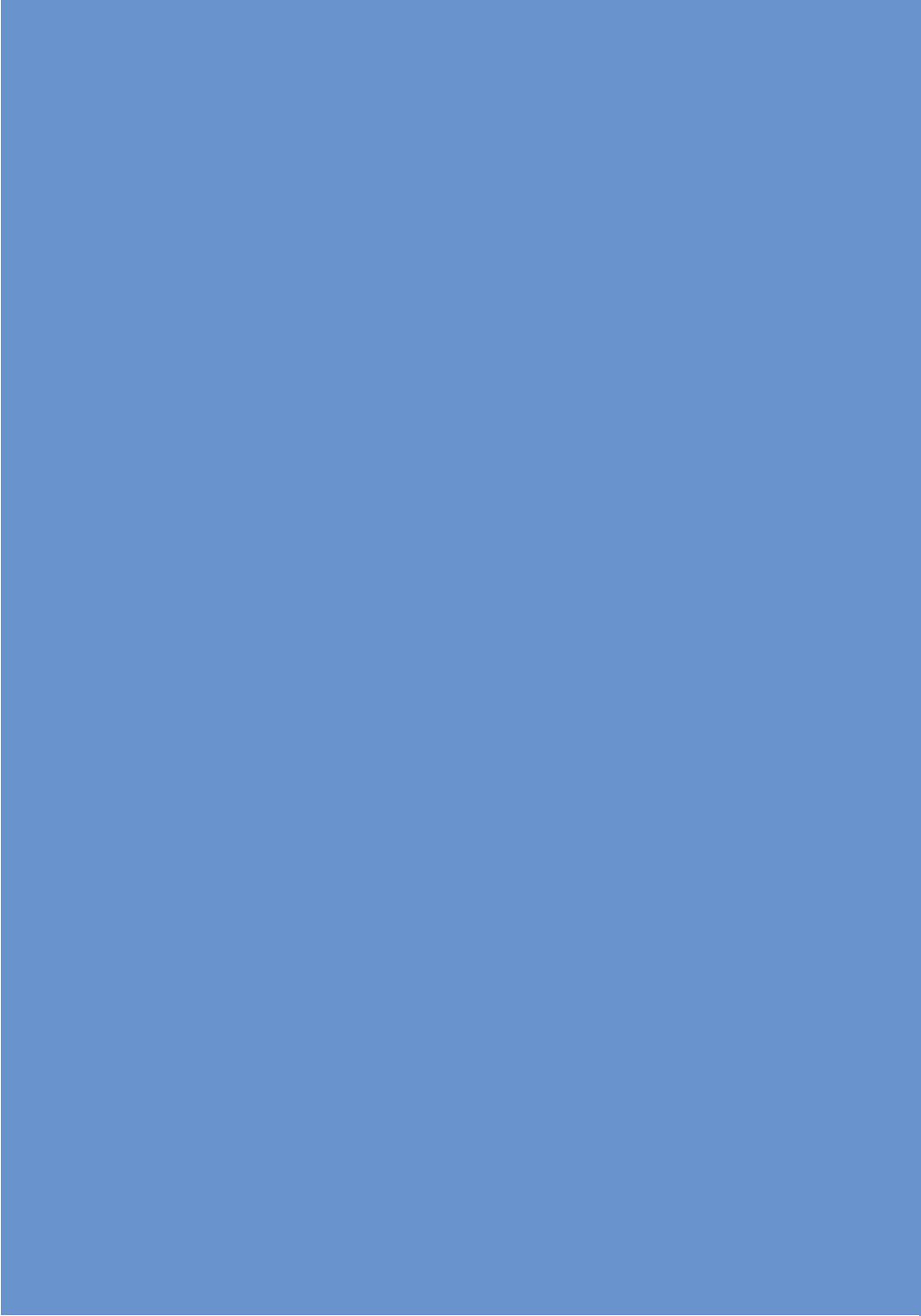### **Contributors**



Sawkut Rojid is an economist at the World Bank, which he joined in 2009 and where he has worked extensively on Mauritius and Seychelles. He has published a number of academic and policy research papers and contributed to a number of books, the most recent being State Business Relations and Economic Development in Africa and India (Routledge, December 2012). Previously he worked at the Ministry of Finance in Mauritius and the University of Mauritius. He holds an MSc in international economics from the Cardiff University Business School,

UK, and a PhD in international trade from the University of Mauritius. His research interests encompass macro and trade issues.



Ahmed Afif holds a bachelor's degree in mathematics and economics from Warwick University. Now working in the private sector, he previously worked for the Central Bank of Seychelles, was chief executive of the Seychelles International Business Authority, and served in the Seychelles President's Office in various capacities related to formulation of economic policy. In 2008, he was appointed principal secretary of the Ministry of Finance, where he had a central role in designing and executing major macroeconomic reforms.



Emilio Sacerdoti holds an MPhil and a PhD in economics from Yale University. He worked in the Research Department of Banca d'Italia in 1973–75 and as assistant to the IMF executive director for Italy in 1976–78. From 1978 through 2009 he held positions in a number of IMF departments as economist, senior economist, division chief, and advisor. Since 2009 he has been a senior advisor to the Ministry of Finance of Seychelles and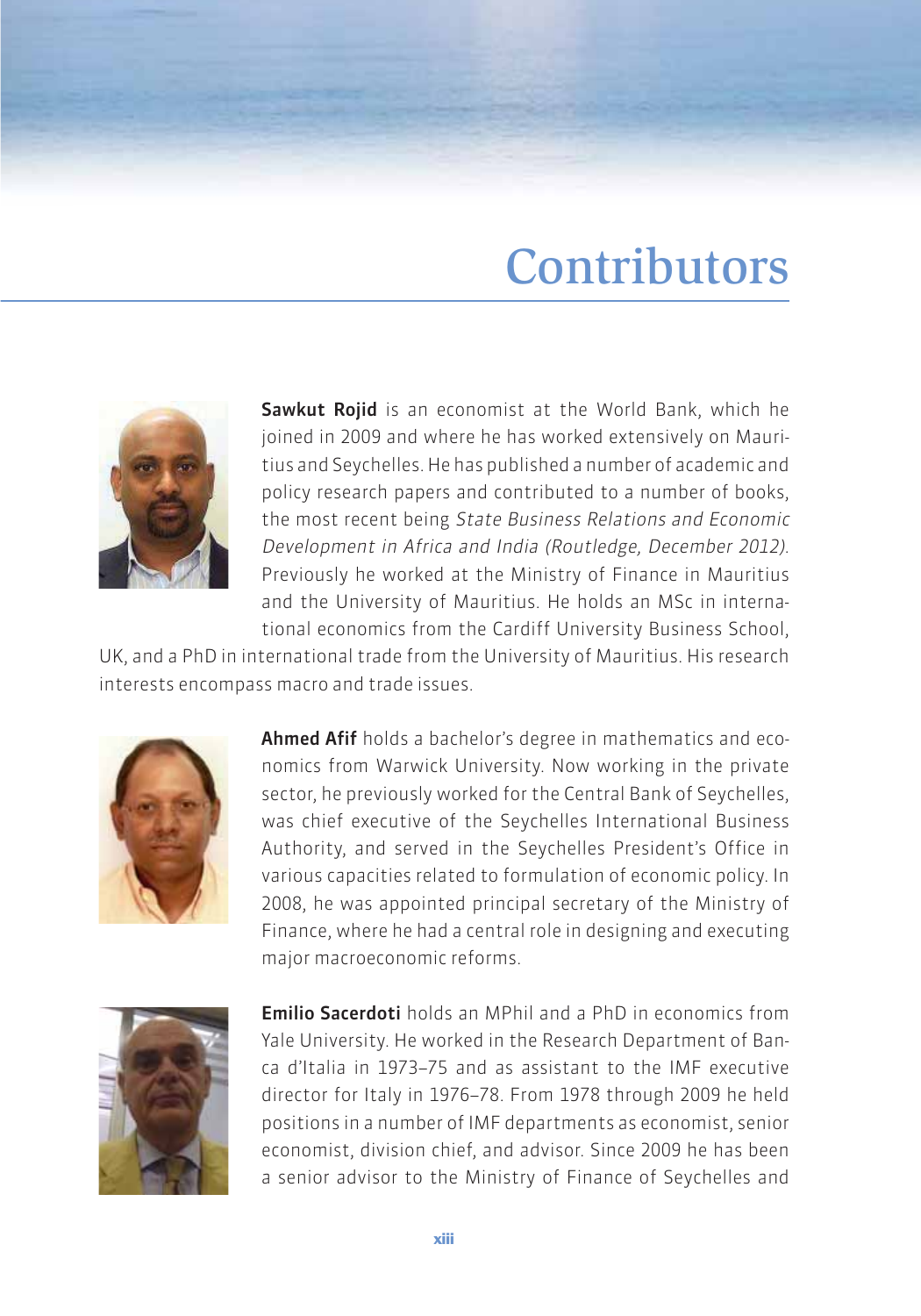consultant to the World Bank, the African Development Bank, and the European Development Fund.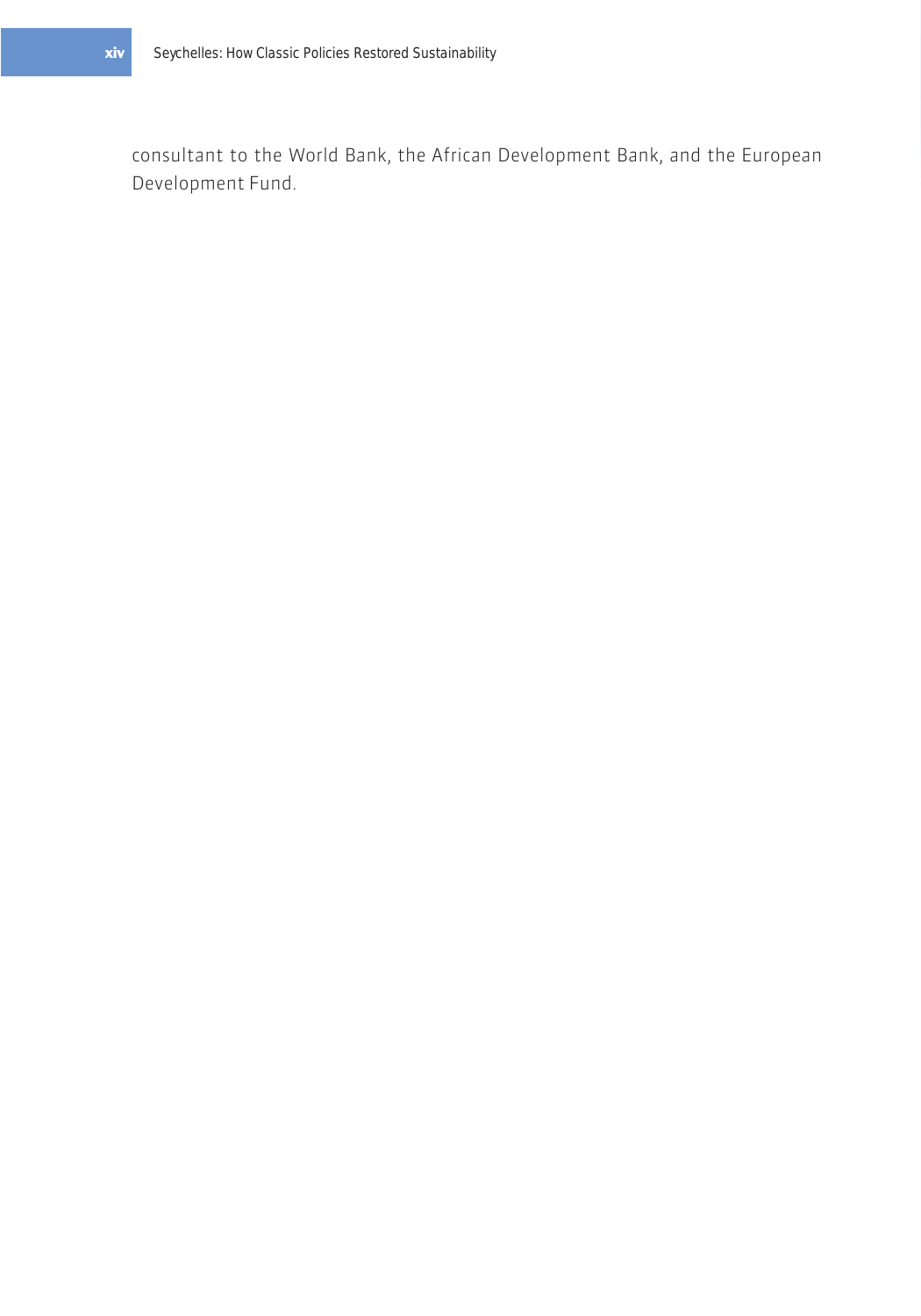# Abbreviations and Acronyms

| <b>BADEA</b> | Banque Arabe de Développement Economique en Afrique (Arab Bank     |
|--------------|--------------------------------------------------------------------|
|              | for Economic Development in Africa)                                |
| <b>COI</b>   | Conserverie de l'Ocean Indien                                      |
|              | COSPROH Compagnie Seychelloise de Promotion Hotelière, Ltd.        |
| <b>DBS</b>   | Development Bank of Seychelles                                     |
| <b>ECCU</b>  | Eastern Caribbean Currency Union                                   |
| ECP          | East Coast Land Reclamation Project                                |
| <b>FDI</b>   | Foreign direct investment                                          |
| GDP          | Gross domestic product                                             |
| GNI          | Gross national income                                              |
| GST          | Goods and services tax                                             |
| <b>HDI</b>   | Human Development Index                                            |
| <b>HFC</b>   | Housing Finance Corporation (HFC)                                  |
| HIV-AIDS     | Human Immunodeficiency Virus - Acquired Immune Deficiency Syndrome |
| <b>IMF</b>   | International Monetary Fund                                        |
| LAR          | Loan asset ratio                                                   |
| <b>MICs</b>  | Middle-income countries                                            |
| <b>MLUH</b>  | Ministry of Land Use and Habitat                                   |
| <b>MW</b>    | Megawatt                                                           |
| PIT          | Personal income tax                                                |
| PMC          | Property Management Corporation                                    |
| PSIP         | Public Sector Investment Program                                   |
| PUC          | Public Utility Company                                             |
| SDP          | Seychelles Democratic Party                                        |
| <b>SHDC</b>  | Seychelles Housing Development Corporation                         |
| SMB          | Seychelles Marketing Board                                         |
| SPUP         | Seychelles People's United Party                                   |
| <b>SR</b>    | Seychelles rupee                                                   |
| <b>SWA</b>   | Social Welfare Agency                                              |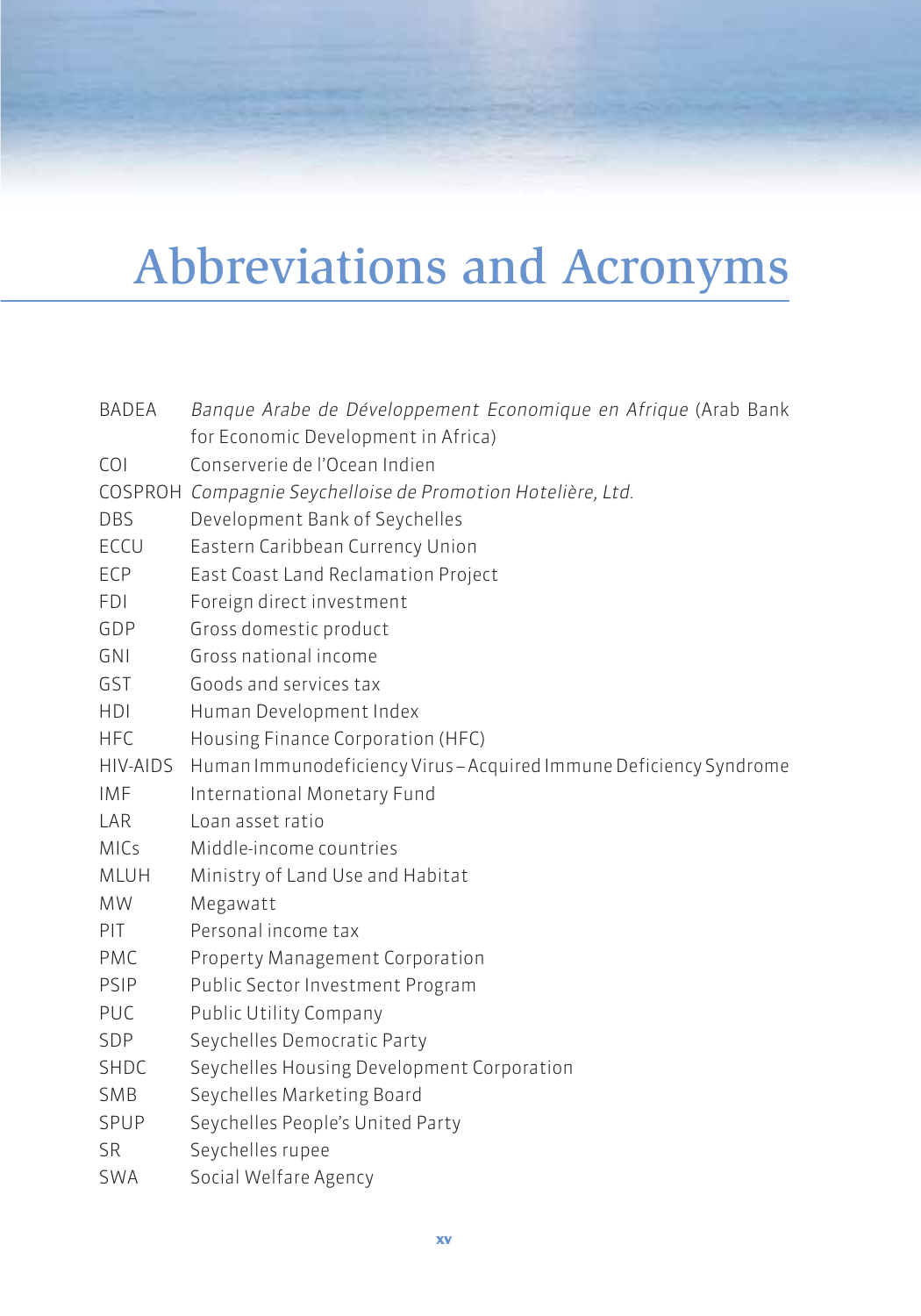- UNDP United Nations Development Programme
- US\$ United States dollar
- VAT Value added tax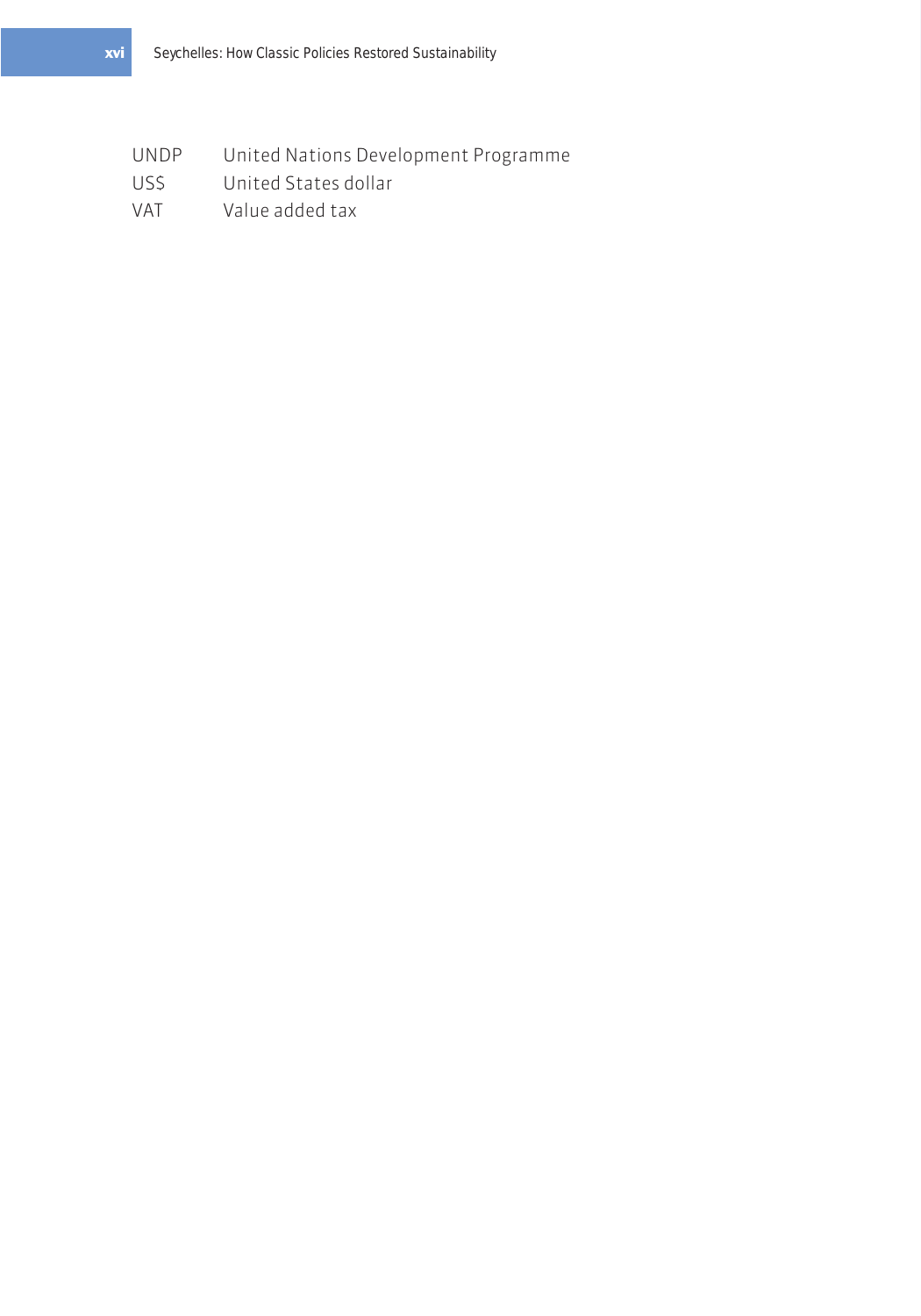### Introduction

 $\frac{1}{2}$ n its three decades of independence, Seychelles has forged a world-class private tourism industry that has consistently fortified its economic growth. Yet with an underlying economic model characterized by extensive state intervention in the economy and an extensive welfare system, Seychelles accumulated debt that was unsustainable. Eventually, with its foreign exchange reserves all but depleted, the country could not honor its obligations to foreign creditors. The global economic crisis of 2008 exacerbated those conditions, impelling Seychelles to put in place substantive and fundamental economic reforms. Beyond expectations, those reforms turned the crisis around in a record three years—a much-acclaimed success.

Since independence Seychelles' economic development has been remarkable. It is a story of steady income growth, significant investment in infrastructure and tourism, and a steady increase in the welfare of its citizens, who have the highest per capita income in all of Africa. Owing to the rapid growth of tourism and the high tax revenues it has produced, the government has been able to firm up infrastructure and create comprehensive social services and welfare systems.

This remarkable growth, however, depended on steady borrowing, especially in the 1990s and early 2000s, and was accompanied by severe trade and exchange restrictions. Borrowing ultimately proved unsustainable as debt reached almost 200 percent of gross domestic product (GDP). Starting in 2008 external debt required massive restructuring. With vigor, Seychelles undertook comprehensive, deeply owned macroeconomic reform, supported by the International Monetary Fund (IMF), the World Bank, the European Union (EU), and other partners.

The economic restructuring gave priority to liberalizing foreign exchange, significant and sustained tightening of fiscal policy (backed by a reduction in public employment), reform of monetary policy to emphasize liquidity management, and a reduction in the state's role in the economy to help build the private sector. With generous debt relief from the Paris Club and other private creditors and with fiscal consolidation Seychelles managed to achieve a sounder fiscal and debt status than had prevailed only a few years before. By addressing macroeconomic imbalances,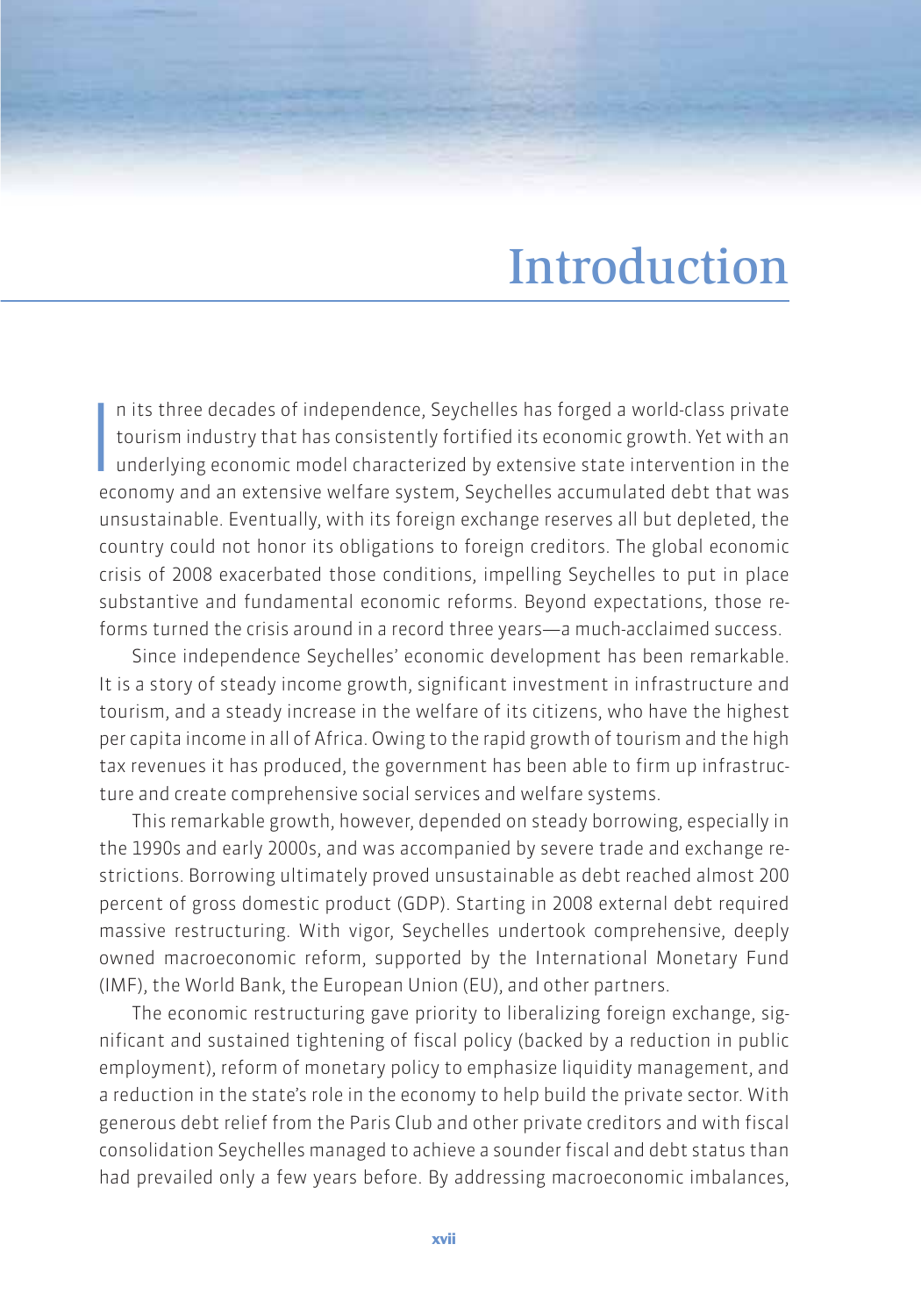Seychelles improved its prospects. In 2010 and 2011 real GDP growth averaged 5 percent, public debt had fallen by more than half compared to 2003, and healthy primary fiscal surpluses peaked in 2009 at 14.8 percent of GDP.

Although Seychelles may be only a very small country in the context of the world community, the political economy of reform is as complex there as in any other country of any size. For that reason, Seychelles' success in executing challenging reforms despite economic uncertainty offers useful lessons to all. These lessons may encourage other countries to embark on ambitious reforms to set, or reset, a similar course toward stability, growth, and long-term sustainability.

This book describes four decades of macroeconomic policies that eventually made Seychelles' debt unsustainable. It highlights the discussions that culminated in a decision to make drastic changes, and it presents details of the reform program. The book concludes with a summary of useful lessons that can be drawn from the Seychelles experience.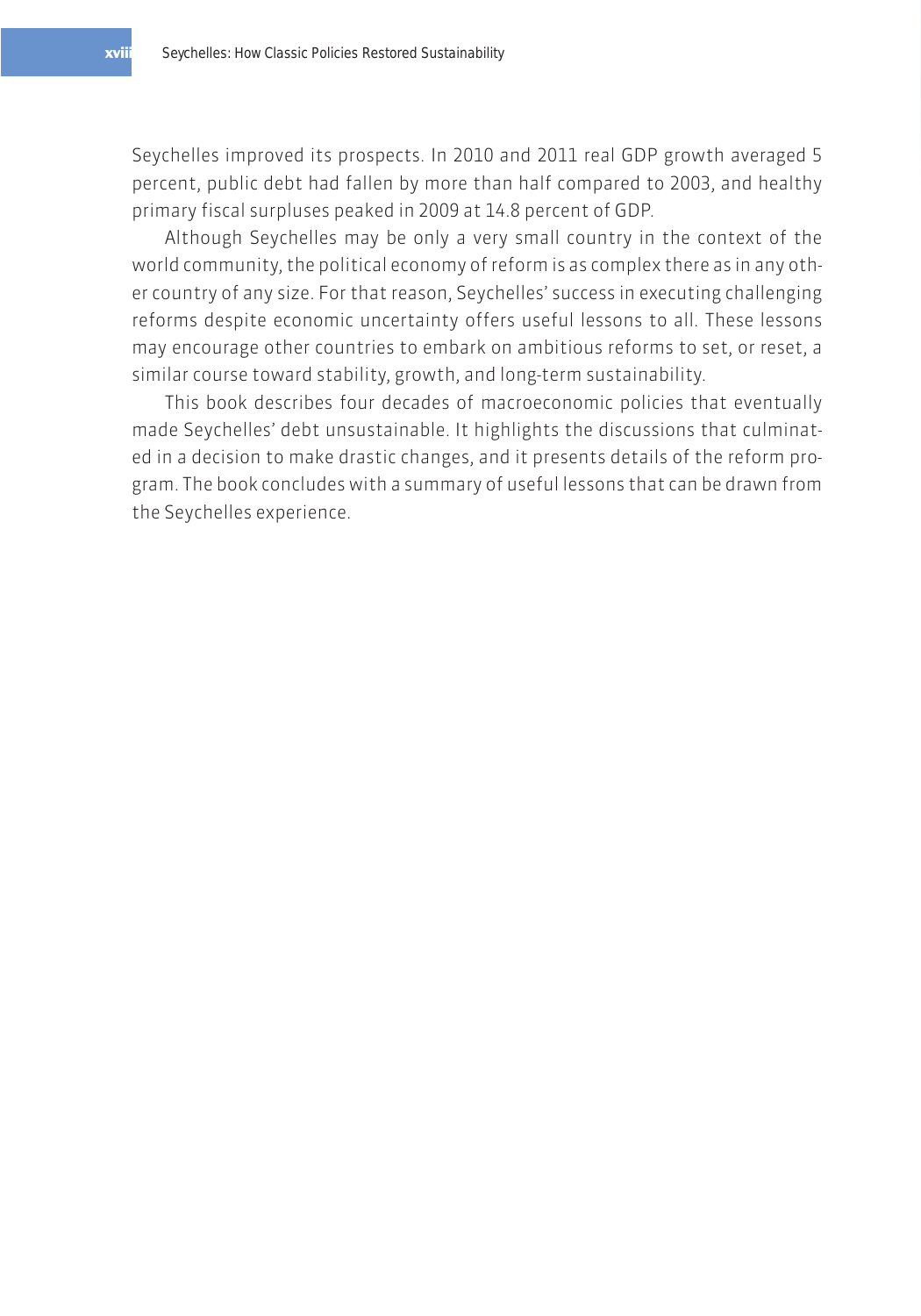# Debt-Promoting Economic and Sectoral Policies

**1**

The bold, ambitious reformed in economic policies<br>1976. Important featured over several distinct periods. he bold, ambitious reform program that Seychelles started in 2008 was rooted in economic policies enacted in the early decades after independence in 1976. Important features of the Seychelles economy evolved toward crisis

### The 1970s to the 1990s: From Independence to the End of the Cold War

Seychelles has a comparatively short history of development as an independent nation. France laid claim to the islands in 1756, and the first French settlers arrived in 1770 (preceded by occasional temporary influxes of pirates). In the ensuing decades, more settlers arrived, as did an increasing number of freed slaves from mainland Africa, the islands' nearest neighbor. A master-slave mentality arose during this first known continuous period of habitation.

Since then, much has transpired in Seychelles: Great Britain eventually won control from France in 1811. This period of colonization saw substantial construction of churches, schools, roads, bridges, and transport and communication systems. The country was by then markedly divided by economic class: Descendants of the original settlers owned much of the land and assets, and the slaves and other laborers who came after them were relegated to a low-income working class. But then successive world and economic crises and the evolution of a credible voting and political system gave birth to a new political orientation.

In 1962 the populist Seychelles People's United Party (SPUP), formed initially to advocate more equitable distribution of wealth, demanded independence from British colonial rule. In response the Seychelles Democratic Party (SDP), backed by the elite—largely landowners and the business community—took a right-wing stance.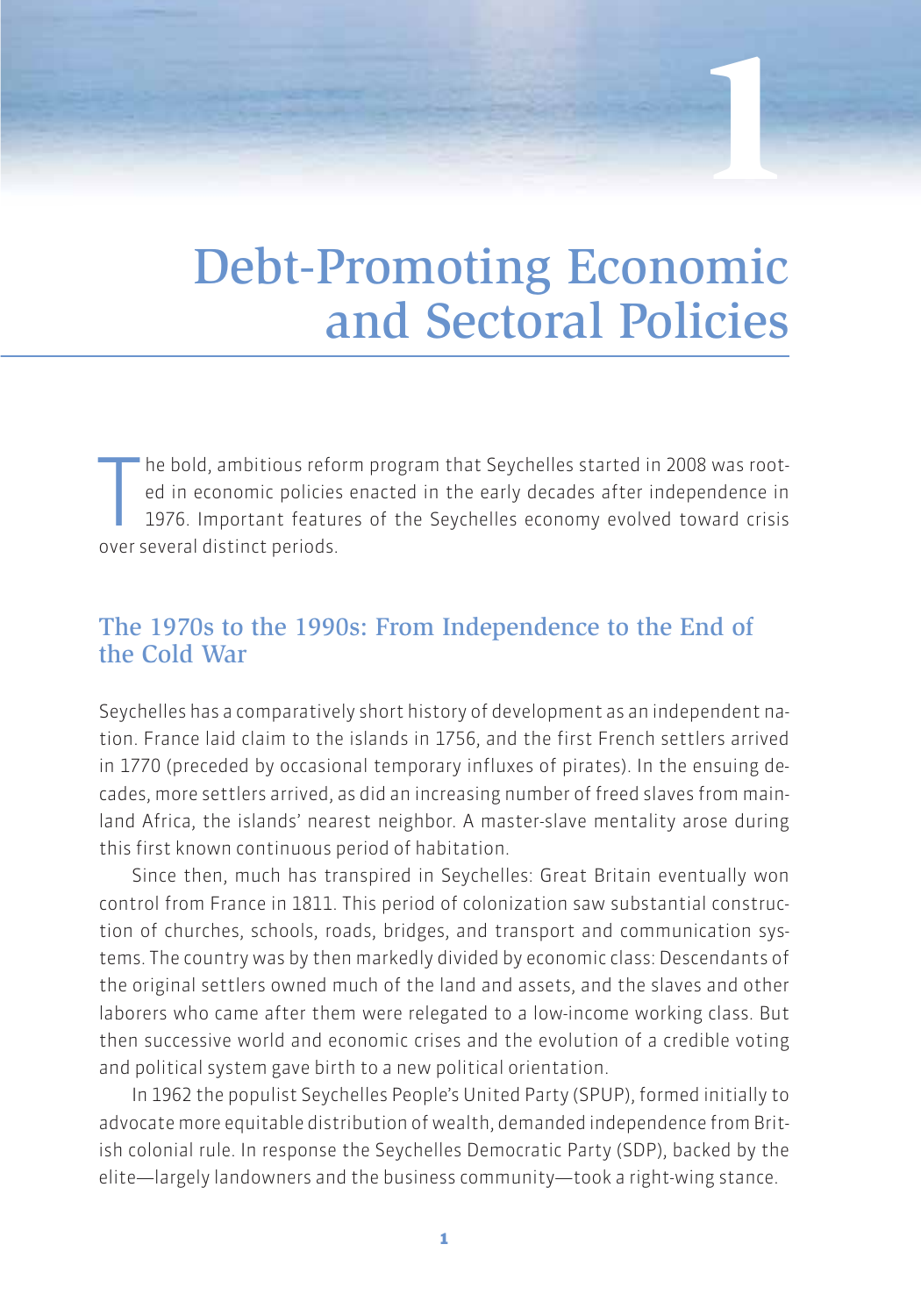The country became independent on June 29, 1976, and the head of the SDP, James Mancham, was declared president. Barely a year later, on June 5, 1977, a coup ousted President Mancham while he was in London attending Queen Elizabeth II's silver jubilee celebration. The SPUP rose to power, and France Albert Rene was eventually declared president of a one-party state.

The new regime had one immediate reform in mind: to redistribute wealth, including land and capital. Thus began a process in which the government acquired large tracts of land from the traditional owners, who over the course of two and a half centuries had amassed extensive holdings. The process was not easy; often arbitration was necessary. Even today some cases are still pending, in court or in negotiations for a final settlement.

The administration viewed the land acquisition policy as meeting an economic need. Land as a resource needed to be fully utilized to support economic activity and meet growing housing and other development needs. Mahé, the main island, has very little flat land to support many competing uses: housing, agriculture, and economic activities such as tourism, services, and manufacturing.

An equally important priority for the new government was job creation. The government therefore set up new public enterprises the covered a very wide economic spectrum: public transport (including air), the hotel and hospitality industry, retail and manufacturing, import services, agriculture, port and marine services, energy services, banking services, medical services, schools and education, public works and utilities, and island development.

The government thus soon became the principal economic actor in Seychelles; it was not only chief regulator but also a very large employer. It considered its role to be investing in new businesses, particularly in manufacturing, to create jobs. Government policy was oriented to tight state control of all parts of the economy, including importing and marketing consumer products through the Seychelles Marketing Board (SMB). Eventually state-led monopolies produced canned tuna, juice, milk, bottled water, yogurt, coconut cream, snacks, animal feed, prawns, fresh and frozen fish, and blocks, aggregate, and other construction materials (although this last industry always had private competition).

Tourism had started to grow even before independence, when the Seychelles International Airport became operational in 1971. The airport allowed jets to land on Mahé and gave (primarily European) visitors convenient access to the islands. The state nationalized some large hotels and the service industry and also controlled many hotels through the state-owned Compagnie Seychelloise de Promotion Hotelière (COSPROH). Not surprisingly, the private sector shrank, losing capacity to produce and compete as resources were diverted to state-driven activities.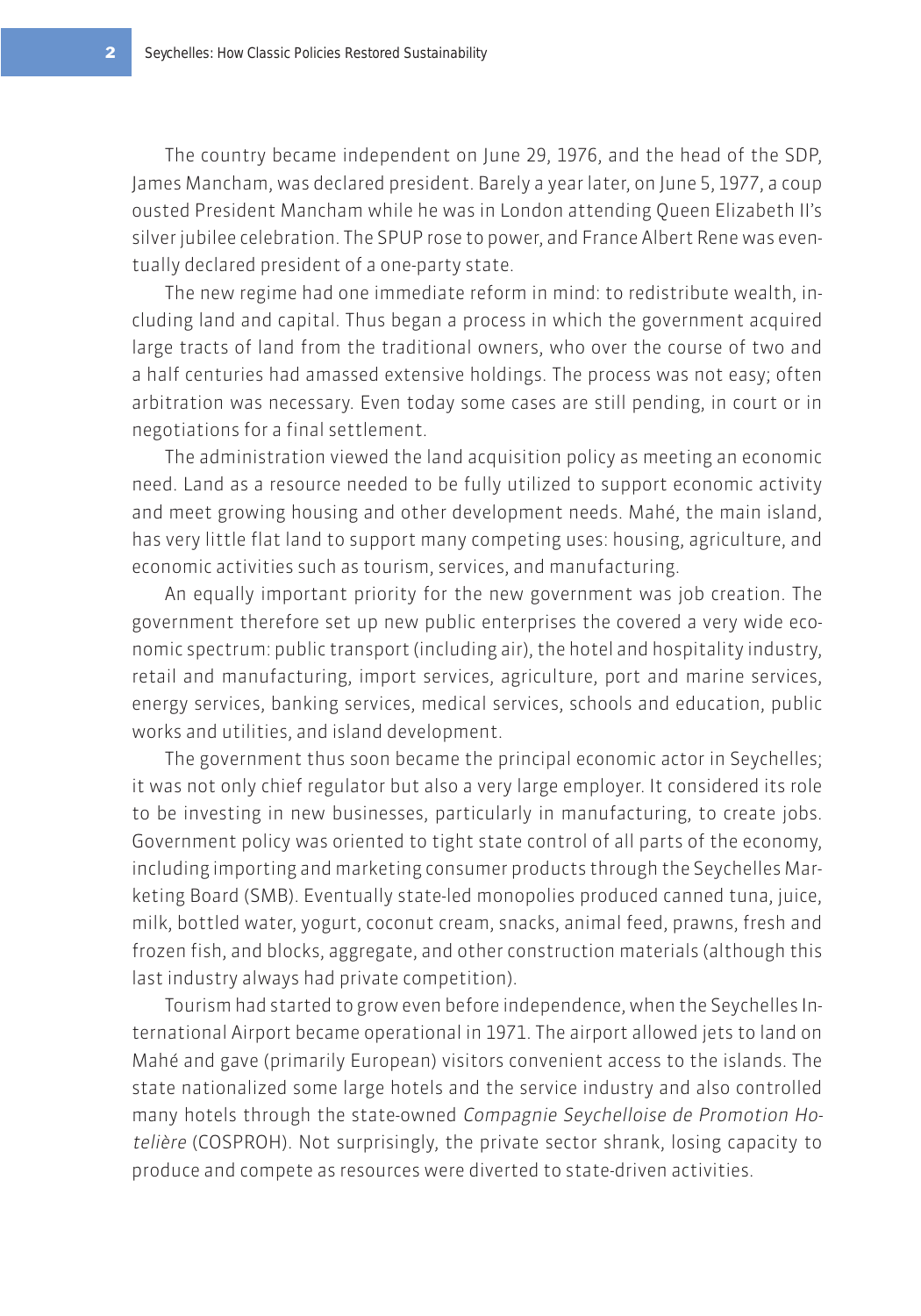At that time, copra, cinnamon, and vanilla were the main exports, and the Seychelles competitive edge was the price of its labor. Jobs were abundant. After 1977, however, as the state raised wages within the civil service and public enterprises, the labor advantage evaporated. Exports fell drastically and tourism became the principal source of hard currency.

The state viewed its investment in a new tuna cannery, managed by the parastatal Conserverie de l'Ocean Indien (COI), as a way to mitigate the decline in traditional exports. But given the technology needs and the international competition in the tuna export industry, combined with COI's minimal marketing prowess, the cannery struggled to make ends meet and came to rely on state subsidies to survive. Many other state-driven enterprises also became dependent on subsidies. Nevertheless, per capita debt was still comparatively low.

Since the 1980s the government's commitment to building a comprehensive social service system and extensive infrastructure, with the support of forceful revenue mobilization, has been remarkable for a developing country (the 1981 revenue-to-GDP ratio was 41 percent). The government intervened heavily in the functioning of the financial system and borrowed extensively from banks, with the help of a restrictive foreign exchange system that ensured a captive market for government securities. In allocating foreign exchange, the government also gave precedence to its own programs.

The dark clouds of the Cold War hung over Seychelles as the major powers jostled to take maximum advantage of its strategic location. The presence of a United States satellite tracking station at La Misère proved economically helpful; Seychelles benefitted not only from a direct U.S. contribution of some US\$8 million a year (enough to cover annual fuel imports) but also from spillovers from U.S. military personnel based on Mahé and their operations. Western governments, Eastern bloc countries, Cuba, and some Maghreb countries offered scholarships and concessional balance of payments support, loans, and grants, as well as from time to time supplies of military and related hardware. These relationships helped to offset the country's expanded spending; and low indebtedness at first allowed Seychelles to borrow to sustain its ambitious public investment program.

The decade from 1980 to 1990 was marked by the heavy influence of the central bank (which bankrolled large deficits), shortages of foreign exchange, and the consequent emergence of a parallel market for U.S. dollars. Although the 1990s saw some privatization, the system of importing and allocating foreign exchange continued to be restrictive until the mid-2000s, with essential imports in the hands of the Seychelles Marketing Board (SMB).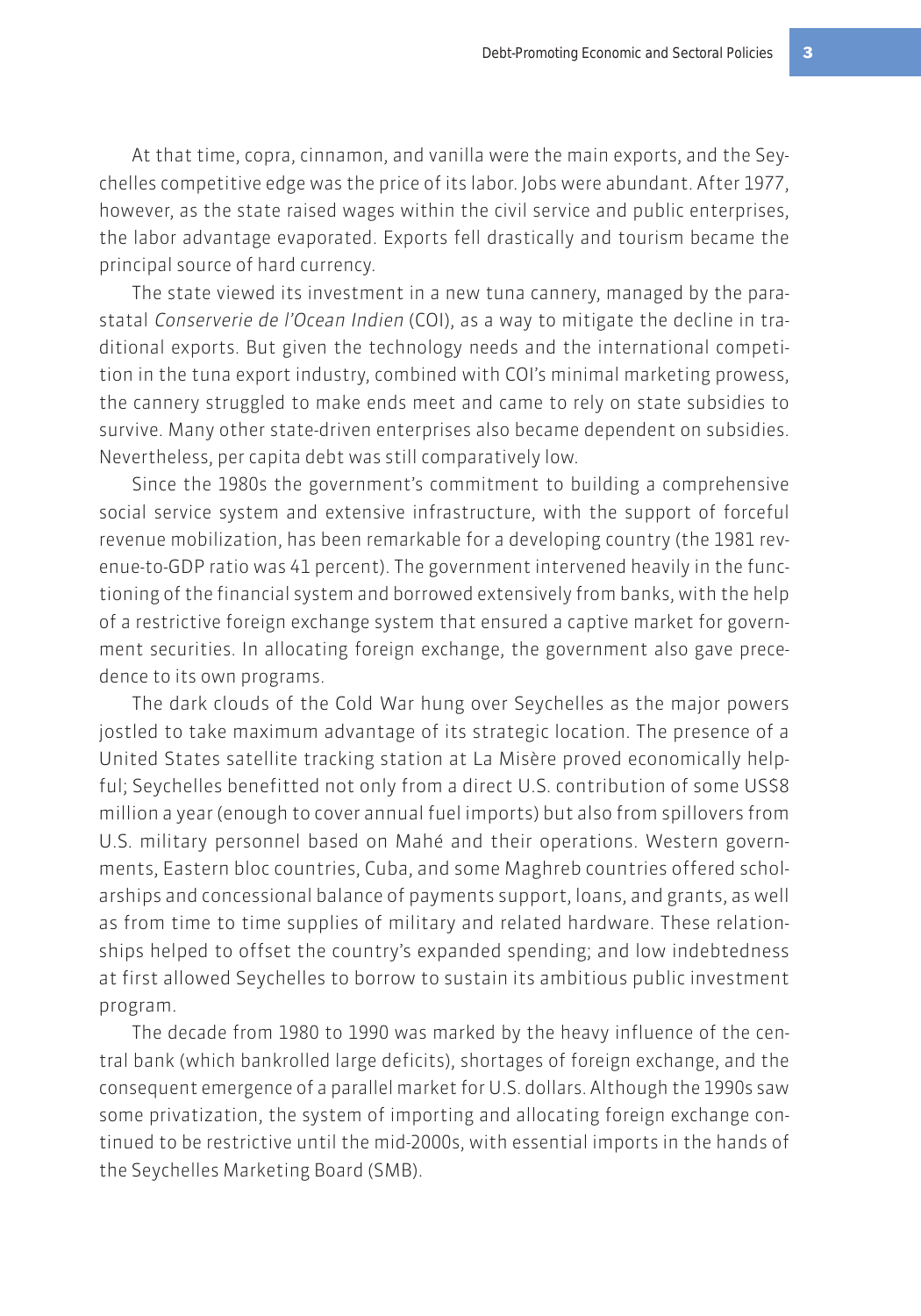The economy grew rapidly from the mid-1980s through the 1990s, averaging 6 percent in the second half of the 1980s and 4.9 percent in the 1990s as tourism became established and the government embarked on ambitious infrastructure projects. During this period two public finance phases can be discerned (figures 1.1 and 1.2):

- Expansionism from 1982 through 1986. Sluggish growth of government revenue, from 41 percent of GDP in 1981 to 46 percent in 1985, was accompanied by a surge in government spending from 51.5 percent of GDP to 64.3 percent. As a result, the deficit-GDP ratio rose from 8.8 percent in 1981 to 14.9 percent in 1986, financed mainly by borrowing from the banking system, and government domestic debt reached 30 percent of GDP. In this period, the government received substantial assistance from Eastern European countries and Cuba, especially in the social sectors (for instance, provision of medical staff).
- Relative restraint from 1987 through 1992. During this period, the deficit plunge and in 1990 a small surplus was generated as expenditure and net lending declined from 52 percent of GDP in 1987 to 49.4 percent in 1990, while revenue and grants rose from 45.3 percent of GDP to 49.6 percent. In 1991–92, as spending











Source: Ministry of Finance, IMF, and World Bank.

rose only slightly, domestic debt stabilized at about 43 percent of GDP.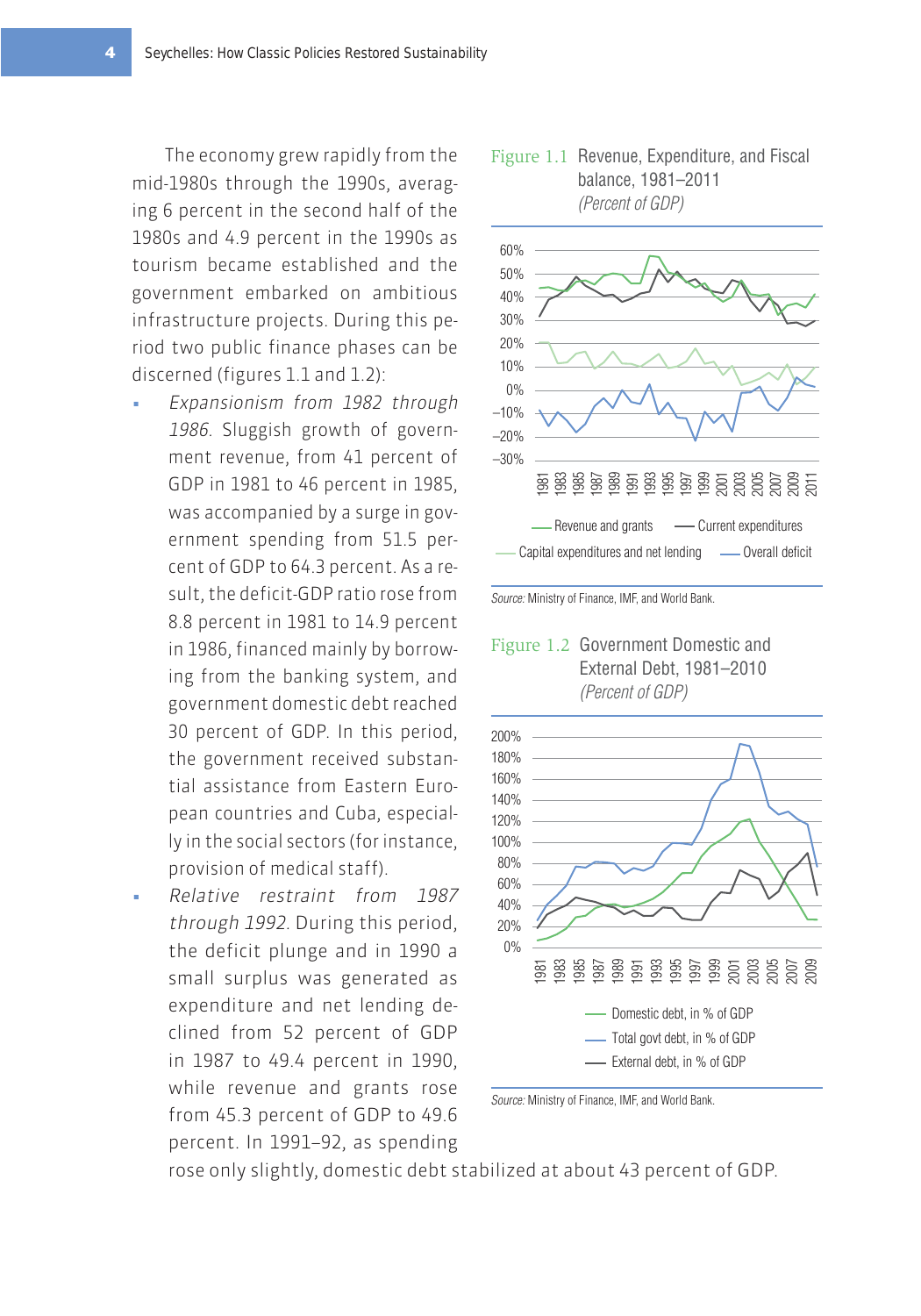#### The 1990s: Early Warning of Structural Imbalances and Attempts at Private Sector Development

#### Precursors of Structural Imbalances

The Seychelles economic system ensured positive results for social indicators, which in the 1990s already far surpassed the average for sub-Saharan Africa (able 1). But excessive government spending and borrowing sent total public debt spiraling to unsustainable heights.

After the Cold War ended, in the early 1990s the effects of perestroika reverberating through Eastern Europe and the emerging world order left Seychelles vulnerable. Advances in technology made the U.S. satellite tracking base unnecessary, and the United States announced its withdrawal. Western aid dwindled and both cash and capital grants plunged. The winds of political change also swept through Seychelles, heralding a new era of multiparty politics. Government budgets, which were already in deficit, were further burdened in 1993 when Seychelles committed to hosting the Indian Ocean Games. This required investment in new sports infrastructure to the tune of nearly US\$30 million (nearly US\$400 per capita).

As assistance from both Western and Eastern blocs evaporated, instead of confronting the new reality Seychelles expanding its borrowing because of both growing requirements for hard currency and fiscal deficits—all omens of major

|                                                           | <b>Seychelles</b> | $Sub-$<br><b>Saharan</b><br>Africa | <b>ECCU</b> <sup>a</sup> | <b>Barbados</b> | Trinidad<br>and<br>Tobago | <b>Mauritius</b> |
|-----------------------------------------------------------|-------------------|------------------------------------|--------------------------|-----------------|---------------------------|------------------|
| Population (millions)                                     | 0.1               | 704.7                              | 0.6                      | 0.3             | 1.4                       | 1.2              |
| GDP per capita (US\$)                                     | 8.404             | 505                                | 5,609                    | 10.000          | 8.603                     | 4,588            |
| Net primary enrollment ratio (%<br>of relevant age group) | 99                |                                    | 68                       | 92              | 89                        | 89               |
| Under-5 mortality rate (per<br>1,000                      | 15                | 171.2                              | 17.4                     | 19              | 30                        | 16               |
| UNDP $HDb$ ranking (out of 173<br>countries)              | 36                |                                    | 73                       | 47              | 62                        | 77               |
| Life expectancy at birth (years)                          | 73                | 45                                 | 74                       | 76              | 68                        | 72               |

|  |  |  |  | Table 1.1 Selected Social Indicators, Seychelles and Comparators, 2003 |  |
|--|--|--|--|------------------------------------------------------------------------|--|
|--|--|--|--|------------------------------------------------------------------------|--|

Source: IMF, World Bank, and UNDP.

a ECCU = Eastern Caribbean Currency Union. Members are Antigua and Barbuda, St. Kitts and Nevis, St. Lucia, and St. Vincent and the Grenadines.

**b United Nations Development Programme Human Development Index.**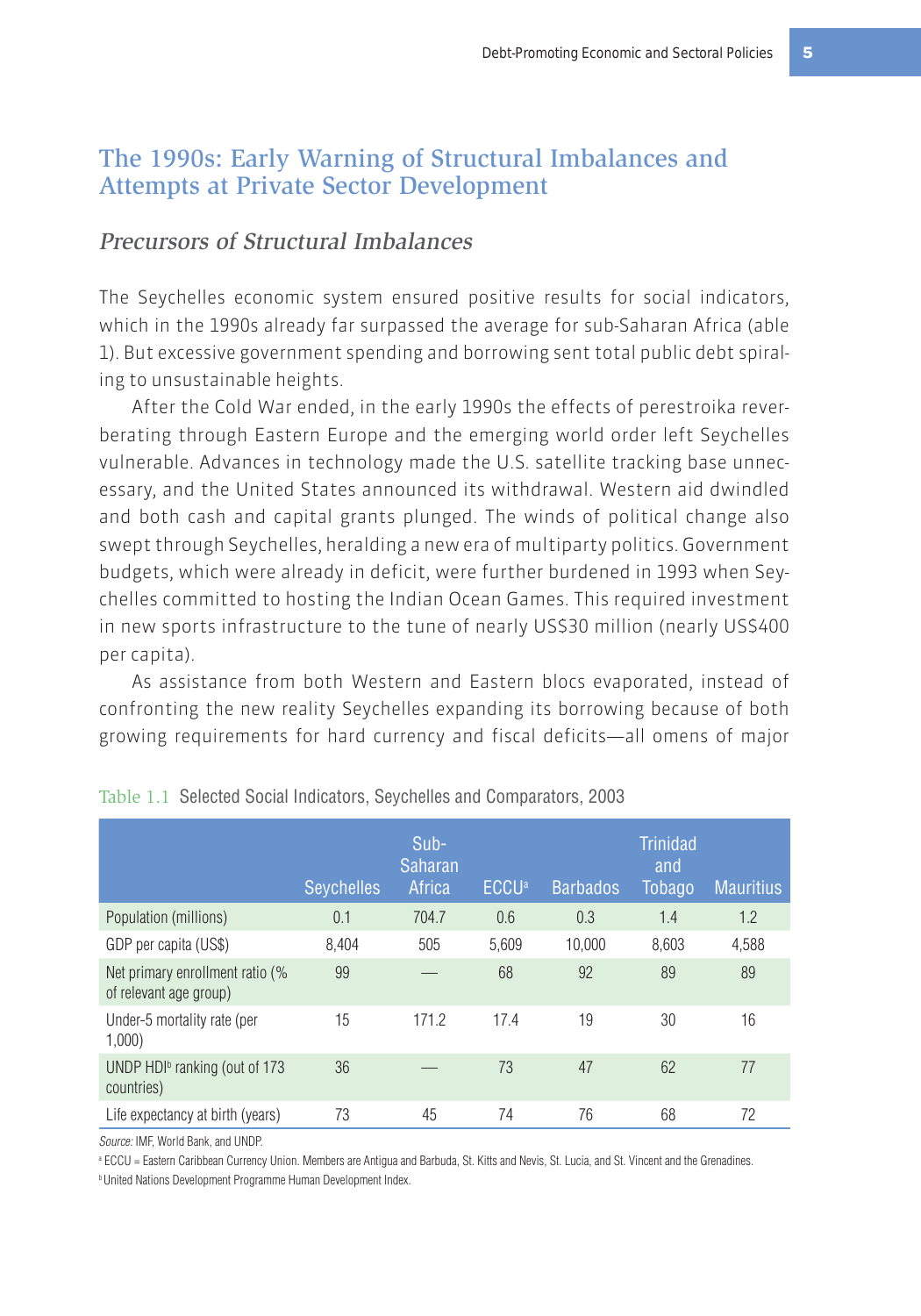structural imbalances. Signs of strain in the supply of foreign currency began to appear. For the first time a black market for dollars emerged.

The Central Bank was still heavily influenced by the government, and the laws allowed the government to control monetary policy. The principal Secretary of the Ministry of Finance was also the governor of the Central Bank, a practice that persisted for several years. After the Cold War it was virtually impossible to keep government spending in check, and the Central Bank was bankrolling large deficits.

After 1992 Seychelles returned to an expansionary stance. Spending considerably exceeded revenue, and there was a dangerous buildup of debt, both external and domestic. The revenue ratio declined in 1995–98 to about 45 percent of GDP, while in 1994 spending reached 60 percent in response to the first multiparty elections in 1993 and the Island Games the same year. Spending went down in 1996– 97 as revenue dropped because the U.S. satellite tracking station was closed. But spending was renewed in 1998–99, reaching an average of 65 percent of GDP owing to capital outlays for large investment projects, such as the East Coast Land Reclamation Project (ECP), roads, power generation, sewerage, water desalination, and water distribution, as well as housing.

The capital budget included grants to public enterprises like the Public Utility Company (PUC) and the Seychelles Public Transportation Company. After the mid-1990s, a significant part of the capital budget had also been allocated to land reclamation and housing. Cumulative costs of these projects from 1995 to 2008 averaged about US\$130 million, about 1 percent of GDP a year. Tunding was assured by domestic budgetary resources.<sup>1</sup>

Capital outlays, which had averaged 11 percent of GDP for 1990–94, reached 13.7 percent of GDP in 1998–2000, and current expenditure exceeded 45 percent of GDP as the civil service expanded. As a result, government deficits reached 11.6 percent of GDP in 1996 and 1997 and 22 percent in 1998, financed by a heady rise of government domestic debt, in the form of treasury securities purchased mainly by the banking system. Thus domestic government debt jumped from 45 percent of GDP in 1991 to 97 percent of GDP in 1999 (figure 1.2).

At that time the Seychelles rupee (SR) was pegged to a basket of currencies. This essentially entailed rate fixing, which inevitably (given recurring budget deficits) meant as a stopgap a run on the reserves and increased state borrowing. After 1992 expansionary fiscal policies weakened the balance of payments. The current account deficit exceeded long-term capital inflows, and the excess was financed by

<sup>&</sup>lt;sup>1</sup> The land reclamation projects centered on Iles de la Providence and Ile Perseverance. The main capital projects of the 1990s and 2000s are analyzed in chapter 4.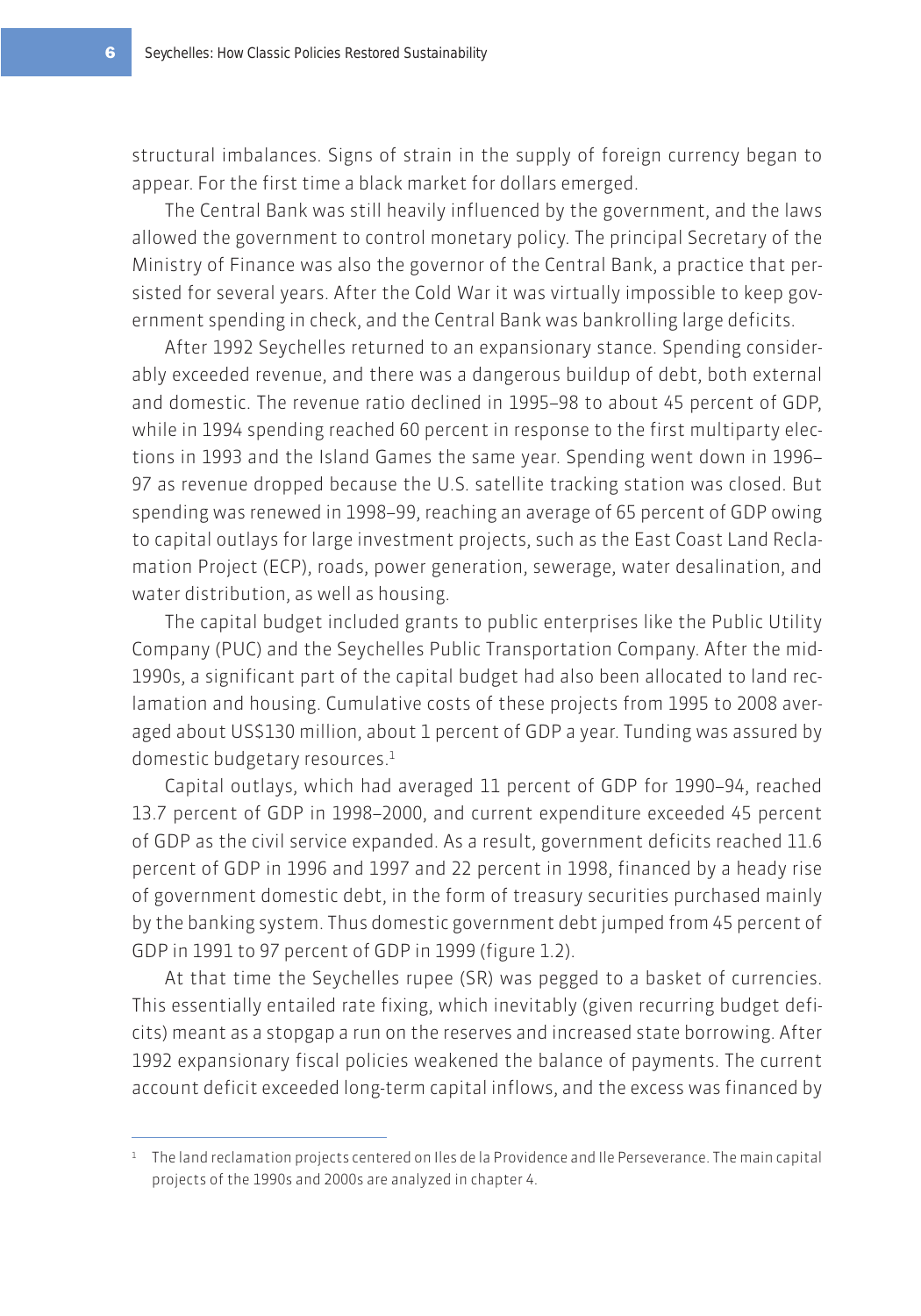drawing down reserves and accumulating arrears. Since the early 1990s, tourism receipts have accounted for 70–75 percent of national foreign exchange earnings.

Despite the increase in arrivals in the early 1990s, tourist receipts were limited by leakage into the emerging parallel market for foreign exchange. Throughout the 1990s the chronic shortage of foreign exchange increased the queue at commercial banks: Clearly worried about the deterioration in current accounts and about foreign exchange shortages, the government had instituted a new pipeline scheme in 1994. It required buyers of hard currency to queue at commercial banks until their demands could be met and deposit local currency against their requests. The system tied down precious capital for long periods, damming up business investments and cash flow. It did little to attract new investors, especially because repatriation of hard currency was by then seriously in question. By 1994, public finance pressures on the external position led to a very restrictive system of foreign exchange allocation that could not be alleviated, despite efforts from the late 1990s on to mobilize more foreign loans.

#### Private Sector Development

In the early 1990s there was a major expansion of economic sectors that earned foreign exchange, such as tourism and fisheries. As an alternative to addressing its monetary and exchange issues, the government started to offer incentives for private development, including privatization of some tourism and manufacturing activities. Private schools and clinics were also allowed. An ambitious policy was adopted to privatize government-controlled hotels and use appropriate incentives to attract new investment. Industrial fishing and processing increased with the 1991 opening of the Japanese-built quay in Mahé and expansion of the capacity of the tuna cannery (COI), which tripled production between 1987 and 1991 from 1,000 to 3,500 tons.

The government's strategic decision in the early 1990s to liberalize and privatize the hotel and tourism sector grew into a five-year tourism plan designed in 1993–95 to revamp the image of Seychelles tourism and increase annual arrivals. The first step was the 1991 reorganization of COSPROH, the state-owned hotelier, as a holding company comprising 14 subsidiaries, which each owned a hotel. The second was for COSPROH to withdraw from the management of larger, less profitable hotels, offering them on long-term leases to private management companies. In 1992, Le Meridien Hotels took over management of the Fisherman's Cove (48 rooms) and the Barbaron Beach (122 rooms) on Mahé. Similarly, the Reef Hotel (150 rooms), the Côte d'Or Lodge (38 rooms), and the Northolme Hotel (19 rooms) were leased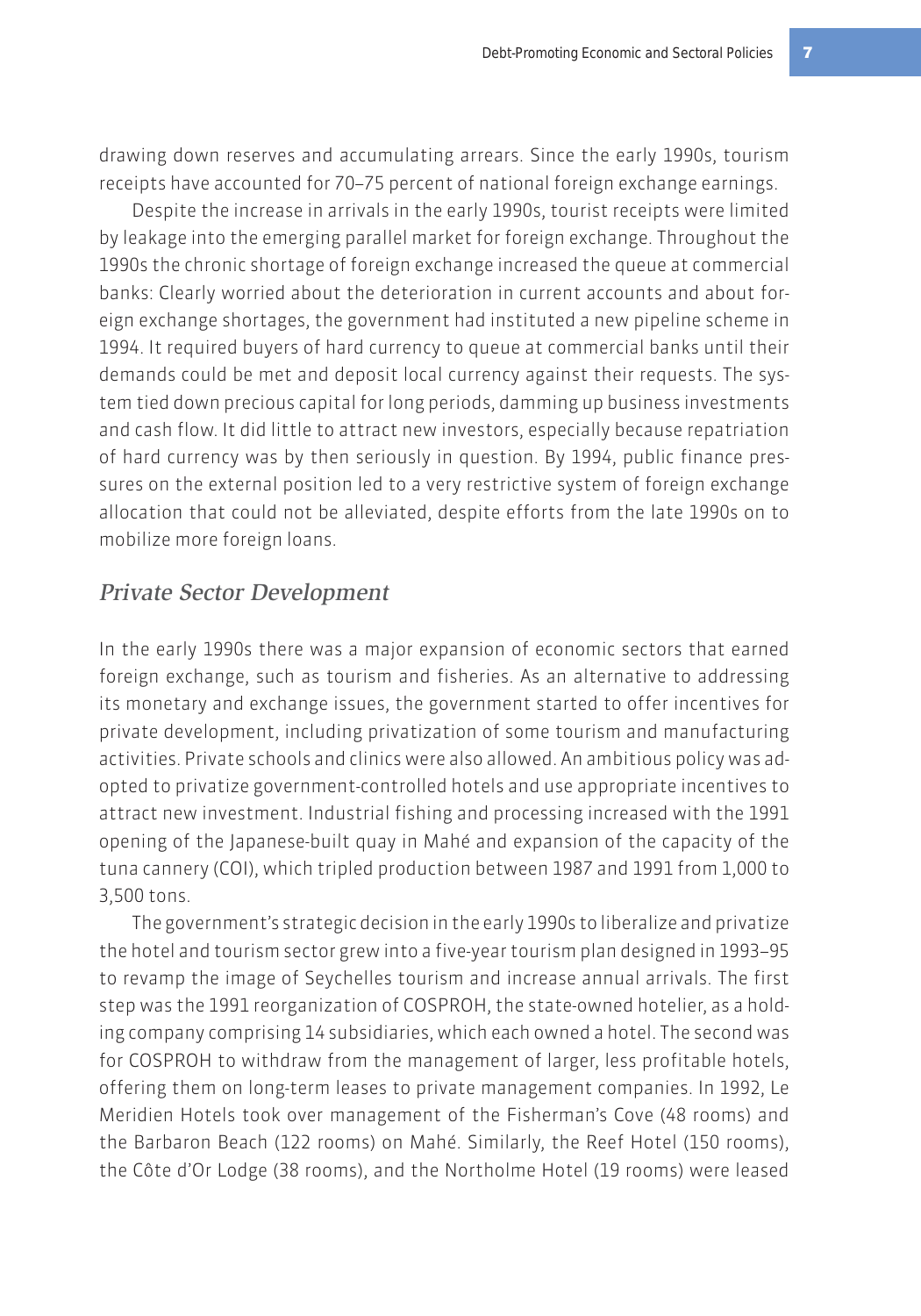to private hotel management companies. The management companies were both local and foreign. In 1993 COSPROH entered the third phase of liberalization. Three large hotels—the Mahé Beach (173 rooms), the Beau Vallon Beach (183 rooms), and the Praslin Beach (173 rooms)—were acquired by the Malaysian Berjaya Hotels Group, which assumed full ownership of the first two and a 20 percent share of the third. Since the early 1990s COSPROH had reduced its share of hotel room capacity from about 60 percent to 20 percent.

The five-year tourism plan also sought to maximize foreign exchange earnings by increasing yearly tourist arrivals from 100,000 to about 250,000, while keeping in mind Seychelles' environmental limits. One instrument of the policy was an independent Tourism Promotion Board. Established in early 1995, the board had representatives from hotels, tour operators, car hire agencies, and other tourism-related businesses. Its objective was to promote Seychelles as a tourist destination for a wider range of consumers, not just high-end. The new tourism policy was supported by tax incentives. The 1994 Tourism Promotion Act granted a number of tax concessions and allowed hotels and tourism operators to retain more foreign exchange.

In an attempt to diversify the economy and relieve the clearly worsening economic situation, in 1994 a new offshore financial services sector was born. Seychelles International Business Authority, a new government-controlled body, was appointed regulator. Laws were passed allowing for registration of international business companies and trusts and licensing of free-port companies geared to export markets. These businesses were exempt from exchange controls and virtually tax-free.

These measures had some success. Reduced taxes and favorable long-term options for repatriating hard currency attracted new investors. Financial services grew rapidly as offshore companies domiciled in the Seychelles. But domestic shortages were still not resolved.

In 1996, the Investment Promotion Act was passed to attract new capital. Geared especially to foreign investors in tourism, it offered a series of concessions, such as exemption from import taxes, and reduced business tax rates and contributions on wages. It also gave some leeway on exchange controls in that companies with an Investment Promotion Act certificate of approval could retain some hard currency at levels approved by the authorities. The act resulted in a two-tiered system—companies that earned hard currency and those that did not. Again the results were marginal. Severe shortages of hard currency persisted.

The tuna cannery was again expanded after U. S. conglomerate H. J. Heinz in 1994 acquired a 60 percent stake in it, with the government holding the minority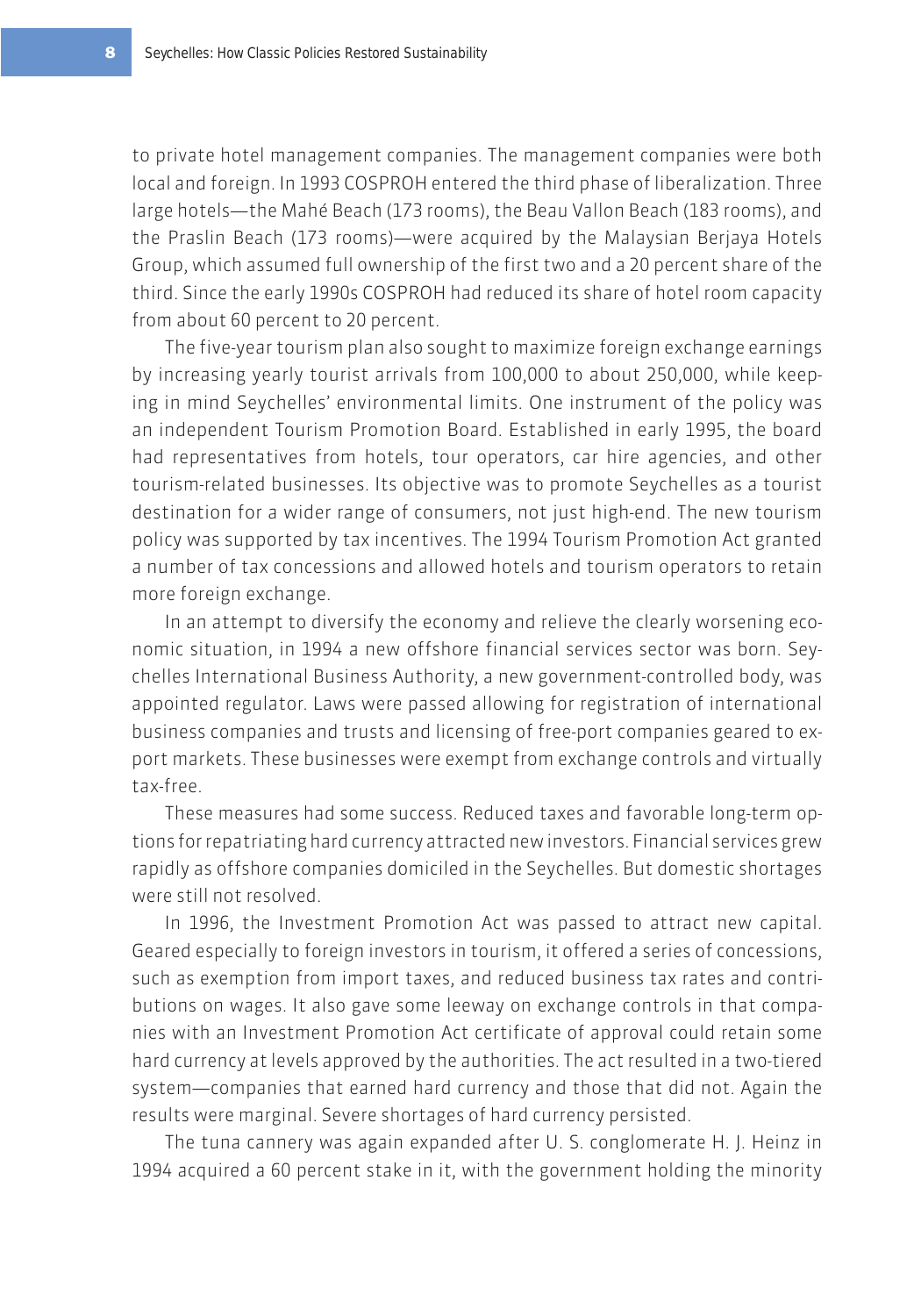stake. The cannery was renamed Indian Ocean Tuna, Ltd., and production expanded substantially, from 45 tons a day in 1994 (12,400 tons a year) to 170 tons a day by mid-1998 and 230 by mid-1999. The number of foreign vessels licensed to fish in Seychelles waters had reached 50 by the mid-1990s; most were European but some were Russian and East Asian.

### Late 1990s to Early 2000s: Borrowing from Abroad and Thinking about Reform

### Expansionary Fiscal Policies and Exchange Tightening

The surge of government investment in the second half of the 1990s markedly affected GDP, which grew on average by 11 percent in 1996 and 1997, a time when private investment was also buoyant. GDP growth then slowed to 2.1 percent on average in 1998 and 1999 but reversed to 4.2 percent in 2000. Growth rose in the mid-1990s, in conjunction with a resurgence in the investment ratio, which exceeded 30 percent for 1993–98, and then declined in the early 2000s, when both private and public investment dampened.

The expansionary fiscal stance of the 1990s brought on major balance of payment difficulties and severe shortages of foreign exchange, which were addressed by restrictive regulations on the purchase of foreign exchange in 1994 (the pipeline system) and a complex system of surrender requirements and priority allocations in 1995 (see chapter 4 for details). Expansionary policies were funded by bank financing, which absorbed the bulk of loanable bank funds.

The foreign exchange system was based on the principle that all foreign exchange earners had to surrender a large part of those earnings to commercial banks, which in turn had to surrender 45 percent to the Central Bank for imports of essential goods by the SMB, government debt servicing, and airlines servicing Seychelles.<sup>2</sup> Initially major foreign exchange earners could retain 25 percent of their earnings, but this was cut to 20 percent in January 1997 and then to 15 percent in 2000. Banks also had to allocate 10 percent of receipts to clear arrears in a "frozen pipeline." Banks could use only

<sup>&</sup>lt;sup>2</sup> By 2000, the Central Bank was using proceeds of the 45 percent surrender requirement as follows: 27 percent was allocated to SMB for essential imports, 13 percent was destined to meet the government's external debt service requirement, and 5 percent was transferred to non-resident airlines servicing Seychelles. In addition banks had to sell 2.5 percent of their foreign exchange earnings to the Seychelles Tourist Board for its foreign promotion activities.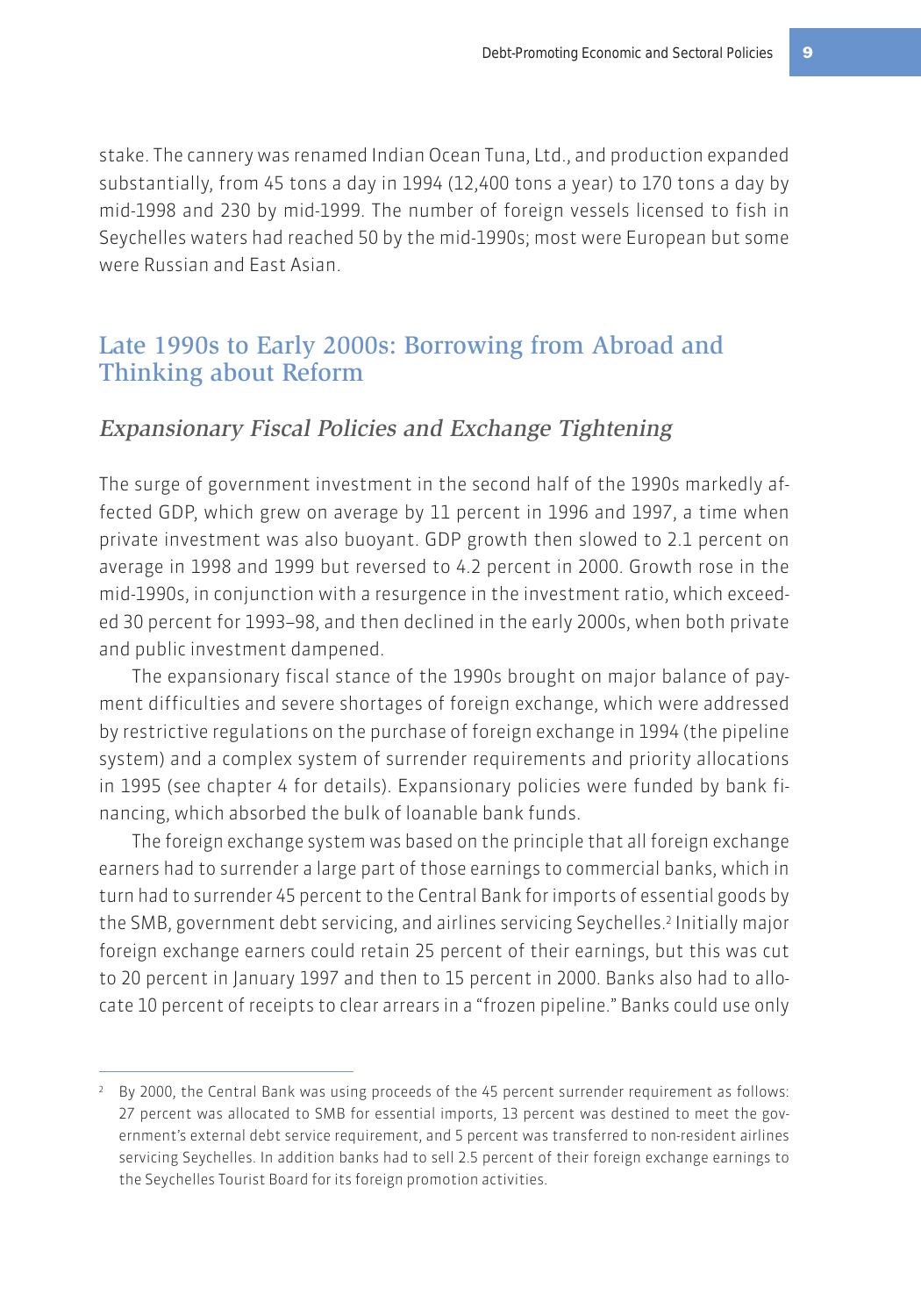the remaining foreign exchange (35–40 percent) to meet customer demands, based on specified priorities.3

Exchange restrictions were joined in 1998 by trade restrictions to limit imports of goods and services. Import permits had to be requested for each shipment of commodities, and import quotas—set at a percentage of the previous year's imports—continued. The new rules banned imports of second-hand vehicles and reduced the number of expatriate workers in order to limit foreign exchange outflows related to employee compensation.

Tighter restrictions on trade and foreign exchange did not attenuate foreign exchange tensions because ambitious national construction projects in 1998–99 had high import requirements. The government pursued the Victoria Modernization and Expansion project, the ECP, the airport in Praslin, the highway to the Mahé airport, expansion of the PUC power plant, and the Victoria sewage treatment plant. At the same time, the private sector made substantial investments, financed with capital inflows, in expansion of the tuna cannery, construction of the Orion Mall business and retail complex, and construction of luxury hotels, including the Lemuria Hotel in Praslin and others on the outer islands.

The stable nominal exchange rate against the US dollar in 1994–99 caused the rupee to appreciate significantly in relation to currencies of nearby countries that were also tourist destinations, such as Kenya (19 percent), Mauritius (33 percent), and South Africa (63 percent). Between 1994 and 1999, external arrears rose to US\$54 million, while gross Central Bank official reserves held steady at about US\$30 million, which corresponded to less than one month of imports.

To stem the growth of the parallel market in foreign currency that had sprung up in the mid-1990s, in April 1999 an amendment to the Foreign Exchange Regulation Act, 1996, required tourists to settle bills in foreign exchange, and an amendment to the Exchange Control Act made it illegal for residents to possess foreign exchange not obtained through the banking system.

To attract investment in tourism despite the exchange restrictions, the government granted foreign investors very attractive tax conditions. The Investment Promotion Act of 1994, followed by the Tourism (Incentives) Act of 2003, provided such incentives as long tax holidays, accelerated depreciation of 150 percent for expenditures on buildings and equipment, and exemptions from trade taxes, fuel taxes, and the goods and service tax (GST). Investors were allowed to retain part of the foreign exchange earned. These incentives achieved

<sup>&</sup>lt;sup>3</sup> It is estimated that by 2000 the unsatisfied demand for foreign exchange ranged between US\$ 50 million and US\$ 150 million.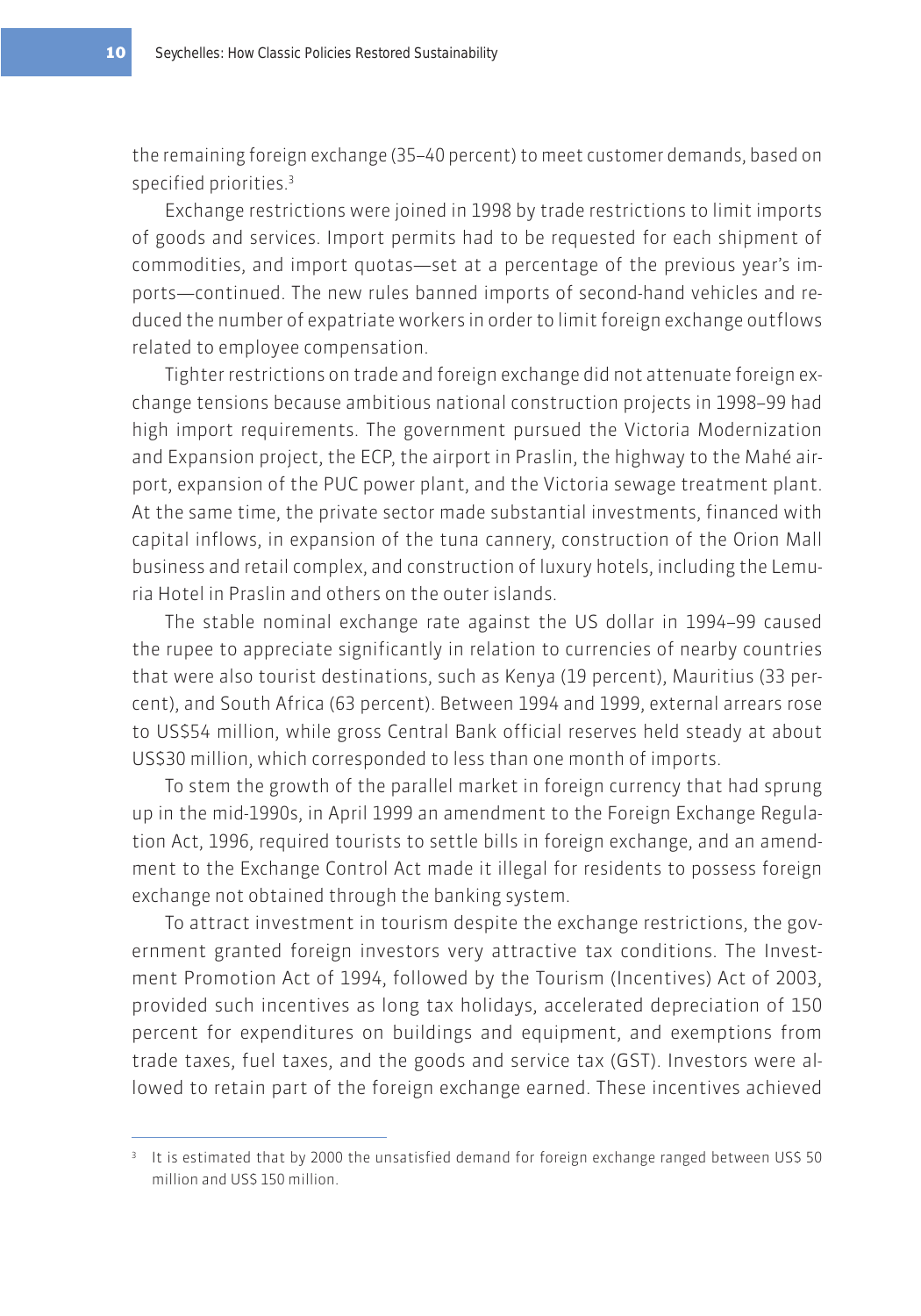their objectives: investment in hotels averaged US\$40 million a year for 1996–2000 and exceeded US\$50 million a year in 2000–04.

Because of the rapid increase in imports, the current account deficit rose from 11 percent of GDP on average in 1995–97 to 18 percent in 1998–2001, with a peak of 30 percent in 2001 owing to the long-term lease of aircraft by Air Seychelles. The deficit only partly reflected a rise in foreign direct investment (FDI). But because tourism earnings through the banking system were stationary, partly because of the exchange restrictions, pressures on official reserves persisted and external arrears rose significantly (see figures 1.3 and 1.4).

### Debt Accumulation and Borrowing on the Capital Market to Refinance

By the mid-1990s all official international creditors had suspended lending to Seychelles. At that time, the government was confronting two challenges: paying for spending it wanted to do, and managing an increasingly difficult foreign exchange situation, which was the consequence partly of fiscal policy

#### Figure 1.3 Tourism Earnings and Current Account Deficit, 1994–2010



Source: National Bureau of Statistics, Ministry of Finance, and Central Bank of Seychelles.





Source: National Bureau of Statistics, Ministry of Finance, and Central Bank of Seychelles.

and partly reluctance to let the exchange rate adjust to a market-determined level.

The authorities then ventured into a new financing arena—commercial borrowing on the international money market. A first syndicated bond of US\$30 million was issued in 1998 with Citibank, generating much local publicity. As expected, given the country's precarious economic state, fees and interest charges were high and the tenure short-term.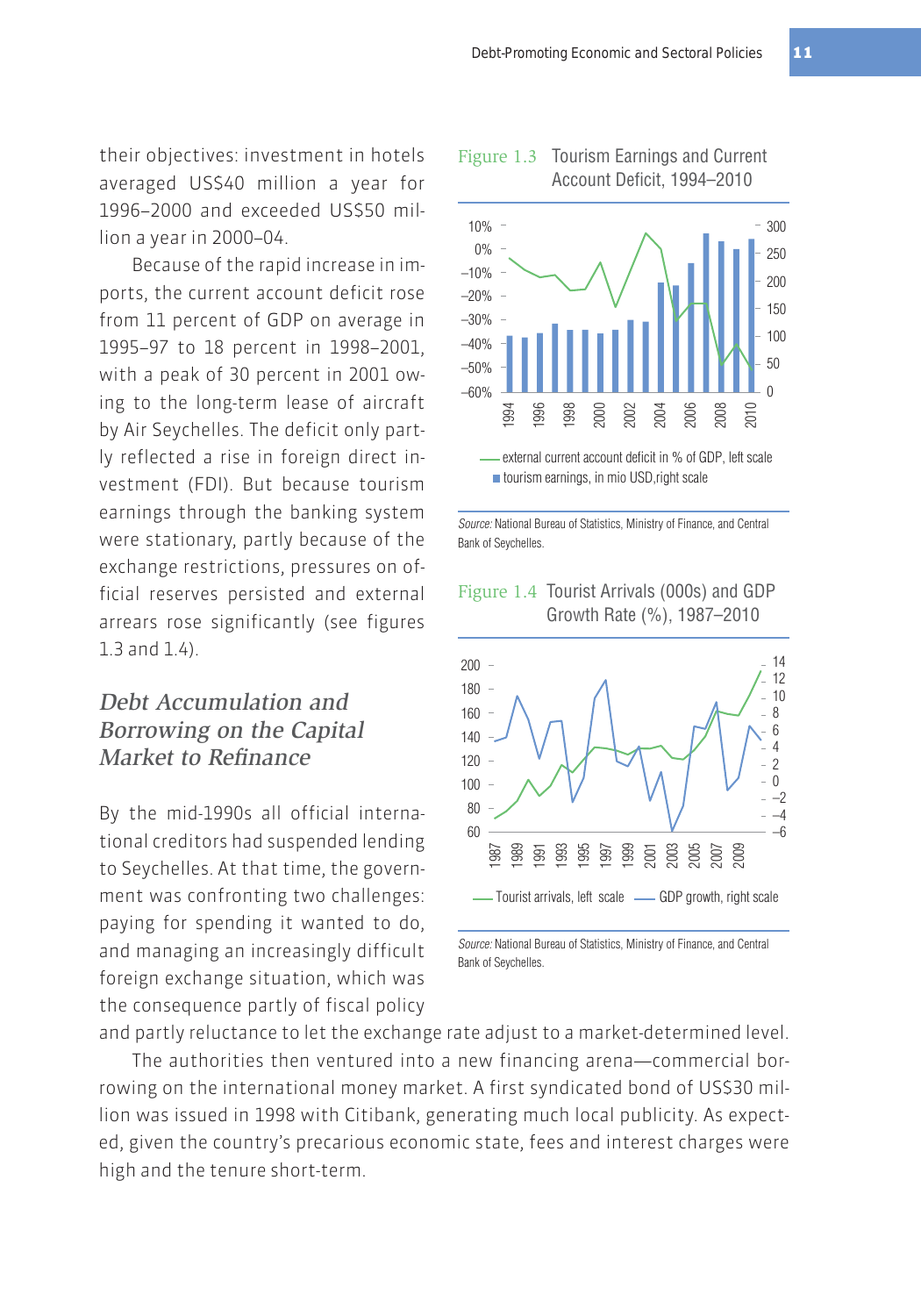Problems with hard currency supply and demand were intensifying because in mid-1998 the country had embarked on a massive US\$75 million reclamation project, ECP Phase III, in mid-1998. The project sought to reclaim almost 360 hectares off the eastern coast of Mahé, the main island, and create over 3 million cubic meters of coral fill. The coral fill was to be used primarily in construction and backfilling, which had previously relied on the environmentally detrimental extraction of beach sand. The reclaimed land was designated for port development, industrial fishing, and other commercial uses, including waterfront development. The injection of cash from the \$30 million loan syndicated with Citibank alleviated some of the short-term demand for hard currency, but the high cost of servicing the loans quickly diluted their benefit, and it became necessary to refinance. ABN AMRO organized a second bond issue in early 2000 to repay the first, and a few years later there was a third, through the Bank of Tokyo–Mitsubishi. Each refinancing transaction was larger than the previous one.

The government was trapped in a debt-arrears cycle in which unpaid debt led to accumulated unpaid interest, and the arrears caused more arrears. By 1999–2001 net credit to government accounted for nearly 85 percent of domestic credit from the banking system, leading to rapid growth of the money supply (12 percent a year) and a rise in consumer price inflation to 6 percent after stable prices in 1994–98.4 Government funding by the banking system was secured via the loan asset ratio (LAR) requirement, which forced banks to invest a set part of their assets in government securities. To encourage mortgage lending, the LAR was reduced from 70 percent to 50 percent in August 2001.5

By the end of 2001, public external debt had reached the equivalent of US\$320 million, 50 percent of GDP, including arrears on debt and other items of about US\$54 million, 9 percent of GDP (figures 1.5 and 1.6). Of this, US\$15 million was owed to multilateral creditors, US\$33 million to bilateral creditors, and US\$6 million to commercial creditors (table 1.2). Substantial arrears to the private sector compounded the problem because of the impediments erected by the foreign exchange allocation system, with its limitations on the repatriation of dividends and management fees.

To limit the accumulation of arrears, in 2001 the authorities again tightened foreign exchange restrictions. They required permits for all imports, heightened monitoring to detect over- and under-invoicing of imports, and increased control

<sup>4</sup> Annual year-on-year rates were 1.8, –0.3, –1.1, and 2.7 percent for 1994–98, after which they jumped above 6 percent for the next three years.

<sup>5</sup> The LAR was raised again to 65 percent in August 2006 to absorb a liquidity buildup.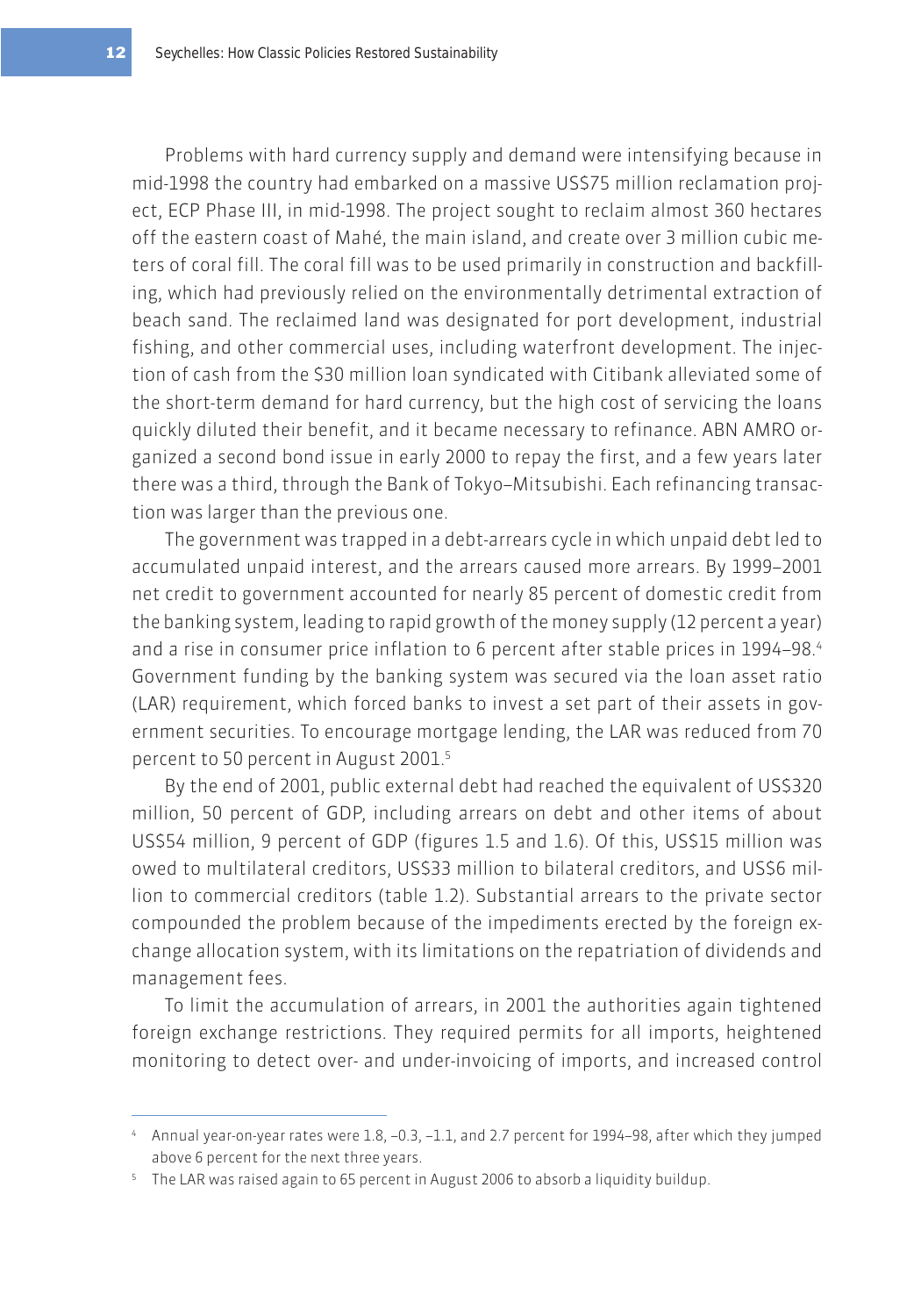over hotels receiving and depositing foreign exchange in the banking system. Rules on bank allocation of foreign exchange for 10 categories of imports were tightened, and banks were not allowed to use foreign exchange for customer claims predating June 2000. Even though it kept 45 percent of all foreign exchange surrendered, the Central Bank had trouble meeting the government foreign exchange requirement for debt service and the extensive public works program. In November 2001, the decision to allocate to each citizen US\$300 in foreign exchange for travel abroad further limited what was available for private imports. As a result, many of them began to be financed from accounts held abroad, while consumers increasingly shopped abroad rather than using domestic retailers<sup>6</sup>

Despite these measures, as shortfalls of foreign exchange mounted, arrears continued to accumulate on public debt and on what was owed to private suppliers. Foreign exchange receipts in the next few years continued to be inadequate to service external debt, so that by the end of 2005 external arrears had risen from the equivalent of US\$54 million to US\$184 million, 25 percent of GDP. To limit the





#### Figure 1.6 Public External Debt, 2000–11 (US\$ millions)



Source: Ministry of Finance.

Source: Ministry of Finance.

The new foreign exchange regulations strengthened the position of the SMB in relation to the private sector. The allocation system in effect after June 2001 enabled it to obtain foreign exchange both from the Central Bank (for imports of essential goods) and from many categories instituted for the banks. This advantage allowed SMB to expand its new manufacturing operations, displacing competitors.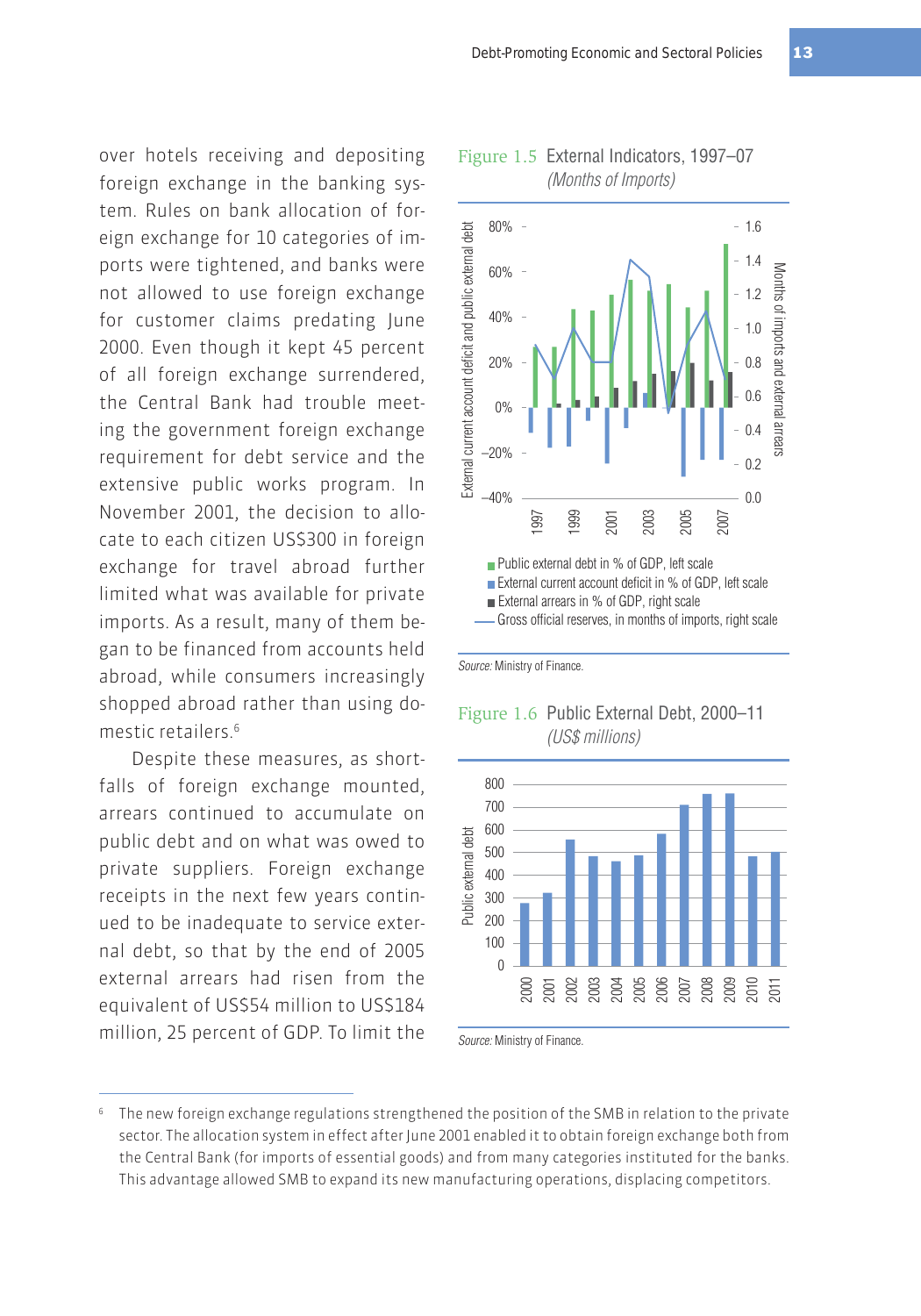|                              | 2001 | 2002 | 2003  | 2004  | 2005  | 2006   | 2007   | 2008  |
|------------------------------|------|------|-------|-------|-------|--------|--------|-------|
| Total arrears                | 53.9 | 81.4 | 104.1 | 136.6 | 184.2 | 123.5  | 162.5  | 316.7 |
| Multilateral creditors       | 13.1 | 25.2 | 33.3  | 39.6  | 57.7  | 0.3    | 3.0    | 0.0   |
| African Development Bank     | 10.0 | 20.2 | 27.3  | 30.9  | 48.9  |        |        |       |
| World Bank                   | 0.0  | 0.5  | 0.8   | 1.5   | 0.9   |        |        |       |
| Others                       | 3.2  | 4.5  | 5.2   | 7.2   | 7.9   | 6.6    |        |       |
| <b>Bilateral creditors</b>   | 34.2 | 50.1 | 56.8  | 79.8  | 103.5 | 103.8  | 134.9  | 178.8 |
| Paris Club                   | 33.2 | 46.7 | 49.5  | 67.9  | 79.6  | 100.2  | 119.8  | 121.8 |
| Others                       | 1.0  | 3.4  | 7.3   | 11.9  | 23.9  | 3.6    | 15.1   | 56.9  |
| Commercial creditors         | 6.2  | 6.1  | 14    | 17.1  | 22.9  | 19.4   | 24.6   | 137.9 |
| <b>Banks</b>                 |      |      |       |       |       | 19.4   | 24.6   | 15.6  |
| <b>Securities</b>            | 0.0  | 0.0  | 0.0   | 0.0   | 0.0   | 0.0    | 0.0    | 122.3 |
| External debt to GDP (%)     | 48.7 | 51.9 | 52.4  | 54.3  | 44.0  | 51.4   | 71.9   | 79.2  |
| Of which: Arrears to GDP (%) | 8.6  | 11.7 | 14.8  | 19.5  | 25.5  | 14.8   | 14.8   | 14.8  |
| Nominal GDP (US\$ millions)  |      |      |       |       |       | 1037.6 | 1038.8 | 957.6 |

#### Table 1.2 External Government Arrears (US\$ millions)

Source: IMF Staff Reports.

growth of external arrears, starting in 1998 the Central Bank turned to commercial loans, the terms of which gradually became more onerous. Lenders required that part of government and Central Bank foreign exchange earnings be deposited in blocked escrow accounts controlled by the creditor banks.

#### Attempts to Relax Exchange Restrictions

There were reforms and adjustments in the early 2000s, but they were only partial. A purely fiscal reform did not address distortions and constraints in the real sector. The monetary system could not adjust to the imbalances because they were driven by restrictive policies imposed largely through the government. Inflation was also measured at artificial prices—the real prices people paid through the black market were not properly accounted for. The incomplete reform program was unsuccessful.

Gradually the authorities came to recognize the severe adverse effects of foreign exchange controls and rationing. The downturn of GDP from 2000 to 2003 was abrupt, and while the reduction in tourist arrivals after September 2001 contributed to the GDP decline, economic activity was hemmed in by the foreign exchange shortages and restrictions. The authorities became convinced of the need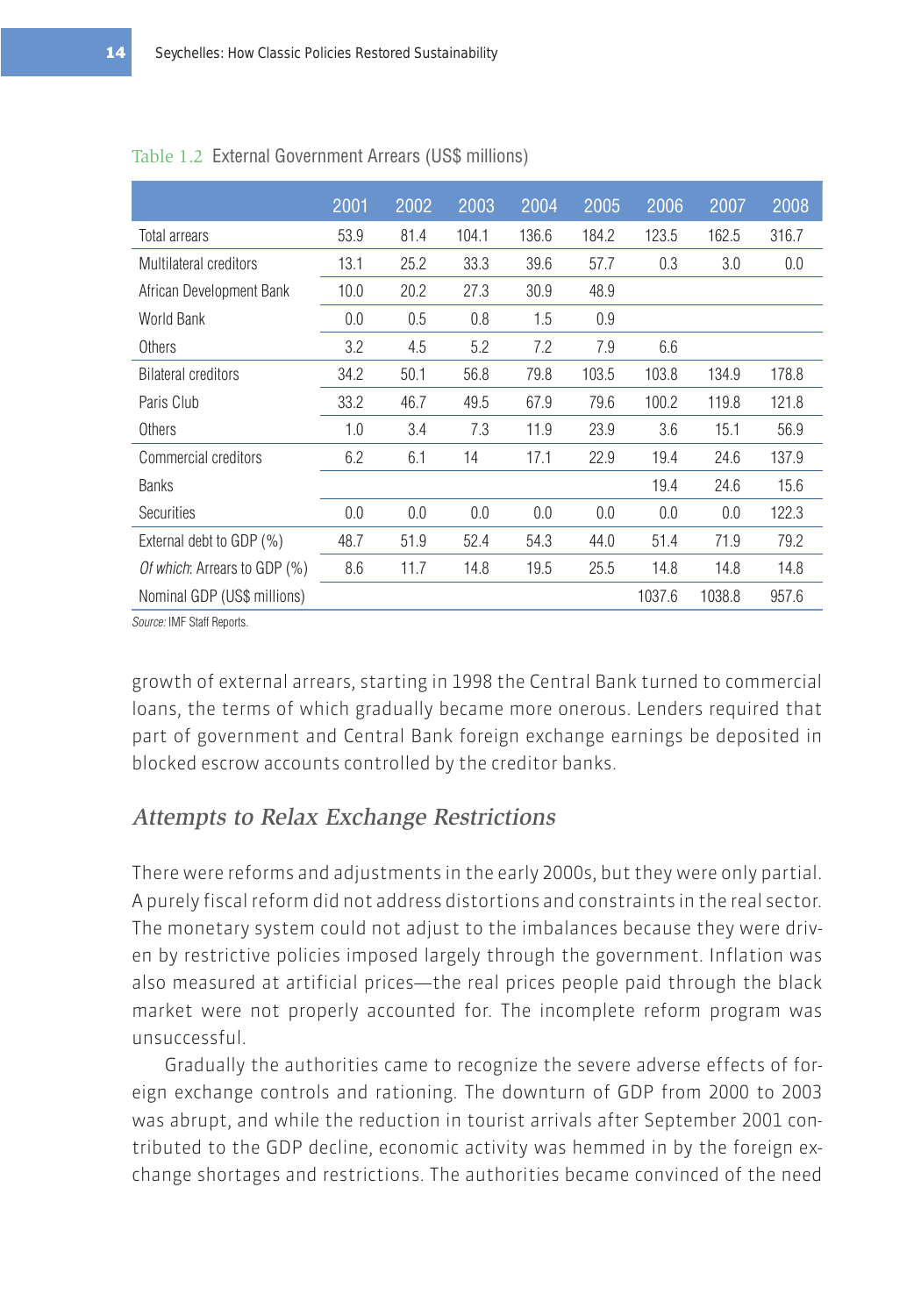to significantly tighten the fiscal stance as a move toward relaxing exchange restrictions and stimulating private activity.

The government attempted to secure support from the IMF, the World Bank, and the African Development Bank. The program<sup>7</sup> discussed included an exchange rate adjustment toward the parallel market indicative rate in the form of a crawling peg, along with fiscal tightening and structural measures, such as downsizing the public sector. Preparations for a program were advanced and a final draft of a Memorandum of Economic and Financial Policies had been prepared for signature in the second quarter of 2001. Discussions were protracted and at times difficult. The authorities alternately recognized the need for fundamental reform and feared the inflationary impact of devaluation.

By July 2001 the authorities had abandoned plans for reform and reintroduced exchange controls. The full-blown exchange control regime involved, in addition to the pipeline, a three-pronged approach that regulated new foreign earnings, imports, and banking. Each prong was managed by a "controller," and all were supervised by a powerful committee headed by the economic advisor to the president of the Republic.

A special Foreign Earnings Regulations Division was created in the Central Bank to focus on the unprecedented level of currency controls, which proved both highly bureaucratic and very difficult to implement. Once again, the results were limited. Although more hard currency entered the banking system, it was still not enough to meet national demand. The Central Bank's controls on banks had only minimal impact. Unofficial transactions on the flourishing black market had become the norm rather than the exception. The black market prevailed; shortages persisted.

Tax and exchange concessions facilitated major new investments in tourism in the early 2000s. They included construction of the Lemuria Hotel in Praslin and of major hotels on Mahé, such as the Four Seasons at Anse Soleil, the Plantation in Baie Lazar, and Banyan Tree at Intendance. Although hotel capacity increased, tourism earnings through official banking channels rose only slowly, from US\$100 million in 1994 to US\$111 million in 2001 (figure 1.5).<sup>8</sup> In 2001, growth turned negative (figures 1.6 and 1.7). Modest growth of 1 percent was achieved in 2002 (figure 1.8), but a deep economic downturn that began in 2003 continued in 2004 as Seychelles became less competitive as a tourist destination. The fixed exchange rate and extensive exchange rate restrictions made the country less attractive to visitors.

<sup>7</sup> The proposed program did not differ significantly from the one Seychelles eventually implemented, successfully, in 2008.

<sup>&</sup>lt;sup>8</sup> Only after 2003 did they start rising significantly, exceeding US\$200 million, when a second wave of new hotels came on stream (discussed later). Tourist arrivals increased from about 130,000 a year in 1996– 2005 to 160,000 in 2007–09; in 2011, with the opening of more new hotels, arrivals reached 194,000 .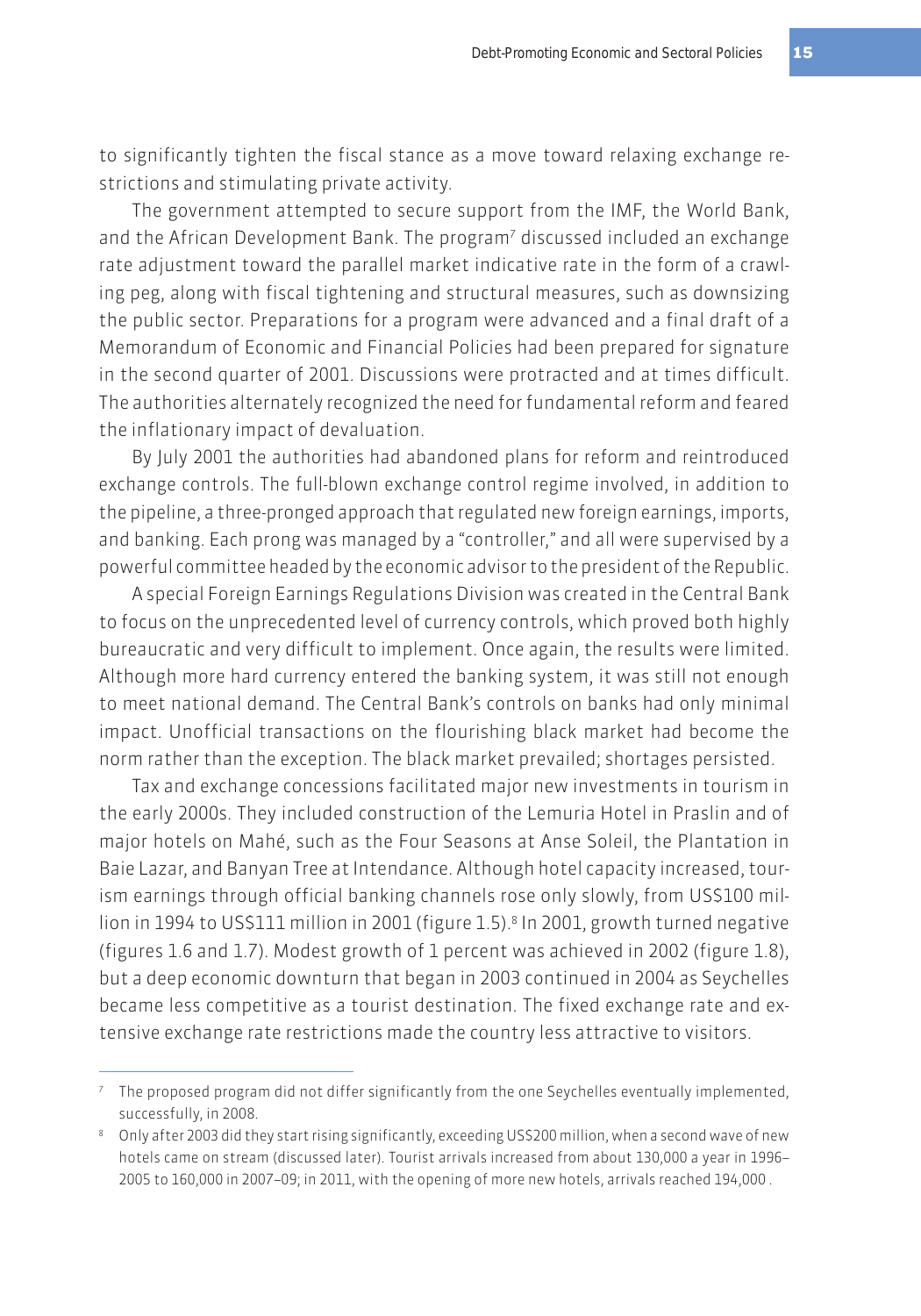

Source: National Bureau of Statistics, Ministry of Finance, and Central Bank of Seychelles

Figure 1.8 Average Real GDP Growth (%), 1980–2011



Source: National Bureau of Statistics

The pressure the expansionary fiscal stance was exerting on the balance of payments, and the worrisome accumulation of total government debt (200 percent of GDP by 2002, about one-third of it external debt), prompted preparation of the Macroeconomic Reform Program and extensive consultation with the IMF. The program centered on a tight compression of government spending over the next three years (a cut equivalent to 11 percent of GDP), accompanied by the introduction in mid-2003 of a broad-based GST. In addition to fiscal measures, the program included adoption of the 2003 Tourism (Incentives) Act.

The GST imposed a turnover tax on specific tourism businesses.<sup>9</sup> The GST was also applied at the retail level on some manufactured products and at the point of entry on imported goods. An important element of its success was that it did not allow for discretionary exemptions, unlike practices related to the trades tax, another import-related law. These measures did help to bring down the deficit but were

<sup>9</sup> The GST is applied at varying rates of 10, 12, and 15 percent on specific goods manufactured in Seychelles, imported goods, and services. For tobacco, alcohol, and petroleum products, the tax is applied at a specified rates. The 15 percent rate applies to professional services, telecommunications, insurance, and rental income. The rate on tourism services was set initially at 7 percent and was raised in January 2009 to 10 percent, and in November 2010 to 12 percent. GST on imported goods was set at 12 percent; imports of capital equipment, construction goods, and goods for the water and electricity sector, for educational and medical institutions, and the medical sector were exempt. The base for the GST was somewhat narrow, as all sectors not specified as taxable were exempt, including activities of the construction sector, financial service fees and commissions, property and casualty insurance, water and electricity, and public transport. A discussion of the GST structure and limitations and the need for reforms is presented in Chapter 6.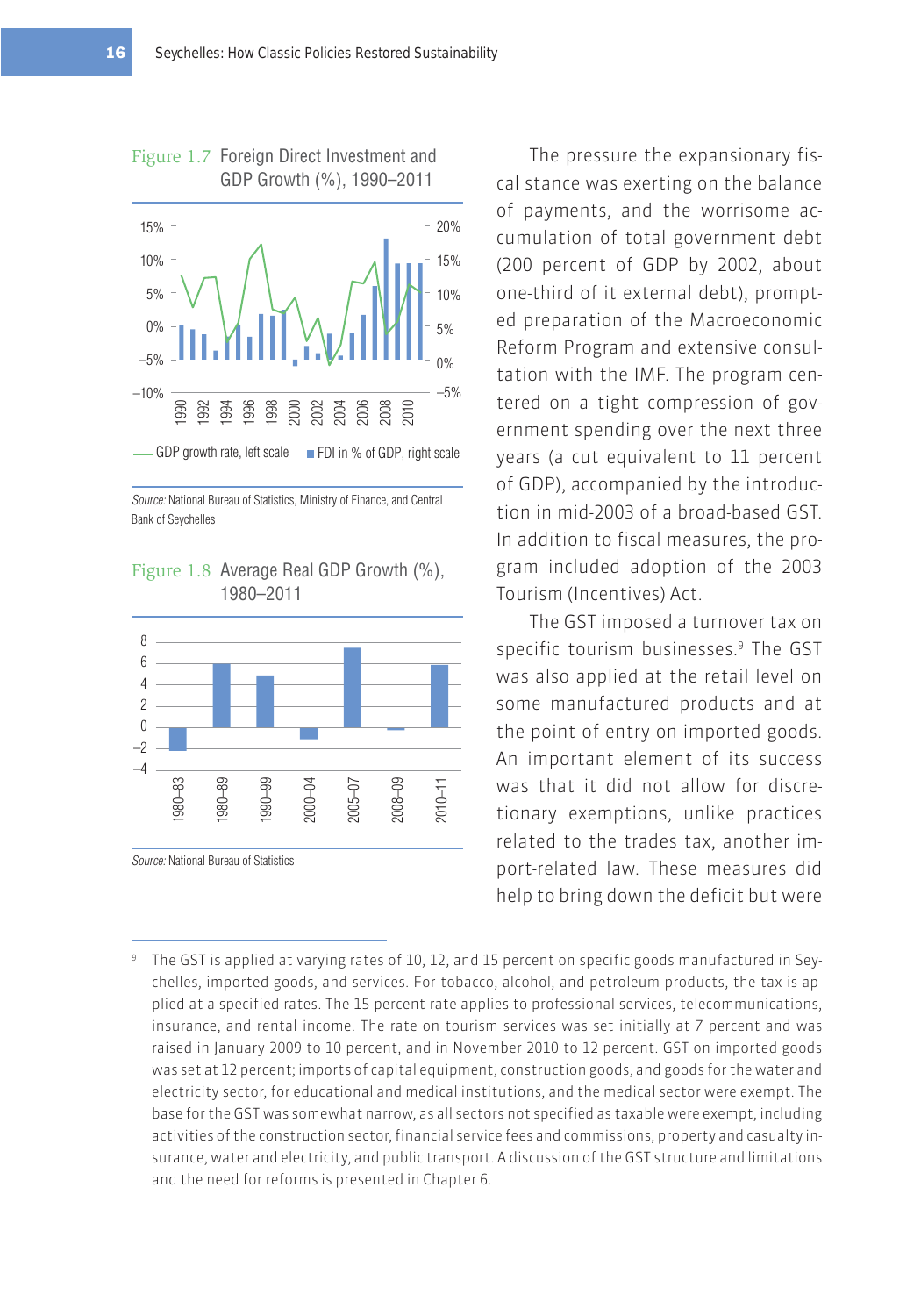not sufficient to increase confidence or bring about a turnaround in other economic fundamentals. The revenue measure raised tax receipts by 7 percent of GDP, which, together with expenditure restraint, made it possible to achieve the ambitious target of a surplus of 1.4 percent of GDP, which implied an adjustment of about 20 percent of GDP between 2002 and 2003.

The abrupt budgetary adjustment helped to reduce the external current



Source: National Bureau of Statistics

account deficit from 12 percent in 2001 to near balance in 2003 and it stabilized the public debt-to-GDP ratio—though at 200 percent it was still among the highest in the world. Tourism earnings picked up significantly in 2004–05 as exchange restrictions were relaxed. However, the spending cuts could not be sustained; they were not accompanied by an adjustment of the overvalued exchange rate. The overvalued rupee, the import restrictions, and a decline in public investment slowed economic activity; real GDP fell by 6.3 percent in 2003 and 2 percent in 2004. However, inflation plunged.

The fiscal tightening succeeded in reducing domestic debt as a share of GDP from 135 percent in 2002 to 65 percent in 2007. Despite the fiscal tightening, arrears on external public debt kept accumulating, reaching the equivalent of US\$185 million by the end of 2005, up from US\$136 million a year earlier. Of this US\$30 million was owed to the African Development Bank, US\$1.5 million to the World Bank, and US\$75 million to bilateral creditors (table 1.2). The exchange rate had been stable in relation to the US dollar since February 2003, which led to a steady depreciation against the euro and a depreciation of 15 percent of the real effective exchange rate. While this benefited the tourism sector, it did not offset the competitiveness Seychelles had lost to other tourist destinations in previous years. The tightening of public finances in 2003 led to a slowdown in imports and a modest rise in gross official reserves, which reached the equivalent of 4.7 weeks of imports at the end of 2005, up from 3.7 weeks a year earlier.

By 2005, the authorities were more or less resigned to the fact that it was virtually impossible to fight the black market. The state was finding it difficult to meet its daily obligations. The reform program was widened to encompass measures for relaxing the price, trade, and exchange restrictions that were impeding growth. Specifically, prices of food products were liberalized, and a tender system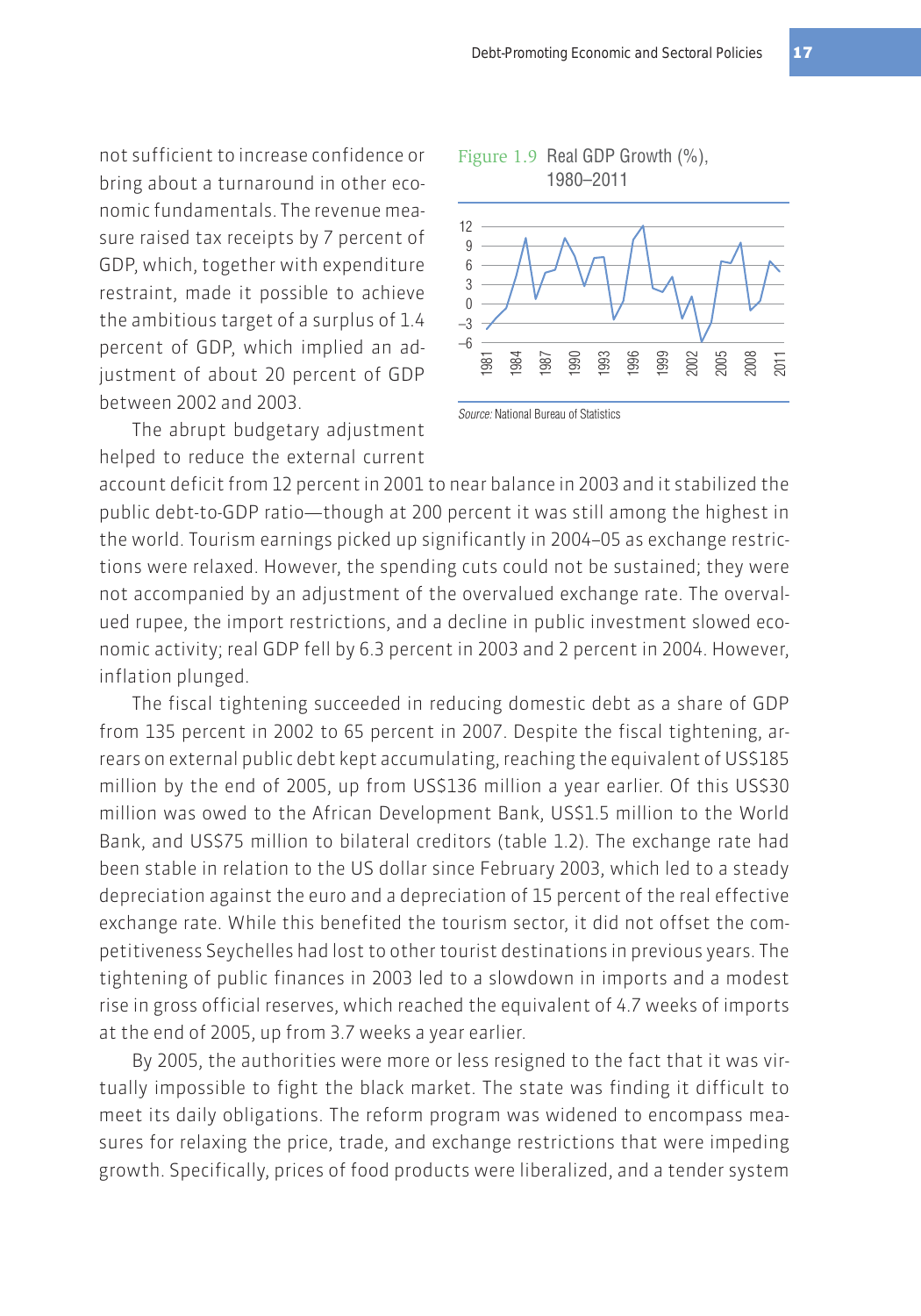for imports of essential goods was introduced, replacing the SMB monopoly. Import licenses were removed early in 2005, and in December 2005 trade taxes on all raw materials, specified capital equipment, and a range of consumer products were reduced to zero.

Recurrent expenditures were significantly higher as a ratio to GDP than in comparable middle-income countries, such as Mauritius (table 1.3). While public expenditures increased across countries as per capita GDP rose, according to the World Bank between 2000 and 2005 public expenditure in Seychelles was about 20 percent higher than could be justified by per capita income.10 The relatively high level of expenditure is explained by a fairly generous welfare system and transfers to public enterprises (table 1.3). Spending on education, health, housing, defense, and security was quite stable (table 1.4). Spending on health and education as a percentage of GDP was in line with that of comparator countries.11 Transfers for the operation of independent public agencies fulfilling regulatory, social, developmental, and communication functions absorbed 2.6 percent of GDP in 2006 and 3.7 percent in 2007.

The investment code adopted at the end of 2005 conformed to best practices and provided for a unified legal framework. It guaranteed repatriation of foreign

|                      | Government<br>Recurrent      | Percent of Spending on            |                                 |                              |          |  |  |
|----------------------|------------------------------|-----------------------------------|---------------------------------|------------------------------|----------|--|--|
| Country              | <b>Spending</b><br>% of GDP) | Subsidies and<br><b>Transfers</b> | <b>Employee</b><br>Compensation | Goods and<br><b>Services</b> | Interest |  |  |
| <b>Barbados</b>      | 21.1                         | 18.5                              | 43.0                            | 16.5                         | 14.0     |  |  |
| Estonia              | 24.3                         | 43.7                              | 21.3                            | 17.3                         | 0.0      |  |  |
| Fiji                 | 26.7                         | 22.5                              | 43.0                            | 16.0                         | 10.0     |  |  |
| <b>Maldives</b>      | 33.3                         | 3.0                               | 24.8                            | 67.5                         | 5.0      |  |  |
| <b>Mauritius</b>     | 28.2                         | 33.0                              | 38.8                            | 12.8                         | 13.0     |  |  |
| <b>Seychelles</b>    | 36.1                         | 29.8                              | 29.3                            | 21.5                         | 15.3     |  |  |
| Trinidad and Tobago  | 36.6                         | 31.7                              | 36.0                            | 16.0                         | 15.3     |  |  |
| <b>Group average</b> | 29.5                         | 26.0                              | 33.7                            | 23.9                         | 10.4     |  |  |

Table 1.3 Public Spending, Seychelles and Comparators (Average 2000–05)

Source: World Bank, Seychelles Public Expenditure Review, 2009.

10 World Bank, Public Expenditure Review, 2009.

<sup>11</sup> Spending on education as a percentage of GDP in Seychelles in the 2000s was close to that in South Africa, Morocco, and Ukraine (about 5 percent). Spending in the health was comparable to Mauritius, Morocco, and Peru.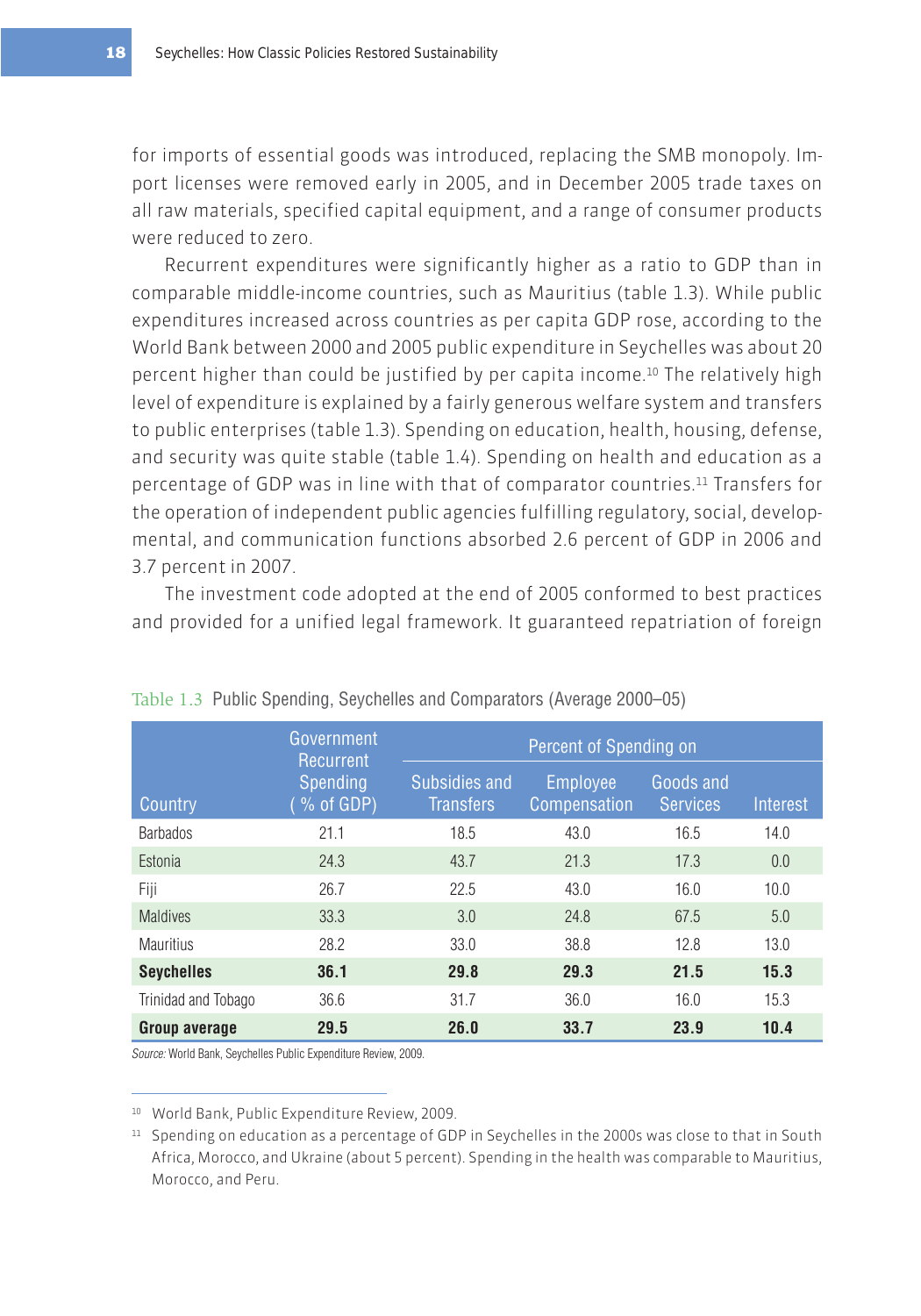|                                   | 2002 | 2003 | 2004 | 2005 | 2006 | 2007 |
|-----------------------------------|------|------|------|------|------|------|
| General public services           | 14.4 | 14.9 | 12.1 | 12.4 | 9.8  | 8.4  |
| Defense                           | 2.4  | 2.5  | 2.7  | 1.5  | 1.9  | 2.6  |
| Public order and safety           | 2.5  | 2.9  | 2.6  | 1.9  | 2.3  | 3.2  |
| Economic affairs                  | 5.1  | 4.6  | 4.7  | 2.1  | 3.1  | 4.8  |
| Housing and community amenities   | 1.7  | 0.7  | 0.5  | 0.4  | 1.0  | 1.6  |
| Health                            | 4.2  | 5.9  | 5.3  | 3.9  | 3.9  | 4.7  |
| Recreation, culture, and religion | 0.8  | 2.6  | 1.8  | 1.2  | 1.7  | 1.2  |
| <b>Education</b>                  | 6.6  | 6.0  | 5.0  | 3.6  | 4.3  | 6.5  |
| Social protection                 | 9.4  | 8.1  | 7.2  | 6.5  | 14.8 | 6.7  |
| Unallocated                       | 10.7 | 0.0  | 0.0  | 5.4  | 4.3  | 1.2  |
| <b>Total</b>                      | 57.7 | 48.2 | 41.9 | 38.9 | 47.0 | 40.9 |

#### Table 1.4 Spending by Function (% of GDP), 2002–07

Source: World Bank, Public Expenditure Review, 2009, and Government of Seychelles.

income and the right to convert earnings in local currency to foreign currency, but in practice such transactions still had to be carried out through the pipeline. Although the state had begun to relinquish some of its commercial activities, there was still pent-up demand for hard currency. The state was accumulating arrears in financing recurrent needs as well as long-term debts. Multilateral institutions still would not provide long-term loans, and traditionally receptive countries were reluctant to lend to Seychelles, either because of the risks associated with any new lending or because of their own economic problems.

Although by then the state as borrower undoubtedly had little if any credibility, the international market somehow reacted positively to what would now be considered potentially toxic financing. The market may have been responding to a very flattering rating by Standard and Poor's, issued despite the fact that all economic fundamentals pointed to serious imbalances in the Seychelles economy and augured disaster if there were no major adjustment program. At this point, national debt had assumed alarming proportions. Reserves of hard currency had been drawn down to only weeks of imports, and Seychelles was finding it virtually impossible to access credit.

The fiscal adjustment was largely reversed in 2006, leading to significant deficits, and public debt did not decline at all in 2006 and 2007. In 2006, the authorities launched yet another bond, this one for US\$200 million, payable in a single balloon payment in year five (2011). The interest coupon was 9.125 percent. Lehman Brothers arranged the bond issue. Another US\$30 million bond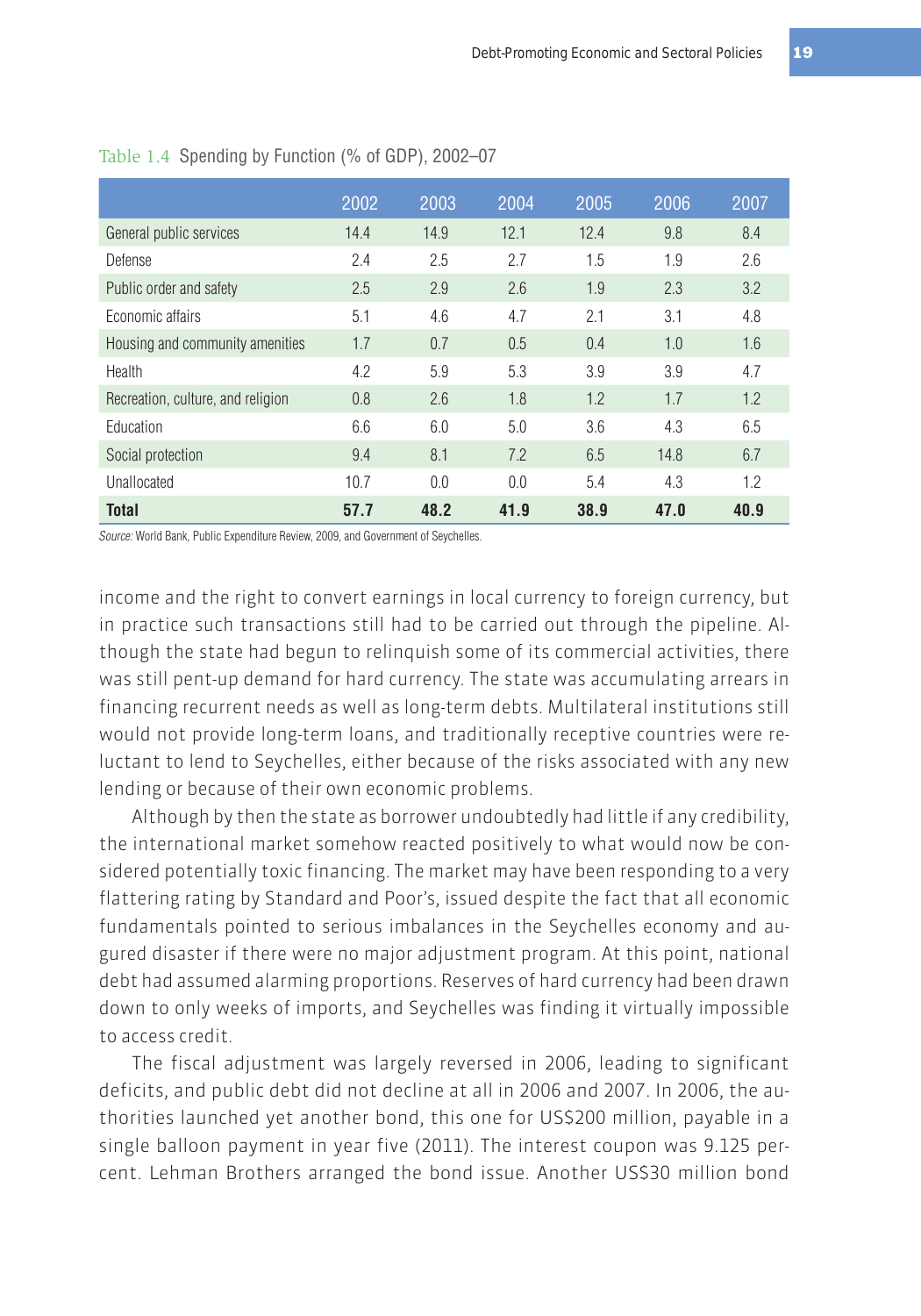

Figure 1.10 Real GDP Growth and the

Source: National Bureau of Statistics, Ministry of Finance, and Central Bank of Seychelles.

Figure 1.11 Tourism Earnings and Foreign Direct Investment, 1994–2010 (US\$ millions)



Source: Ministry of Finance, Central Bank of Seychelles.

issue followed in August 2007, and then a separate issue for €55 million. Seychelles' finances were thus extremely vulnerable to the external shock of 2008, when oil prices tripled, external reserves were almost nonexistent, and scheduled debt service was high.12,13

In 2005–07, the completion of large new hotels revived tourist arrivals and caused growth to pick up significantly (7.5 percent on average in those three years). General growth resumed only in 2005, after two years of recession, and lasted for three years, with average growth of 7.5 percent. The strengthening economy was again related to an uptick in investment, by the government in infrastructure and the private sector in hotel construction (figure 10; see also chapter 3). Tourist arrivals are also correlated with growth. Growth years 1996–97 were marked by a new peak in tourist arrivals, at 130,000 per year. Arrivals stabilized until 2005 and then grow again in 2007–09, when they reached 160,000 a year, with the corresponding earnings contributing to higher GDP growth in 2006–07 (figures 1.10 and 1.11).

- 12 While external debt was stable between 1990 and 1998—close to 30 percent of GDP—it soared in 1999 and 2000 and then again in 2002, reaching 74 percent of GDP by the end of 2002 (see figure 2). After declining in 2003–05, external debt raced up again in 2007–08 to 84 percent of GDP, when bond issues were placed on international markets. By mid-2008, the external oil price shock forced the government to request a debt moratorium followed by comprehensive debt relief.
- 13 Comprehensive foreign exchange liberalization started only in 2004–05, but foreign exchange restrictions were maintained until the regime was completely liberalized at the end of 2008.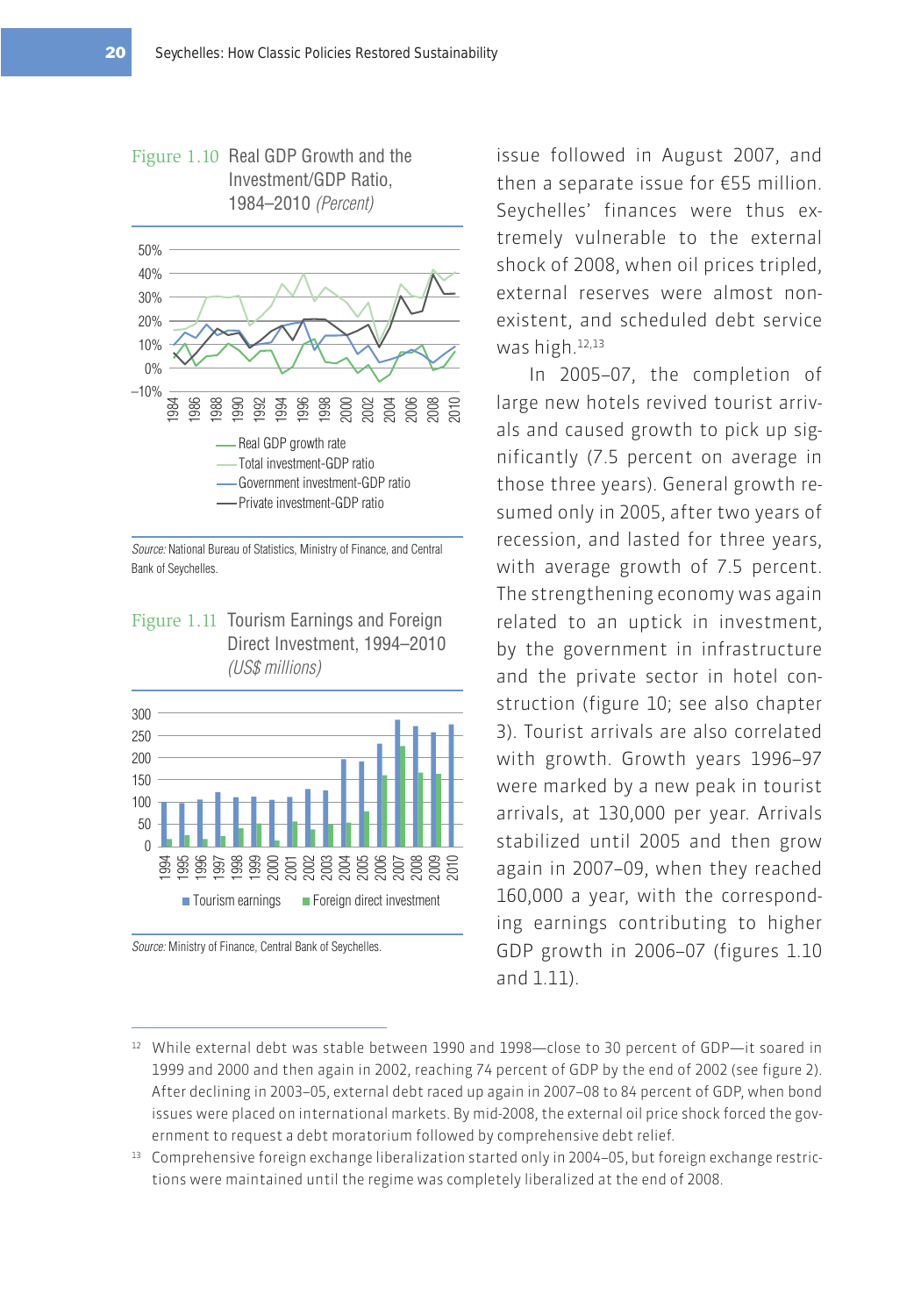## Late 2000s: External Borrowing Depletes the Economy

In 2006 and 2007 a resurgence of tourism receipts resulted from the completion of additional hotels and the increased availability of foreign exchange, enabling the government and the private sector to repay about US\$70 million of external arrears and to relax exchange restrictions. Tourism earnings jumped from US\$191 million in 2005 to US\$284 million in 2007 with the opening of the Four Seasons and the Eden Island resort complex, among others. A Eurobond issue for US\$200 million launched in 2006 allowed the Central Bank to repay previous debts and increase gross official reserves. In two years (2005 and 2006), gross reserves rose by US\$76 million to US\$111 million, the equivalent of 1.1 months of imports, up from 0.4 months at the end of 2004.

To reinforce their medium-term strategy, in 2007 the authorities launched the medium-term development plan, Seychelles Strategy for 2017, with the objectives of doubling per capita income and reducing public debt to 60 percent of GDP. Reflecting a gain in confidence, in late 2007 the government issued a private placement note for €54.7 million and a US\$30 million supplement to the Eurobond to pay for clearing a backlog of unremitted profits by foreign investors. In order to move gradually toward a less restrictive foreign exchange system, the authorities let the rupee depreciate 45 percent, from SR 5.5 to US\$1 at the end of 2005 to SR 8 at the end of 2007. The combination of new external borrowing and depreciation of the exchange rate brought public external debt to US\$720 million, 72 percent of GDP, in 2007, up from US\$487 million, 47 percent of GDP at the end of 2005 (see figures 1.5 and 1.6).

Despite some improvement, the external situation was still very tenuous. The global economic crisis of 2008 exacerbated the economic imbalances accumulated in the years before. The external position worsened over 2006–08, first as a result of rising global energy and food prices and then when the global crisis weakened Seychelles tourism in late 2008.14 The external deficit widened to 20.3 percent of GDP. Foreign exchange resources were rapidly being exhausted and shortages again became the norm. A number of state-owned enterprises were operating well below efficiency, and foreign exchange reserves fell to less than one month of imports. By late 2008 the government was unable to honor a coupon payment on a US\$230 million bond. Growth in GDP plunged, from 9.9 percent of GDP in 2007 to –1.0 percent in 2008.

In October 2008 the authorities announced that they would approach external creditors to seek agreement on comprehensive restructuring of the debt,

<sup>14</sup> Tourism earnings fell by 15 percent in 2009.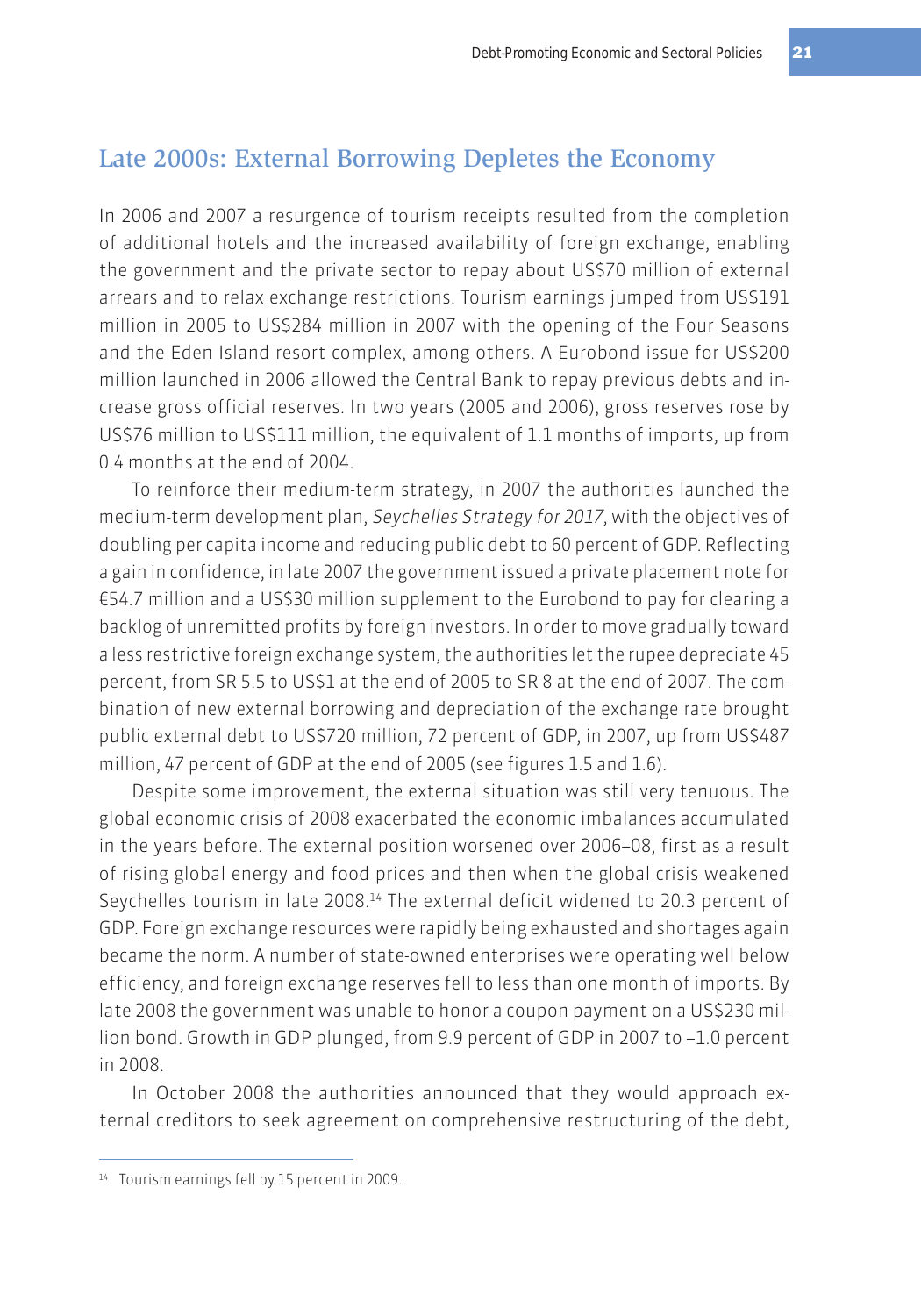which by the end of 2008 amounted to US\$800 million, equivalent to 87 percent of GDP, of which 42 percent (US\$333 million) was in arrears. In mid-2008 the government had initiated discussions with the IMF and multilateral institutions like the World Bank to develop a homegrown reform program. The next chapter discusses this bold economic restructuring program and its impact on the Seychelles economy.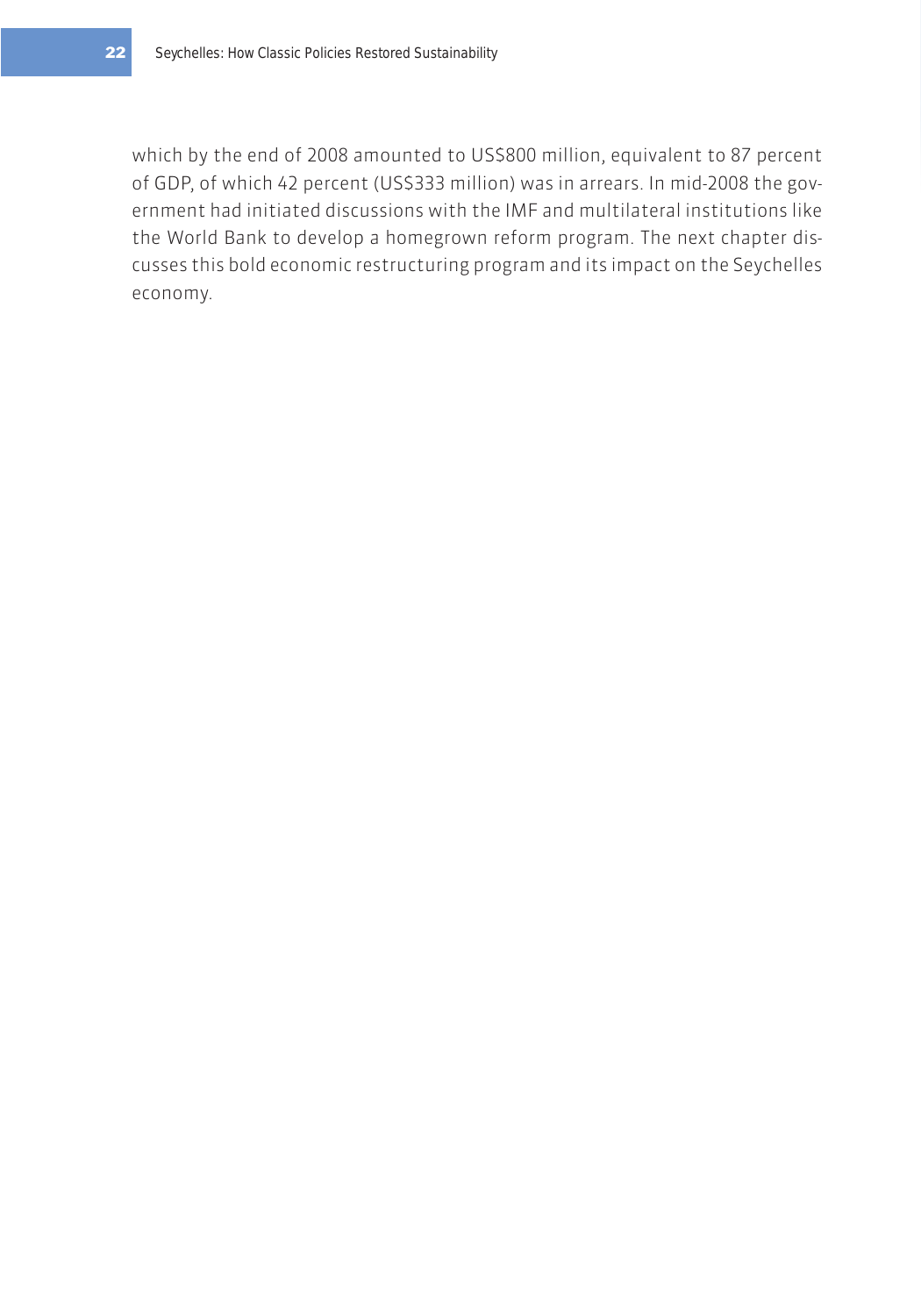# The 2008 Reform Plan in the Making

**2**

y the end of 2006, queues could often be seen at banks as people sought<br>to purchase hard currency. Shops ran short on basic items, including food,<br>because overseas suppliers had not been paid. Local manufacturers were to purchase hard currency. Shops ran short on basic items, including food, because overseas suppliers had not been paid. Local manufacturers were unable to produce effectively because they could not pay for raw materials. Although fuel never ran short, payments to suppliers had become irregular, and sometimes suppliers almost missed critical delivery dates. The government hospital, which often sent medical cases overseas for specialized treatment, was failing to pay its bills, and foreign medical centers were threatening to stop receiving its patients. In domestic hospitals, delays in paying drug suppliers created shortages or total stock-outs of critical medical supplies. The education sector fared equally poorly.

The situation was rapidly becoming untenable, and the Ministry of Finance desperately needed new solutions. The financial credibility of the government was at an alltime low. Senior government figures and even executives in the private sector fought daily to obtain hard currency to cover the rising costs of imported fuel and food and meet Seychelles' basic needs. International suppliers now insisted on cash payments before delivery; they would not accept letters of credit drawn on local banks.

#### The Decision to Restructure

By 2007 a new Minister of Finance and Trade, Danny Faure, and a new Principal Secretary of Finance and Trade, Ahmed Afif, had put together a dynamic team, which, with support from the IMF, was determined to address the challenges facing Seychelles. The team began to plan one of the most fundamental economic reforms Seychelles had seen in more than two decades.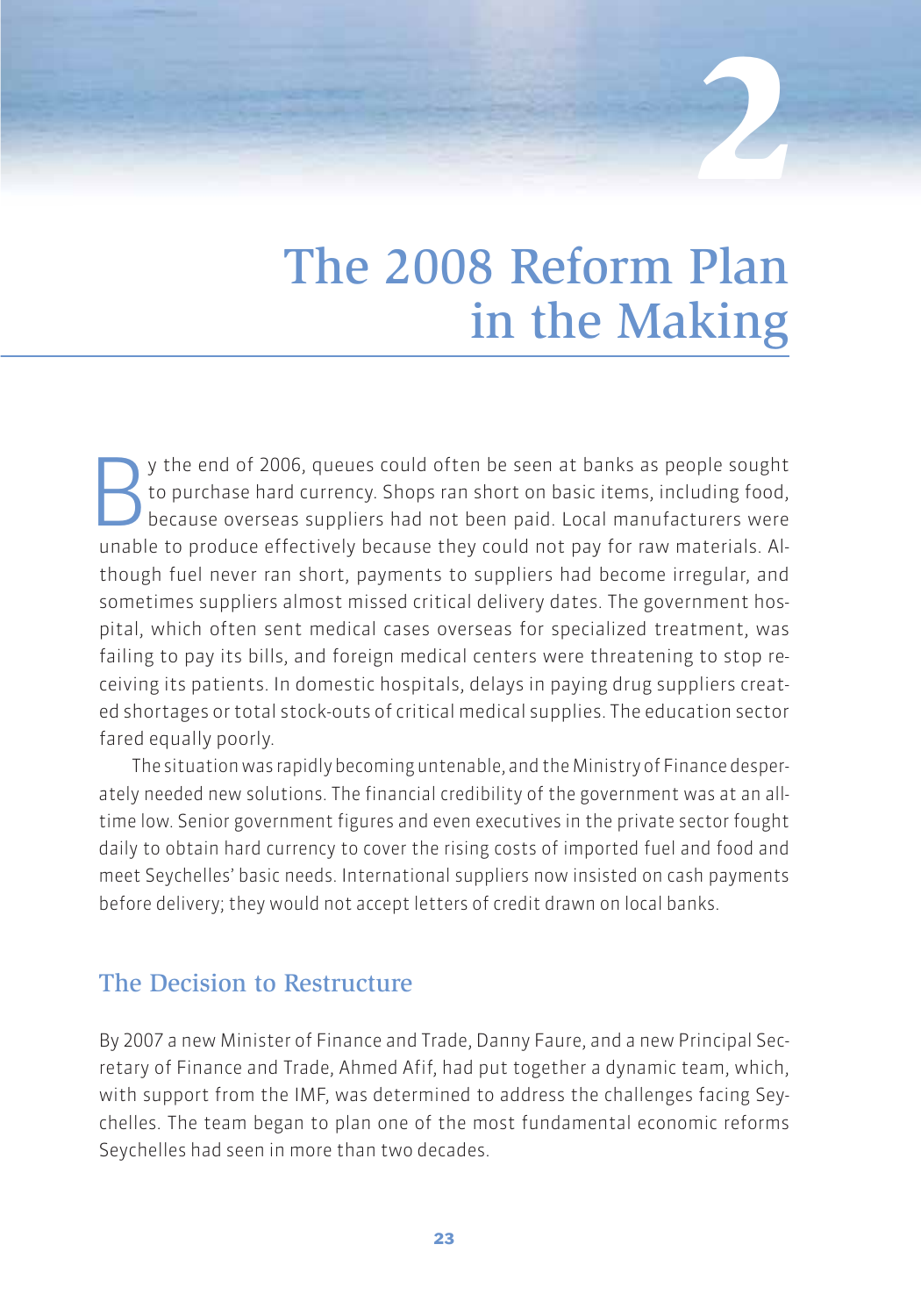In mid-2008, as major international financial institutions were bankrupted and a protracted world recession began, the Government of Seychelles was forced to look for alternative strategies to put the economy right. Currency controls and state intervention had clearly failed. It was also clear that Seychelles would get no new aid unless a serious, credible reform, backed by local and international parties, was enacted to address the fundamental imbalances in the economy.

Discussions thus began in earnest on an IMF-supported reform strategy for an all-encompassing reform program that would leave nothing undone to reverse the free fall of the Seychelles economy. Soon after, Seychelles had discussions with other institutions, like the World Bank and the African Development Bank, about support for the program.

# Reengineering the Economy: Policy Options and Political **Challenges**

At that economic crossroads for Seychelles, a number of facts were evident:

- Any solution would have to feature a devaluation. The black market was paying a 50 percent premium on the U.S. dollar.
- Price controls were ineffective, and market-driven mechanisms were needed to replace state controls and monopolies.
- Imports and trade needed to be liberalized so that competition would thrive and keep prices in check.
- A serious effort was needed to eliminate budget deficits by, e.g., improving receipts, attracting new receipts, privatizing state-owned enterprises, eliminating universal subsidies, and reforming the civil service and its methods of operation. Public enterprises that might burden the public debt by requiring additional government financing had to be overhauled.
- **t** It was vital to reevaluate how Seychelles' natural resources, especially its marine resources, were being exploited and determine whether Seychelles could improve its trading relationships.

The Ministry of Finance championed the reform program and identified, with the assistance of the IMF, the immediate priorities:

- Restore confidence in the economy by removing currency and price controls and allowing market forces to drive trading and other economic activity.
- Reverse budget deficits and create a surplus, primarily to repay accumulated debt.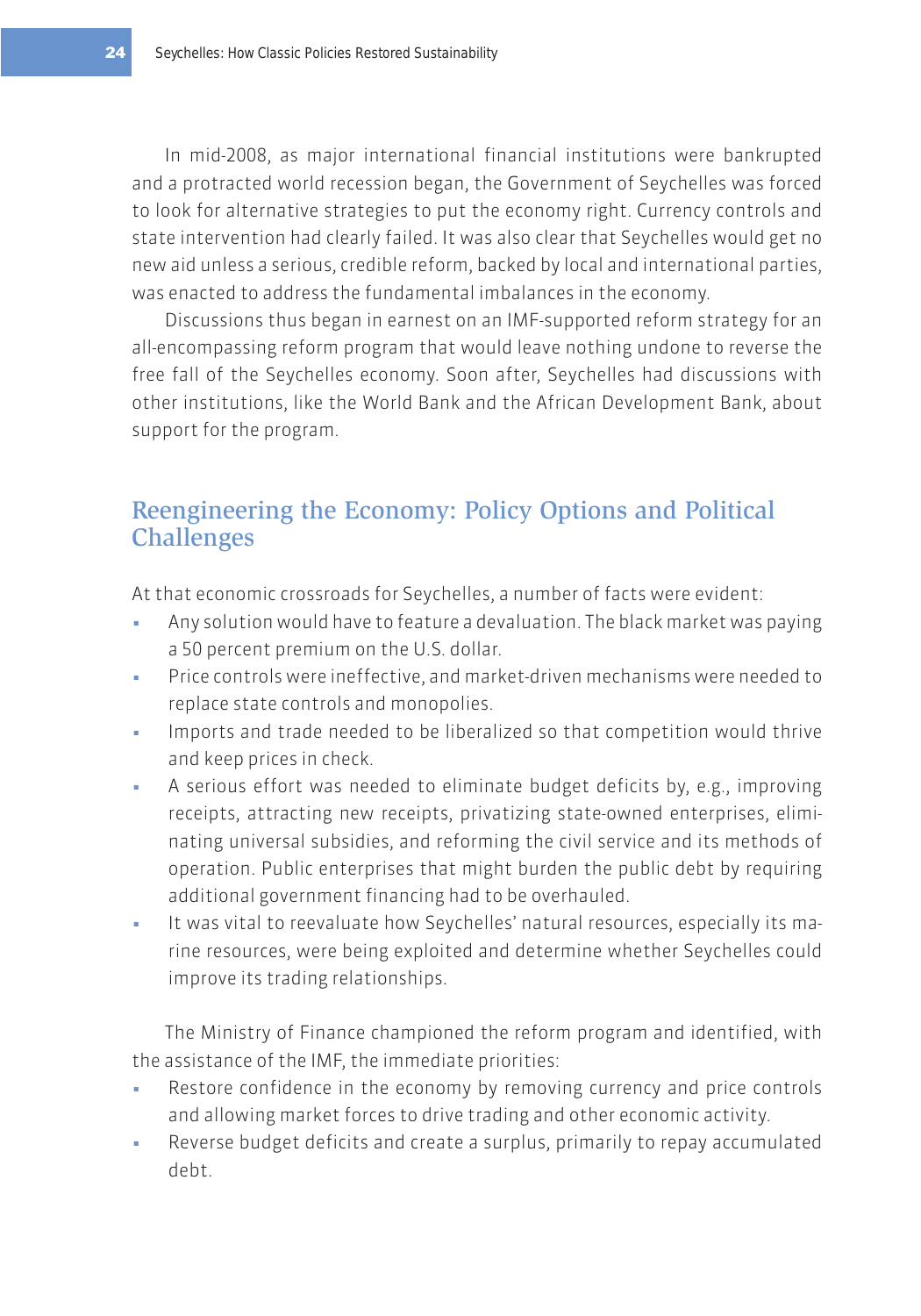Restore confidence in Seychelles overseas by clearing both private and commercial arrears and especially by reducing its external indebtedness.

Politically, all of these actions had serious implications: (1) Another failed economic reform would be catastrophic. (2) Politicians needed to be ready for the reaction to a number of major decisions, such as devaluation, which had previously been touted as inappropriate or unsuitable for a small island economy. (3) The removal of price and import controls and of trade restrictions could also be seen as a failure of past policies that had been adopted to protect poorer citizens. A major concern was to reassure the poor that they would not be abandoned as reforms proceeded. Another concern was that elimination or reduction of inefficient state activities would cause unchecked unemployment that could lead to political turmoil. Surging unemployment, coupled with rising inflation after a rupee devaluation, would be not just politically unpopular but potentially explosive.

The authorities recognized that forgiving or restructuring the debt was a prerequisite for successful reform. With its longstanding arrears, Seychelles had a complicated relationship with creditors. Would they oppose the request for debt relief, given the magnitude of relief required to get the debt to a sustainable footing? At this stage, creditors were relatively unaware of what Seychelles was dealing with. Many creditors, especially those who had invested in international market securities, had never visited the islands, except perhaps a high-end hotel.

As its problems mounted Seychelles had not communicated much with bondholders. Would the country's history of accumulating arrears and inexperience in negotiating with the IMF cause some to doubt its capacity to execute reforms or normalize relations with creditors? Given that creditors were highly fragmented, especially in the case of the Eurobond, how would the state conduct a consensus-driven approach?

The only middle-income countries to benefit from a debt write-off from the Paris Club had major geopolitical influence, such as Iraq and the former Yugoslavia. The Paris Club's Evian Approach was largely untested with severely indebted middle-income countries. How could Seychelles, which had little geopolitical clout, expect to fare? How should the government phase its approach to official bilateral and commercial creditors, since the first group of creditors would effectively set the parameters for others?

The September 2008 bankruptcy of Lehman Brothers—Seychelles' single largest commercial creditor—would complicate restructuring of the commercial debt. How would negotiations be conducted with administrators motivated by different factors than other creditors? The presence of insurers behind a number of other facilities created a similarly complex dynamic.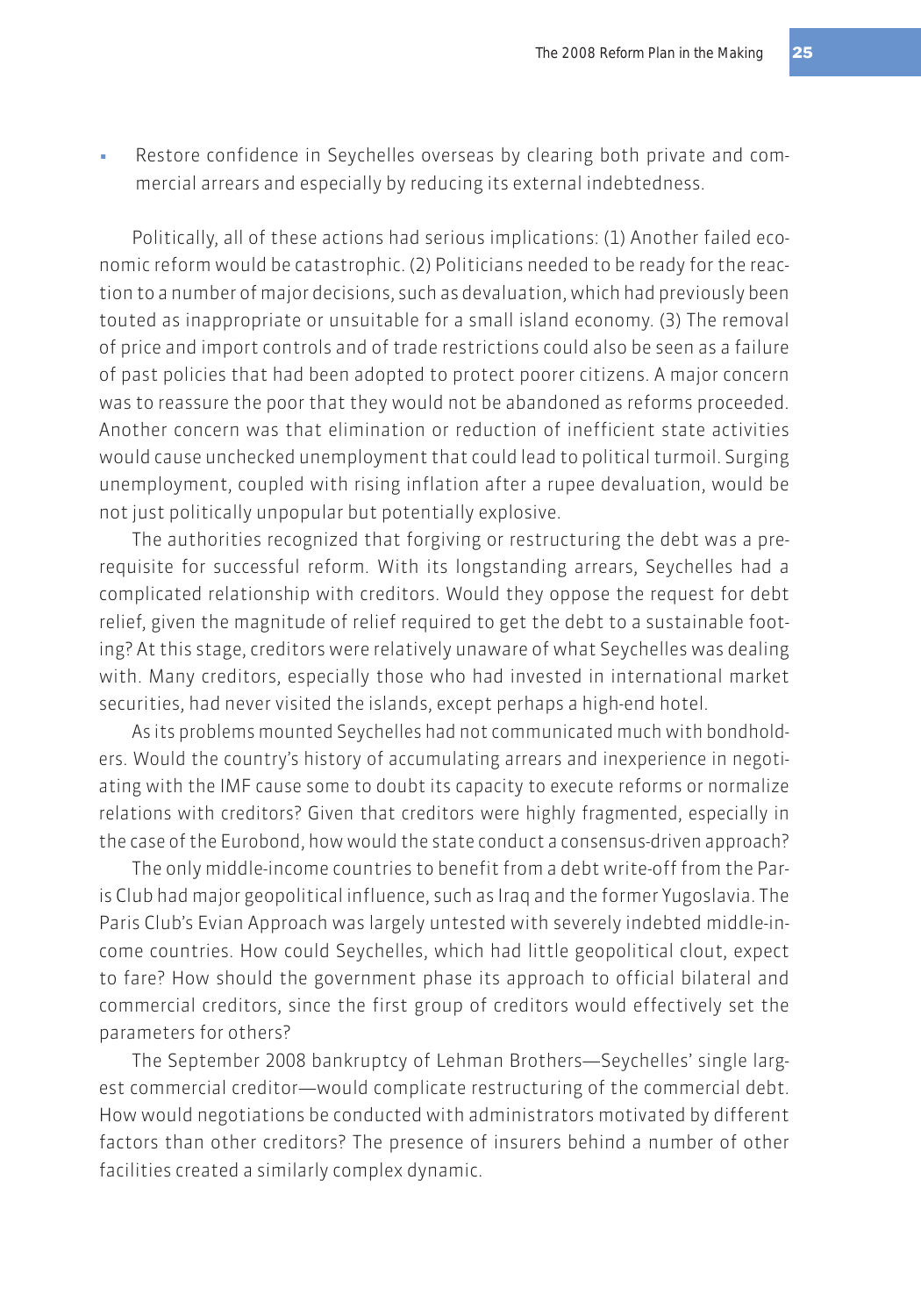## Coming to One Mind

The biggest fear—one that was well-founded—was that as part of the reform the government would request that some debts be written off or rescheduled. It was fortunate that in the final analysis all parties agreed that debts contracted in local currency would be spared such haircuts, but all debts contracted in hard currency would be subject to an equitable and transparent process of rescheduling. Rescheduling would clearly be painful. Some local banks floated the idea that a free market would substantially erode the country's reserves through capital flight.

The government thus had to hold very firmly to the line that at that point debt rescheduling was necessary for national economic stability. Banks were encouraged to view the problem from a long-term perspective and do their fair share in the difficult reconstruction period. The stage was thus set to end the long economic impasse and usher in a new era.

The Minister of Finance, with the support of the President and the Cabinet of Ministers, played a pivotal role throughout the process by managing the growing momentum associated with planning for change. This is what had to be done:

- The state needed to speedily reverse a situation of primary deficits to one of moderate primary surpluses to pay debts, though in any case they needed to be rescheduled and reduced to amounts compatible with a realistic projection of what the country was able to pay.
- The authorities would need to remove all foreign exchange restrictions and float the rupee.
- The authorities also would need to introduce a new monetary policy, using market-driven instruments to achieve the desired liquidity management.

Time was running out. Decisions needed to be made fast. Every passing day brought new arrears and new unsolved problems. The highest decision-making body had to step in. Technical experts from the Ministry of Finance and the Central Bank were asked to prepare a set of options for the government to consider, and the technicians were told, "All options may be considered and presented."

After the Ministry of Finance talked with the IMF and the World Bank on possible collaboration on a major reform program and was assured of support, the authorities formally invited the IMF to Seychelles to field a mission to examine possible scenarios. Soon after the World Bank fielded a mission soon after to assess the situation and discuss possible support. Discussions at that time covered such areas as assistance to the tuna industry and benchmarking its performance against other tuna-exporting countries.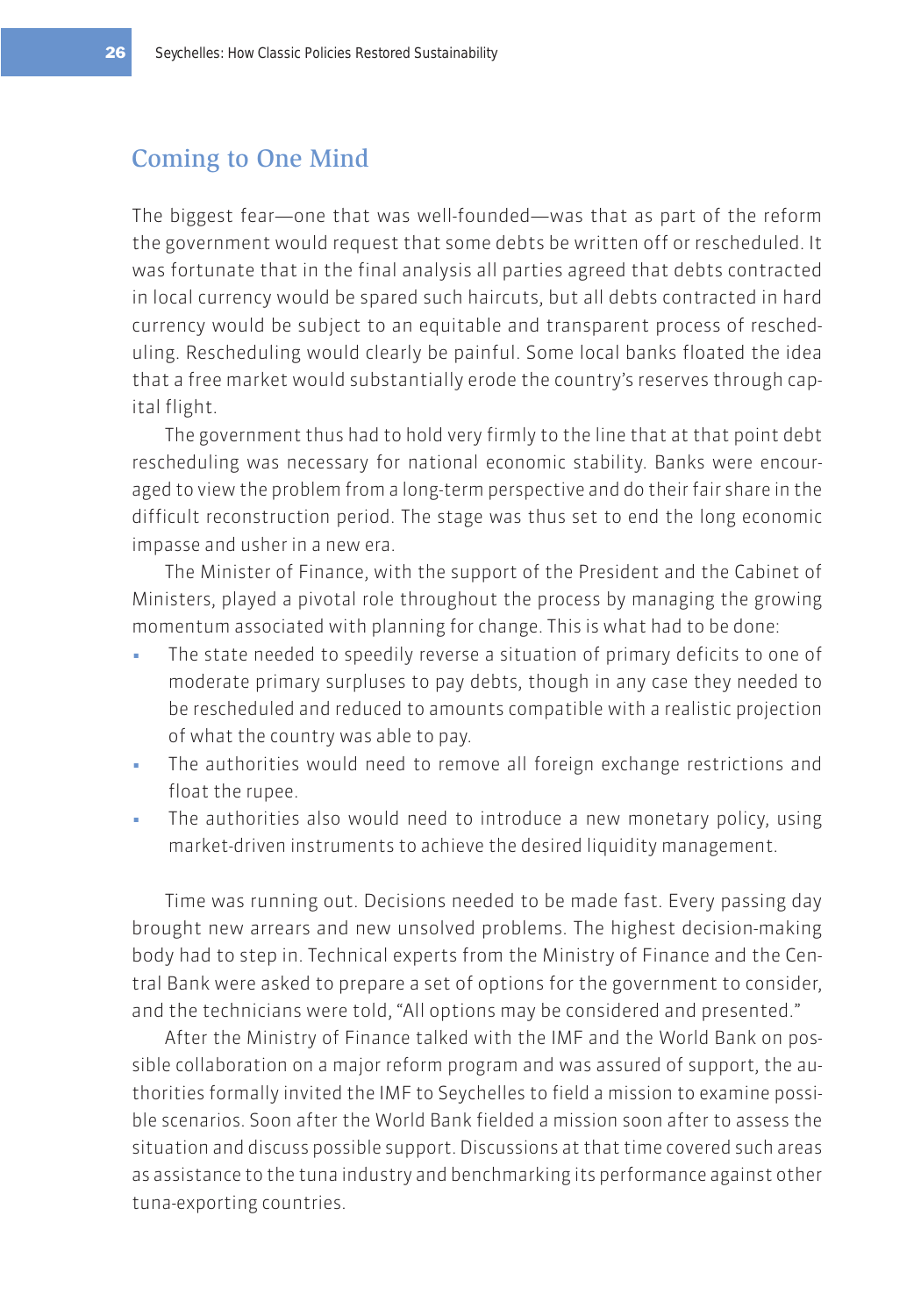The IMF mission, led by Paul Mathieu, held discussions with President James Michel and his team, senior cabinet ministers, and the Governor of the Central Bank. The issues facing Seychelles were not new to the IMF, which had fielded countless missions to Seychelles over the previous two decades. This time, it would appear, the IMF's objective was to ascertain the political will for reform and assess the abilities of the technical teams that would be responsible for implementing the ground-breaking decisions ahead.

In August 2008 12 experts from the IMF arrived in Seychelles to work with local technicians on a comprehensive master plan for reform. They included specialists in fiscal matters, monetary and exchange systems, debt restructuring and management, and banking stability. At this point, it was clear to the Ministry of Finance and the Central Bank that devaluation was imminent and serious fiscal reforms would need to kick in.

The Finance Minister coordinated with his technical and managerial staff to carefully design a new fiscal plan that would reflect the changes required: more revenue and less spending. Further work would be needed to plan structural reforms, including privatization, and enhance the governance of state-owned enterprises. Since another central objective was debt reduction, a team was prepared to begin active discussions with creditors and pave the way for debt reduction negotiations, starting with the Paris Club.

These plans needed to be backed by realistic assumptions, dates that would trigger events, and indicators to measure performance. The ministry was also required to ensure that all of these actions were in sync with the monetary reforms to be managed by the Central Bank. A major policy move was to repeal the Foreign Earnings (Regulation) Act, which had imposed the exchange controls. Next would come a float of the rupee and the advent of a new monetary policy, which would use a number of indirect instruments to manage liquidity.

The support of international institutions, especially the multilateral ones, was crucial in catalyzing belief in the coming reforms at the highest level in Seychelles. Senior staff of those institutions spoke to the country's political leaders, encouraging them to forge ahead despite perceived risks and focus on the long-term benefits of revising economic policy. Support from the multilaterals came not only through technical assistance but through direct balance of payments financing: In November 2008, the IMF approved a Stand-By Arrangement (SBA) of SDR 17.6 million, equivalent at the time to US\$28 million, front-loaded with a 70 percent disbursement.<sup>15</sup>

<sup>15</sup> Within a year of the reforms being implemented the World Bank and the African Development Bank pledged US\$15 million in total. Other countries also pledged support: Abu Dhabi US\$15 million, China US\$1.5 million, and South Africa US\$3.4 million. Seychelles used a large proportion of these grants to clear domestic arrears.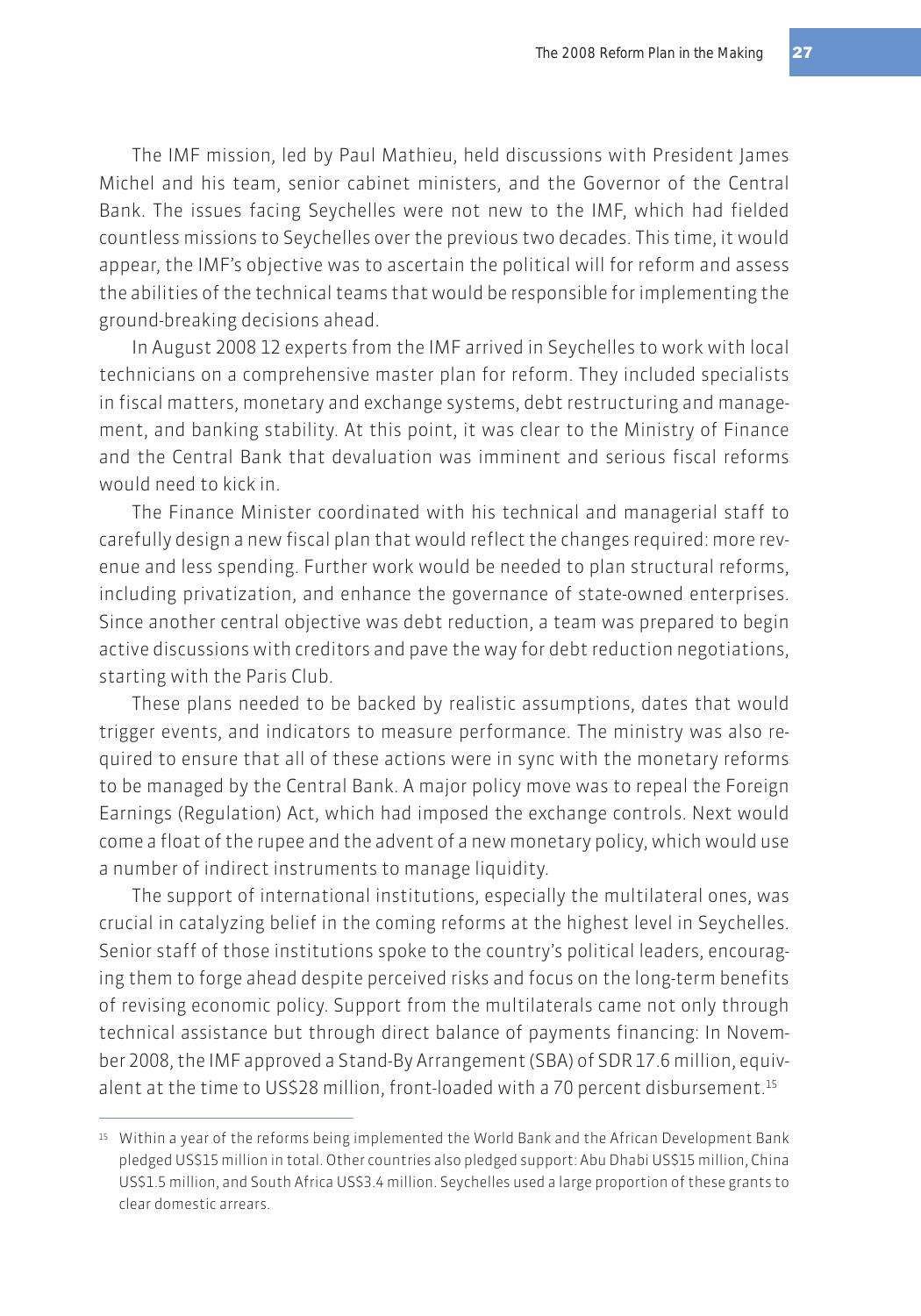This support had another significant advantage: it gave the Seychelles reform program considerable credibility. Seychelles was suffering from one of the lowest possible credit ratings, Select Default, for having failed to make a Eurobond payment due in mid-2008. This was the time to address one of Seychelles' major burdens—the large overhanging debt burden.

The Ministry of Finance pressed ahead with meeting creditors while the multilateral organizations were on hand to guide the reform. The effort made by Seychelles and the case in its favor were thus seen to be consistent, realistic, and genuine in the eyes of the international community.

The momentum grew with each passing day. The business community indicated its full support for change, once it knew the IMF would back the country. President Michel began sensitizing world leaders, especially those from supportive countries, to the fact that Seychelles would be embarking on major reform. The intention was to seek their political and financial backing where possible.

Serious reform was inevitable. It spelled the end to indecisiveness and inertia in economic initiatives.

## Preparing Stakeholders, the Business Community and the Public

Within the ruling party, there were several schools of thought; some, for instance, thought that a socialist course had never been fully charted. Questions surfaced: Was the population ready to embrace change? Would a devaluation unleash inflation? Where would devaluation end, and ultimately how much would a dollar cost? Would the international community recognize this sacrifice and assist, for example, in bridging financing gaps? What if the measures created more problems and put political stability at risk? What were the backup options? Would the population have any faith in the government thereafter?

It was time for technical experts to come to the fore to answer these probing questions. They did so in televised debates and face-to-face meetings with political influencers to bring about a better understanding of the economic stakes. It was crucial that the authorities had convincing answers to the larger questions that most perturbed everyone.

The Ministry of Finance prepared presentations that clearly explained what was being considered. The most senior technical experts participated in question-and-answer sessions at the senior party, parliamentary, and government levels. In some cases, small group discussions were held, because some participants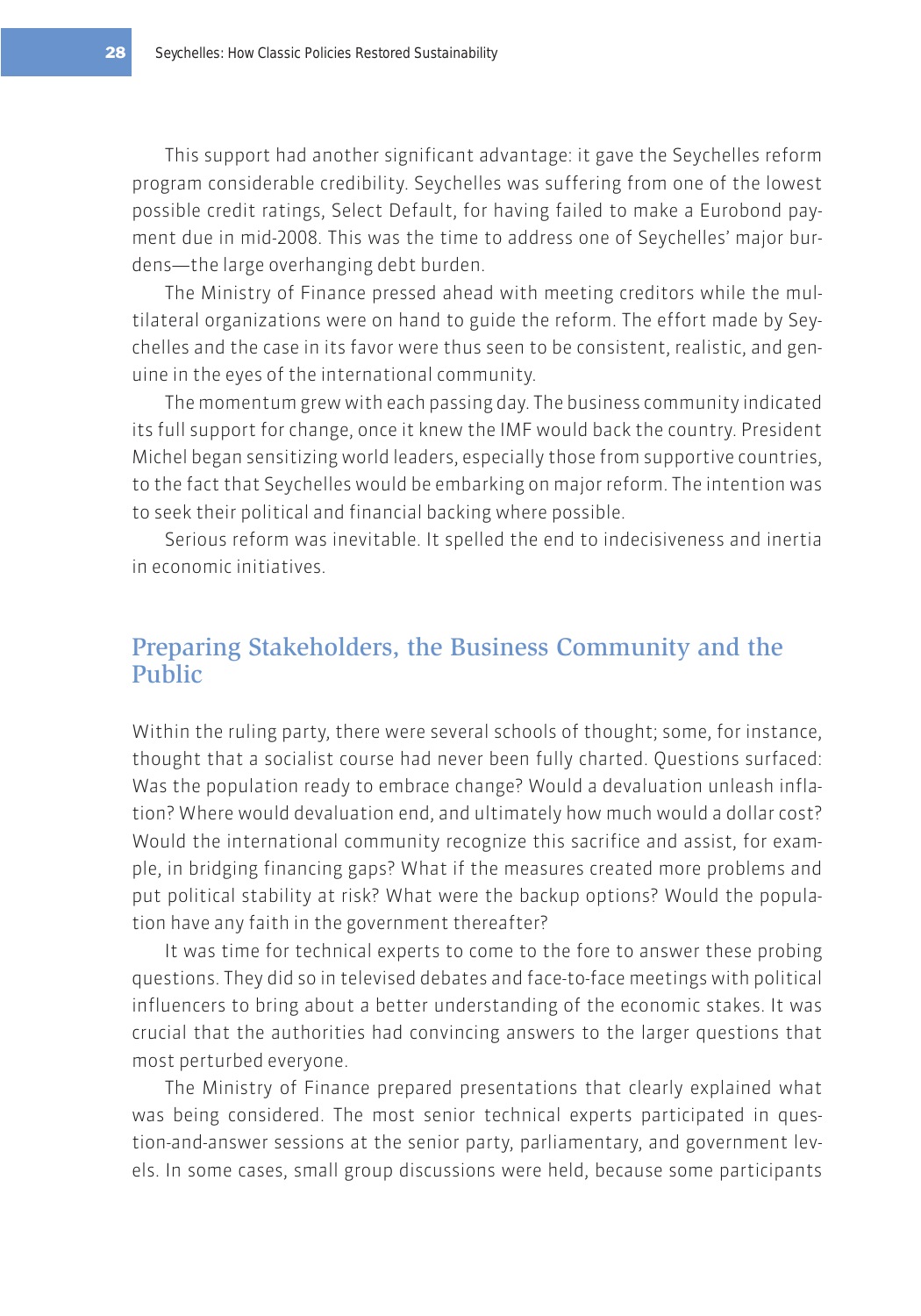would pose questions only privately or with a small audience. As the days passed, momentum built in favor of the reforms, not only in the ruling party but even among the opposition.

Externally, Seychelles encountered little if any opposition. Foreign allies were encouraged to hear of Seychelles' new momentum for change, which in fact many of them had advocated. But creditor nations and some financial institutions clearly saw red flags. A real reform would have to ensure more equity among creditors and more transparency about what Seychelles owed.

Local financial institutions had their own concerns. The history of government budget deficits had caused banks to lend a large part of their deposit base to the state, with the usual guarantees and securities, thus making the state their preferred borrower. This situation was about to change. Banks increasingly would need to lend to the private sector, which would assume the commercial activity previously pursued by the state.

Exchange controls had also benefited the banks by limiting the number of traders in hard currency and encouraging uncompetitive practices. For example, the banks used their leverage in legally handling hard currency to impose banking charges that would have been uncompetitive if there were no controls. A potential advantage of reforms for bankers, however, was the prospect of financial gain as the value of the Seychelles rupee fell.

On the political front, the ruling party quietly crafted a large-scale mobilization plan. The minister of finance kept other cabinet ministers and parliamentarians updated on the policies being considered and how they would need to be defended politically. High-profile TV programs invited as guests senior Ministry of Finance officials, bank managers, private businessmen, and academics to discuss the economic issues and the need for reform. Care was taken to use terms and messages consistently to ensure broad support.

The state newspaper carried special features on economic issues, the possible need for a radical departure, and unprecedented levels of debate from different points of view. District politicians mounted door-to-door campaigns to raise public awareness about the need for change given the evolving global recession.

The private sector, through the Chamber of Commerce, actively backed a program of real reforms, and politicians were all asked to lend the country their support as it went through the difficult reform period soon to come. The minister of finance met with private sector leaders, especially in tourism, to tell them about the serious changes being contemplated and seek their views.

Within government, the minister of finance and his principal secretary briefed all chief executive officers and principal secretaries, along with their head planners,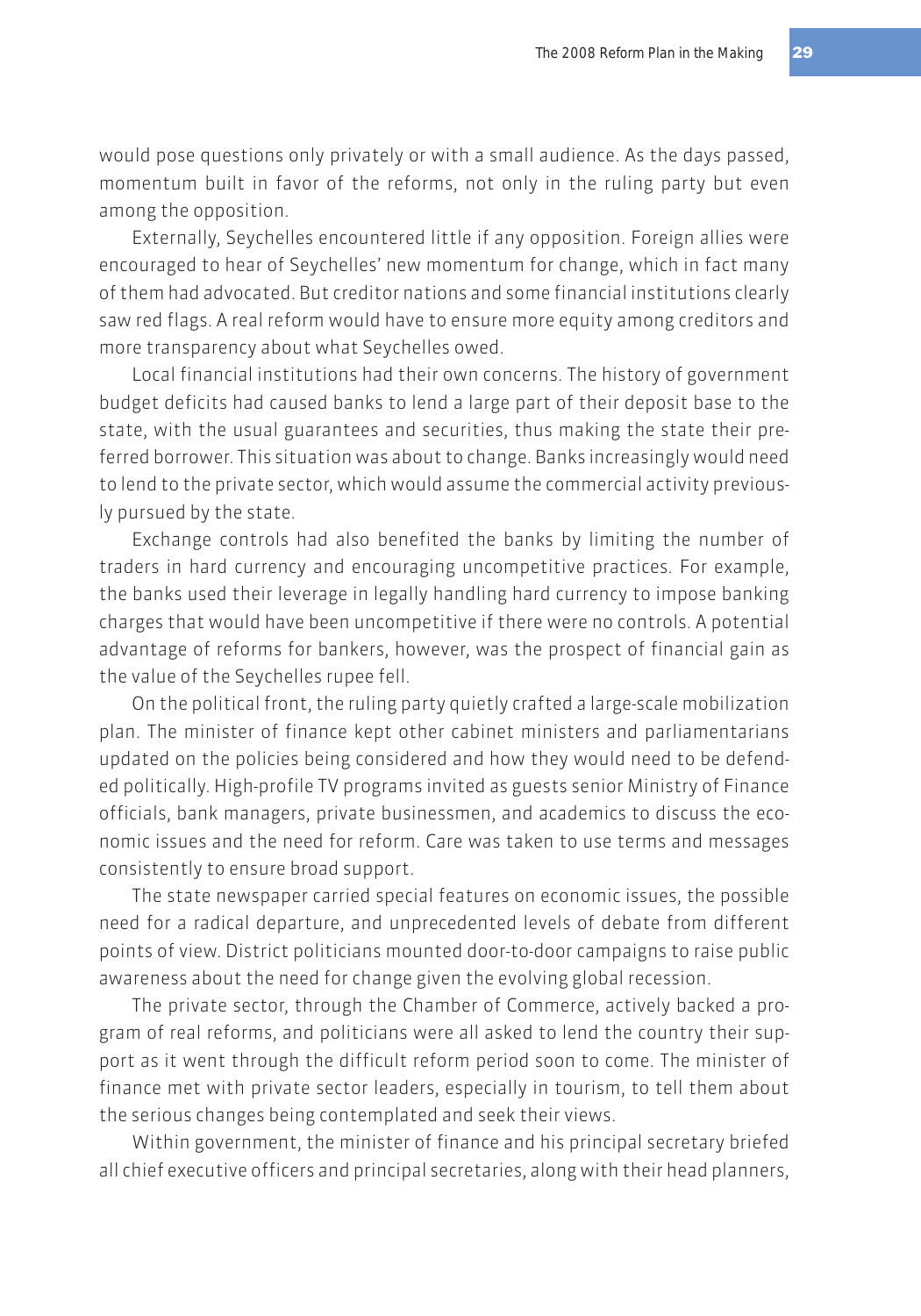about the need to think differently and to plan for a period of rejuvenation. They were asked many probing questions that often required detailed answers. The meetings emphasized the following messages:

- The economy would be driven by market forces.
- Government would now have a much smaller role in industry and would concentrate on regulation.
- Universal subsidies would be eliminated; every entity would have to fend for itself.
- The state would protect the poor and vulnerable through a means-tested welfare agency, funded from savings generated by more efficient government operations and cuts in subsidies.

Another point emphasized was that reforms were being enacted because they would eliminate shortages of hard currency, severely curtail bureaucracy, and foster a new business environment that could generate growth. The winds of change could clearly be felt. It was evident—perhaps because no major protests arose that broad-based support was coalescing around a realistic and serious reform plan.

# Moving into Action: A Top-Down Approach to Building a Fiscal Surplus

If reforms were to succeed, stakeholders needed to believe in them. The measures needed to be presented forcefully, because they were so extensive that their effects would be felt nationwide. The reforms needed both technical and political champions.

At the technical level the Ministry of Finance took the lead. The sequence of each task related to the reforms, and who would be responsible for them, were naturally central questions. The first task was to create a large primary surplus. That effort would dovetail with even more challenging tasks: curbing liquidity while freeing the exchange system.

Naturally there were drawbacks and difficulties. The members of the Ministry of Finance and Central Bank teams were young, dynamic professionals, but they had never had to manage change on such a scale, let alone worked within a macroeconomic framework that factored in the complexities of a small economy. Their job required thinking that was a radical departure from the past. It was not entirely unexpected when some key personnel were changed a few months into the planning period.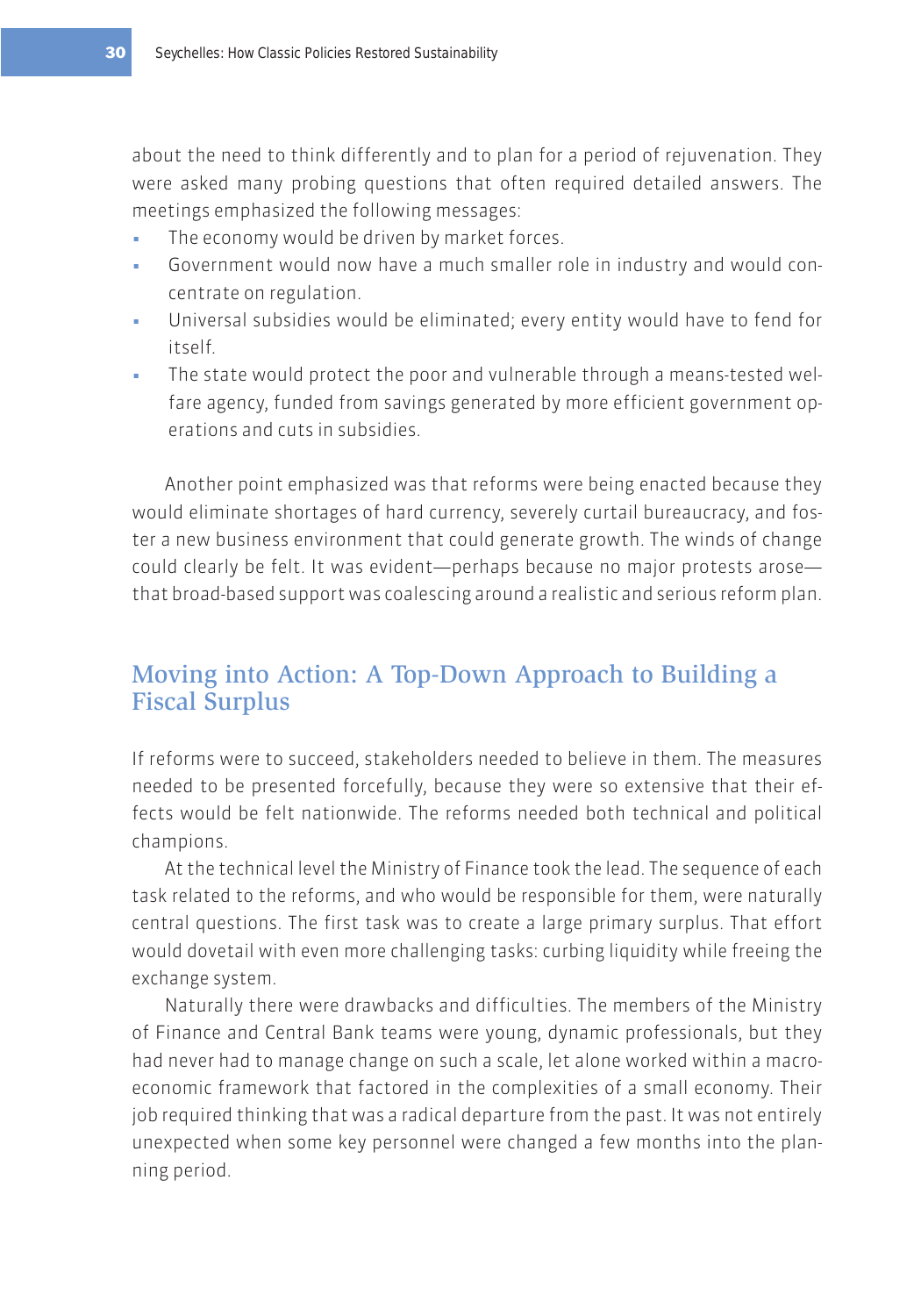## Restructuring at the Central Bank

A month before the reform program was launched, Francis Chang-Leng, the governor of the Central Bank, resigned. Pierre Laporte replaced him. Mr. Laporte, a Seychellois working for the IMF, was no stranger to the issues. When he had left Seychelles only six years previously, the economic problems were already fairly acute. Having worked for the IMF, he completely understood the urgency of reform and could interact on technical issues with the IMF and other development partners. Mr. Laporte was not only respected within technical circles but also got on extremely well with his counterparts, which reinforced the team championing the reforms.

#### Not Much Turnover Elsewhere

The reform program had received popular acclaim within as well as beyond the public service. The solutions, belated though they were, were well communicated and had broad political support. Except for the governorship of the Central Bank, the government saw no reason to shuffle any senior positions. The decision-makers in all ministries and public enterprises were prepared to do their job to ensure the reforms rolled out with vigor at the necessary speed.

# Continuous Interaction with the People

The pace was unrelenting. The authorities rolled out successive waves of actions. Although at first inflation rose, the reforms were generally well accepted by the people, largely because of how carefully they were undertaken. For example, when the government needed to entice almost 17 percent of the public service workforce to resign or retire voluntarily, teams were set up to explain the measure and its purpose to both public servants and the population at large. An important message was that the goal was to redeploy those leaving public service—the idea was not to create unemployment but to reduce the size of the public workforce. The government set up teams to help those leaving to find new jobs in the private sector. Publicizing this measure reinforced the sense that everyone was together in the reform effort.<sup>16</sup> People united

<sup>16</sup> However, it should also be noted that the labor reforms were painful for some employees. Some employment risks were shifted to them when they joined the private sector, and some claimed that their salaries were lower.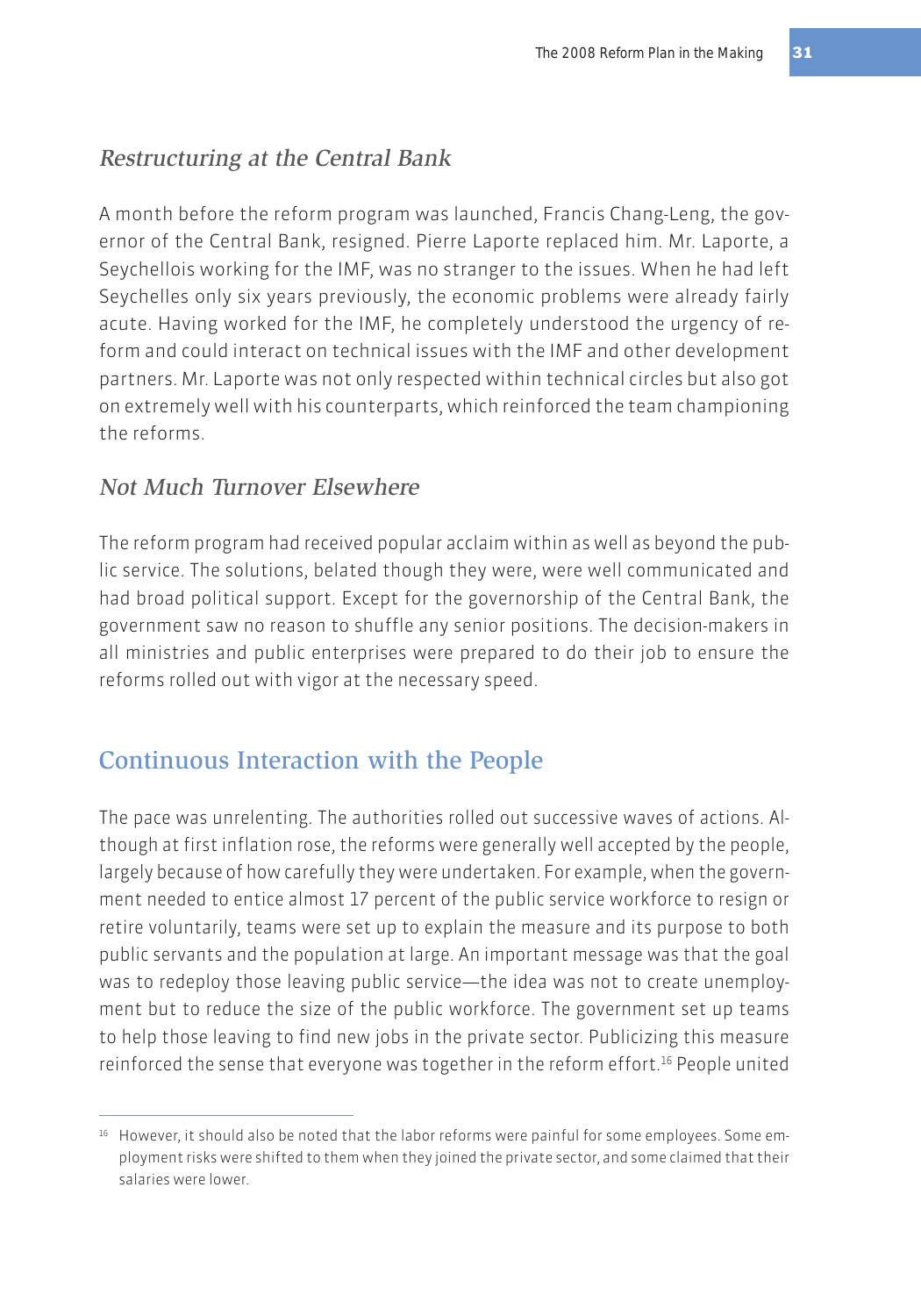and gained a sense of ownership of what was happening. Nobody would be left on their own.

In difficult times, what can be very detrimental to smooth and gradual change are sudden negative surprises. In Seychelles, there were price increases but almost all came about only after everyone had plenty of warning. As increases were announced, the media, particularly the state media, explained their rationale and where necessary provided details on how increases were calculated. Notably, the increases were timed to follow not only receipts as budgeted but also systematic increases in either wages or the budget of the welfare agency.

The authorities stayed close to the people through district consultations. The president personally led town hall meetings to discuss developments, especially the economic reforms. Ministers usually flanked the president, and where specific issues had been identified in advance, knowledgeable technicians or executives were also in attendance. People were encouraged to speak freely in the presence of national media.

It was a time to share experiences, gather new information, understand expectations, and really feel the pulse of the population. Such feedback gave the authorities a good sense of how the reforms were being perceived and how to tackle weaknesses promptly. The Seychellois were able to be reassured from the highest level that reforms were not being done at the people's expense. These considerations, which minimized resistance in both the institutional and public arenas, were critical to maintaining the pace of the reforms.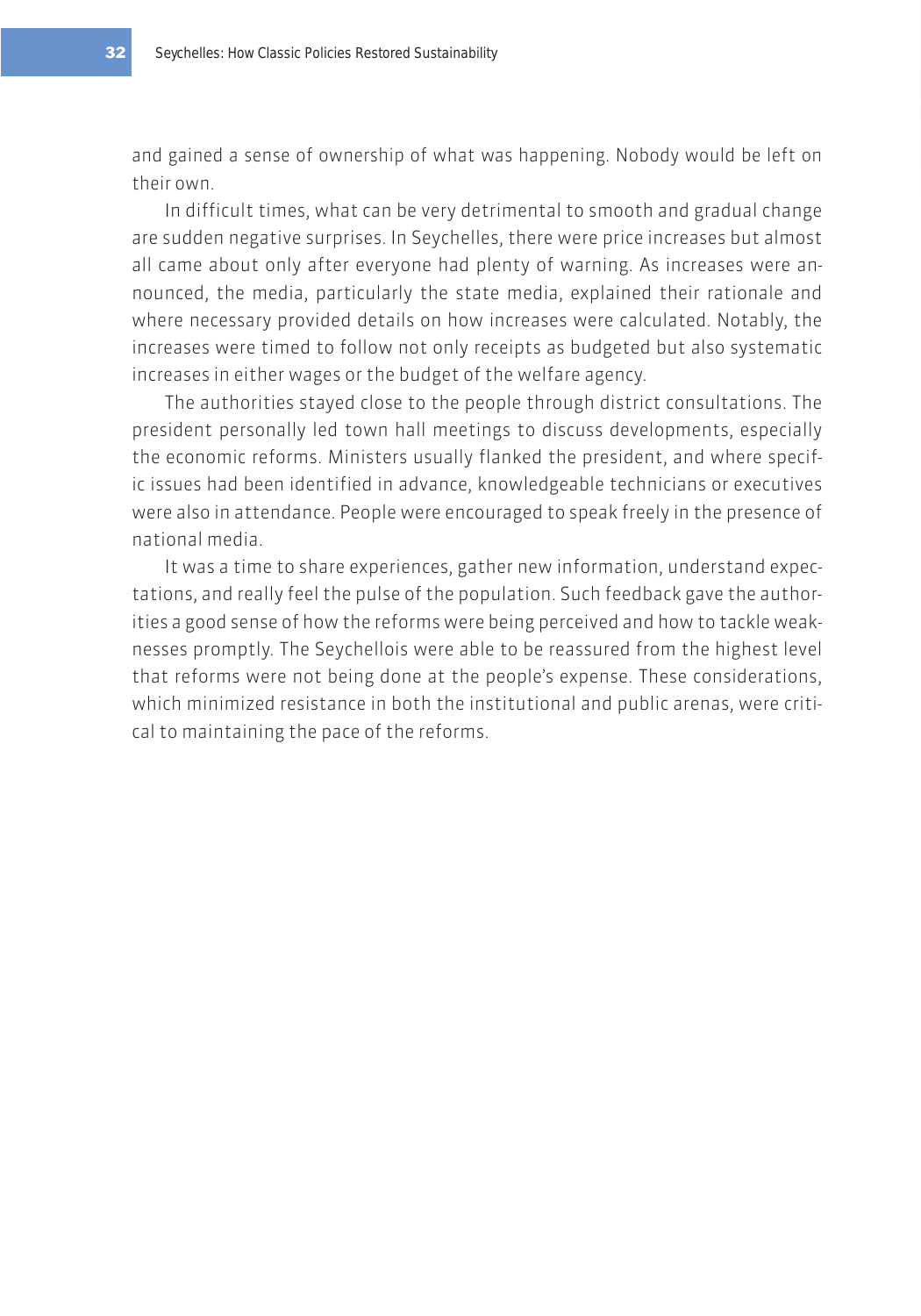# The Reform Program and Its Results

**3**

eychelles has come a long way since 2008. With the support of the IMF, the World Bank, and other partners, the government embarked on structural reforms to address fiscal, debt, and external imbalances. Economic restructur eychelles has come a long way since 2008. With the support of the IMF, the World Bank, and other partners, the government embarked on structural reforms to address fiscal, debt, and external imbalances. Economic restructurcant and sustained tightening of fiscal policy, reform of monetary policy to focus on liquidity management, and a boost to private development by reducing the state's role in the economy. The spending adjustment centered on slimming government employment. The IMF approved an 18-month standby arrangement in the amount of SDR 17.6 million, equivalent to 200 percent of the Seychelles quota in the Fund. Budget support followed from the World Bank and African Development Bank for an amount exceeding US\$30 million.

Although a float of the currency on November 1, 2008 caused a nominal depreci-

ation of more than 50 percent, monthly inflation was reduced from close to 25 percent that month to virtually zero by February 2009—in just four months (Figure 3.1).17 The 2009 budget removed universal subsidies and tax loopholes, effecting a tightening of 11 percent of GDP. On the finance side, all exchange restrictions were lifted, interest rates were freed, and a simple reserve money policy was quickly put in place. The public debt portfolio with the Paris Club





Source: National Bureau of Statistics, Seychelles.

<sup>17</sup> In November annual inflation exceeded 60 percent, following the huge monthly 25 percent price shock.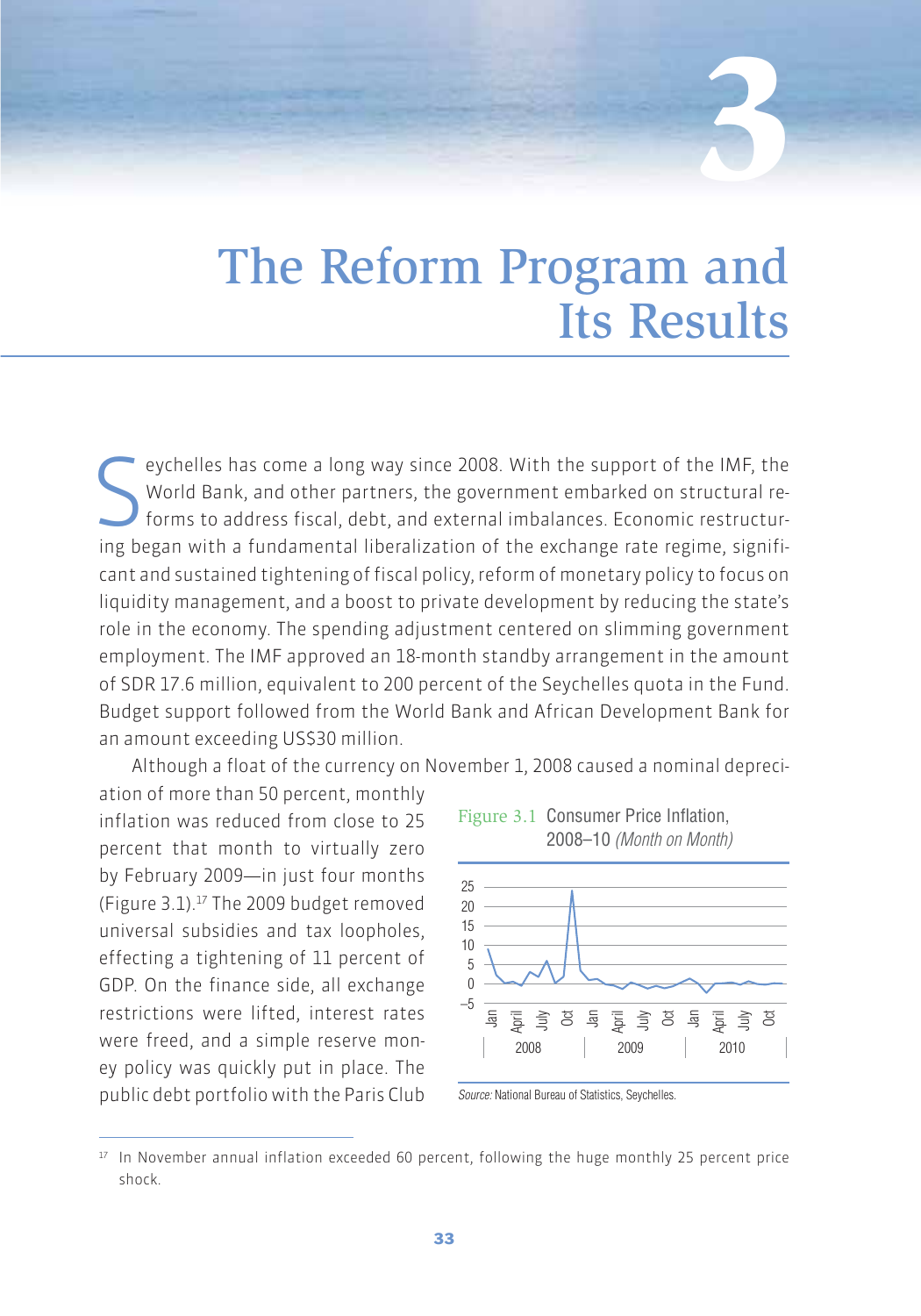and other private creditors was restructured. Seychelles received generous debt relief, which together with fiscal consolidation has vastly improved its fiscal and debt profile. The generous system of income support for low-income households and individuals without income was maintained throughout.

## The Exchange Rate, Exchange Regime Reform, and Monetary Policy

The decision to approach creditors for restructuring external debt was followed, on November 1, 2008, by the float of the exchange rate and elimination of exchange controls.18 These bold steps were designed to purposefully move the economy away from administrative controls and let market forces freely determine the exchange rate. This meant all economic agents had to have free access to foreign exchange. Credit conditions were tightened, at least initially, to promote capital reflows and contain demand-side inflationary pressures.

When the exchange rate was liberalized, many local prices already reflected the parallel exchange rate. For this reason, price increases were expected to be modest. Other policy changes, such as liberalization of imports and elimination of import licensing requirements, were expected to contribute to modest price increases by improving domestic supply. Yet consumer prices, which had already risen by 32 percent in the first 10 months of 2008 as commodity prices shot up in the international market, jumped by another 24 percent in November after the exchange rate float. By the end of the year, prices were up 63 percent for the year. Fortunately, the move to the floating rate coincided with steep drop in international prices for petroleum and petroleum product prices, which limited the local price increase.

To stimulate capital inflows and support the exchange rate, in the last quarter of 2008 monetary policy was tightened. The Central Bank discount rate increased sharply, and indirect market-based instruments were adopted to regulate monetary conditions. For instance, in September 2008 weekly auctions for a liquidity deposit facility at the Central Bank were introduced; banks could deposit funds for 7, 14, and 28 days, and weekly T-bill auctions were open to both banks and the non-bank public.

In December 2008 foreign exchange bureaus were licensed to facilitate the buying and selling of foreign exchange for small operators and tourists. To deepen interbank transactions, Central Bank interventions in the foreign exchange market

<sup>18</sup> The IMF also provided extensive technical assistance in support of the revised exchange law, formulation of the new monetary policy, and more forceful banking supervision and debt management.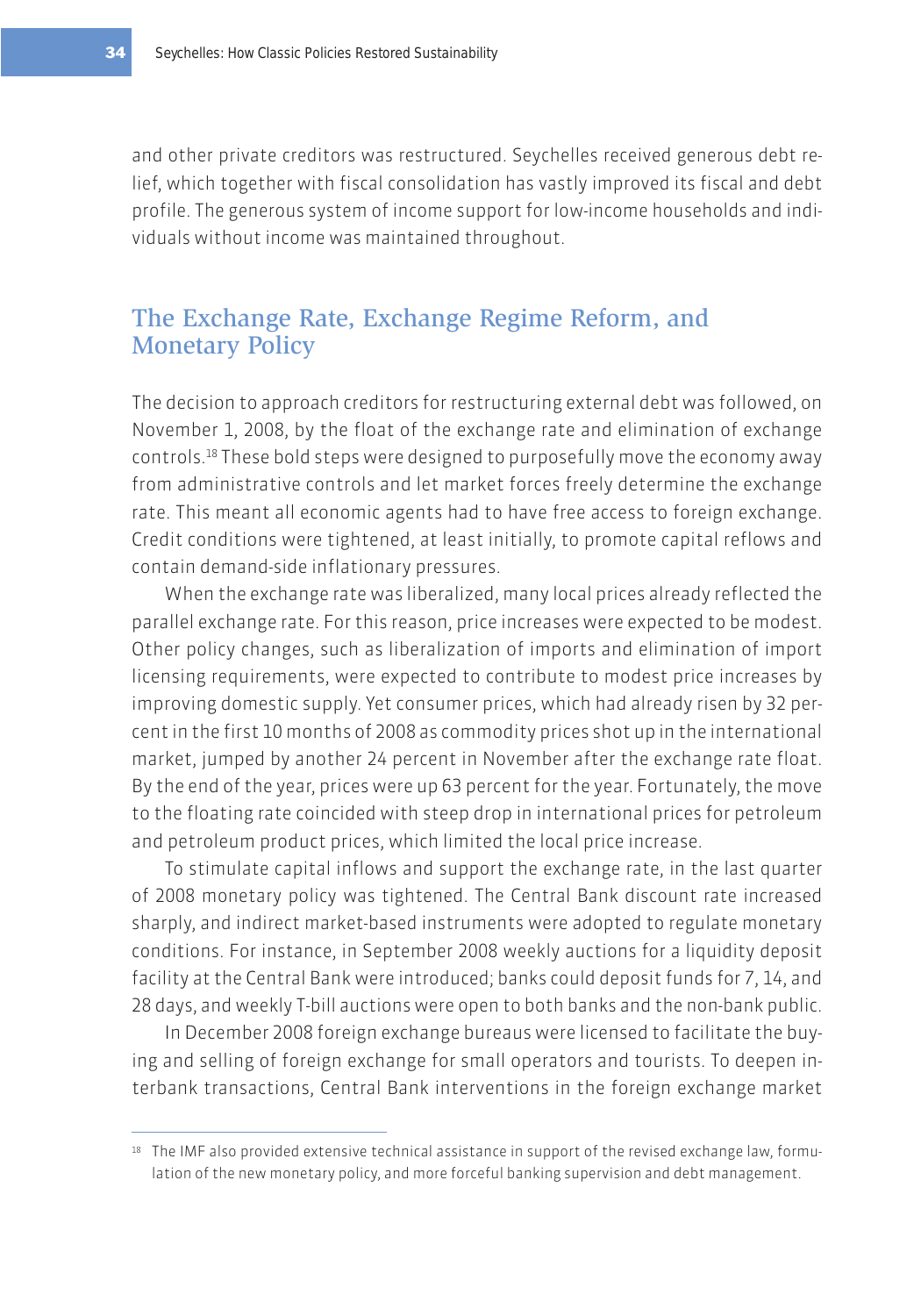were strictly limited to preventing exceptional volatility and ensuring orderly market conditions. In early 2009, Central Bank instruments were widened by standing credit facilities and repurchase (repo) and reverse repurchase transactions, using the Central Bank's T-bill portfolio. Significant sales of T-bills to the non-bank public helped to sterilize liquidity and support the rupee. In the course of 2009 the liquidity asset ratio was gradually phased out.

The initial steep depreciation brought the exchange rate well below what had prevailed in the parallel market right before the float decision. By mid-2009 the exchange rate appreciated to SR 14 per US\$1 by mid-2009 and by year-end to SR11.1 per US\$1 (figure 3.2), as the liquidity sterilization operations took effect; the successful sale of T-bills led banks to sell their foreign exchange holdings and also induced residents to repatriate capital from abroad. The initial spike in weekly auction T-bill rates, which peaked at 29 percent in January 2009, was reversed within six months as confidence in the rupee returned. By mid-2009, the T-bill rate had fallen below 15 percent and it continued the slide, to less than 10 percent, in the second half of 2009 (figure 3.3). In the first quarter of 2009 price inflation abated substantially, after



#### Figure 3.2 Consumer Price Inflation and the Exchange Rate, 2008–11

Source: Ministry of Finance.





Source: Ministry of Finance.

international food prices declined and the rupee appreciated at the end of 2008. During 2009 consumer prices fell by 2.5 percent. In 2010 the exchange rate was fairly stable, moving from SR 11.1 per US\$1 to SR 12.2 per US\$1, which helped keep consumer price inflation close to zero.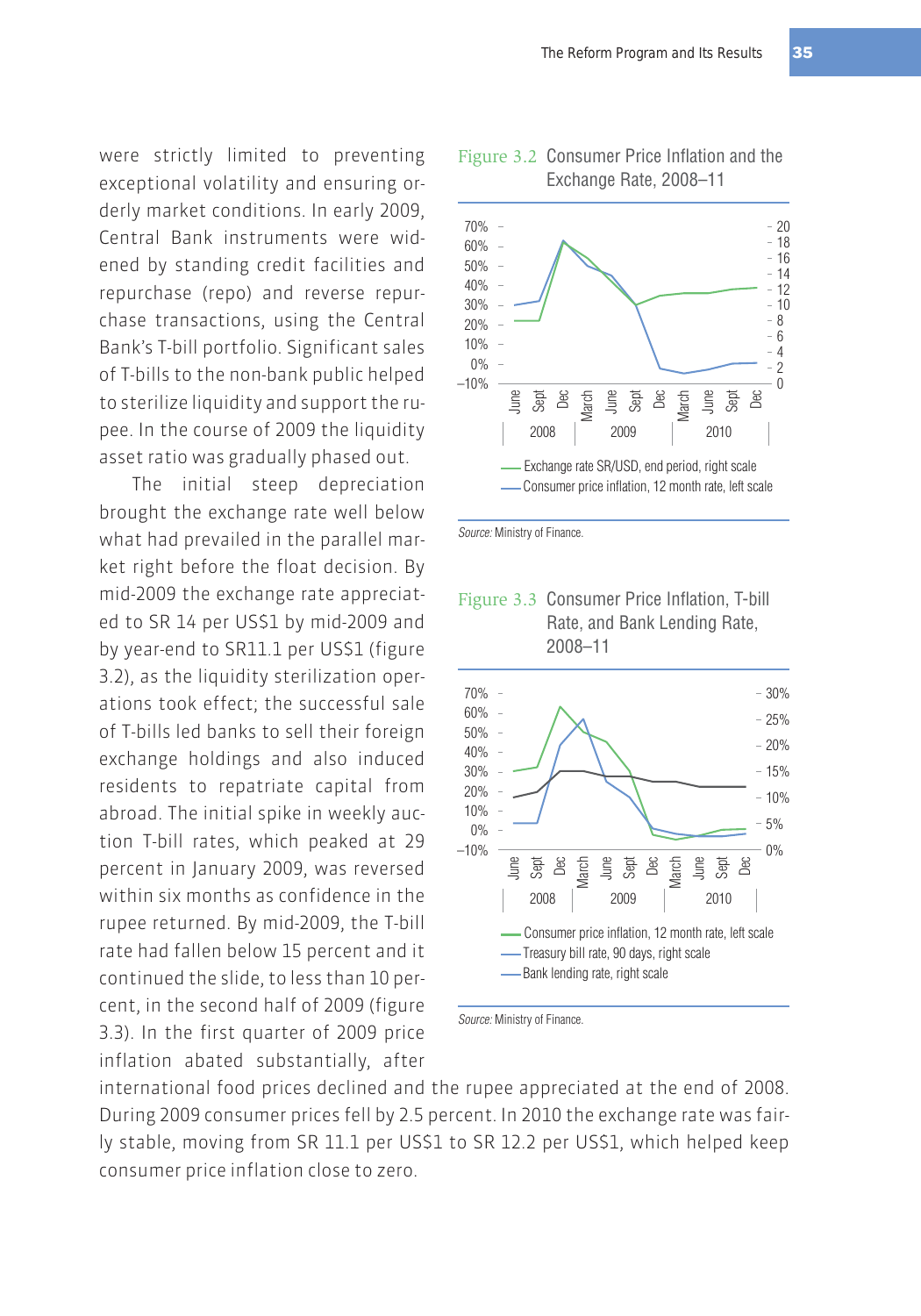Solid budgetary performance in both 2009 and 2010, with a primary surplus that exceeded IMF program targets, allowed the government to retire much of its domestic debt, leaving the banks with excess reserves that amounted to about 4 percent of GDP at the end of 2010. Because this caused some concern, it was decided early in 2011 to mop up reserves through a slight increase in the reserve requirement. Bank credit to the private sector, which had declined despite sustained inflation in 2009, rebounded in 2010, but at 25 percent of GDP it was still low in relation to comparable countries. The bank lending rate was raised to about 15 percent at the end of 2008 and then gradually declined, with periodic adjustments, to 12 percent at the end of 2010 and closer to 11 percent through 2011 (figure 14). Chapter 5 examines how credit for small and medium enterprises and mortgage lending to households were expanded.

### 2009–12: Budgetary Reforms and Fiscal Performance

The government recognized that the exchange reforms of 2008 had to be accompanied by comprehensive modernization of public finances, in both tax and budgetary procedures, to mobilize resources more fairly, improve spending efficiency, and tighten controls. The intent was to attain the budgetary surpluses needed to reduce the public debt.

The goal of the 2009 budget was a large primary surplus of 6.2 percent of GDP in order to limit the pressure of aggregate demand on domestic prices and the exchange rate and allow for reduction of domestic debt. The surplus was to be amassed by limiting government capital investments while protecting allocations to priority sectors, such as health, education, and welfare transfers. The wage bill was programmed to decline significantly as a share of GDP, from 7.9 percent in 2008 to 7.1 percent in 2009.

In the event, the macroeconomic aggregates were better than expected. The primary budget surplus, equivalent to 14.3 percent of GDP, was more than double what was targeted, partly because in 2008 the Seychelles Petroleum Company repaid a large loan from the government (representing 3 percent of GDP), but also because revenue exceeded forecasts by a wide margin (1.2 percent of originally projected GDP), and external grants were higher by 4.1 percent of GDT than programmed (table 3.1).

Current expenditure was kept below programmed levels (by 2.3 percent of originally projected GDP) because of lower interest outlays; other expenditure components were as expected. The wage bill rose by only 11 percent, despite the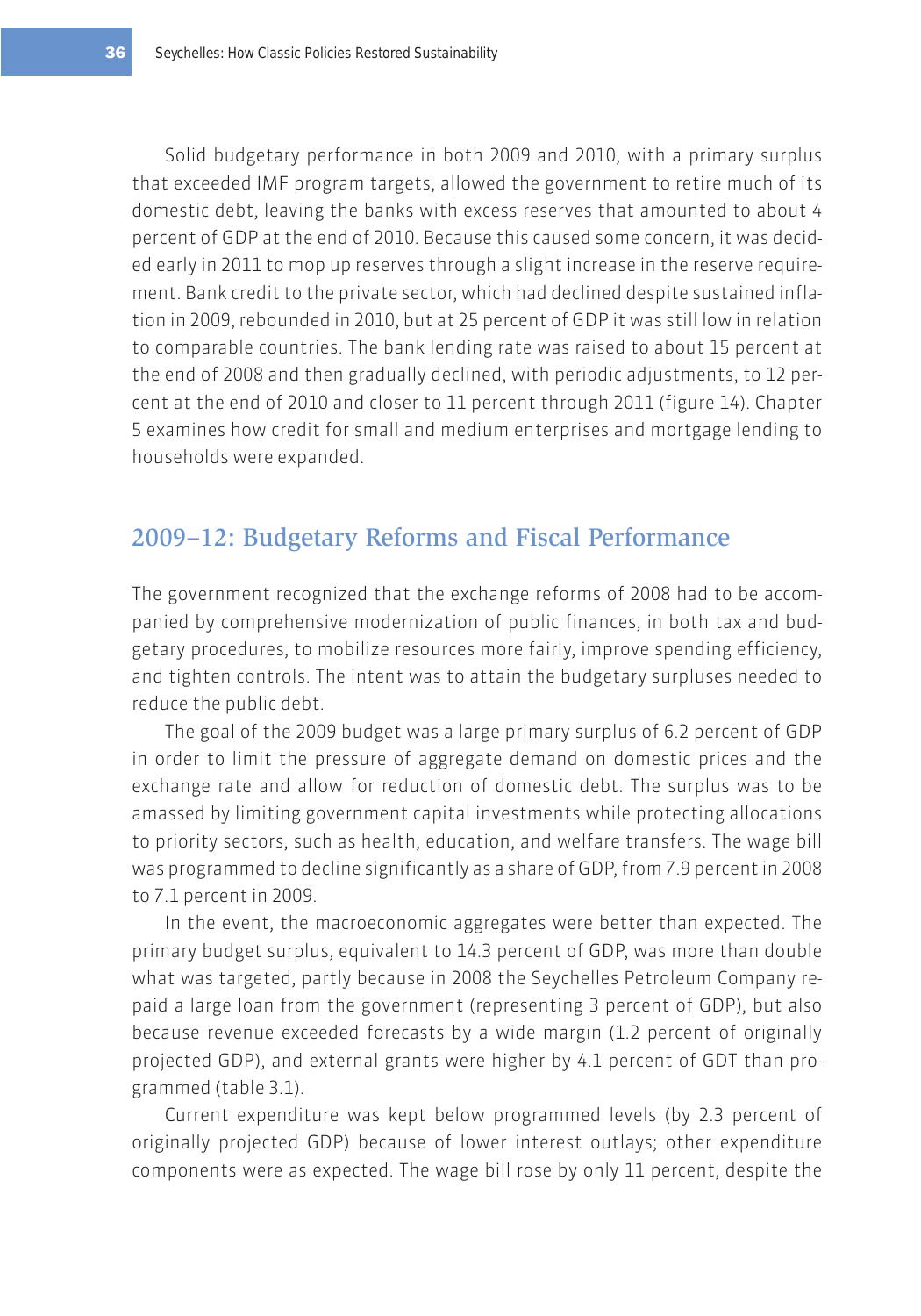|                                     |                       | 2009                  |                                       |               |                       | 2010                  |                              |             |                       | 2011                  |                             |             |
|-------------------------------------|-----------------------|-----------------------|---------------------------------------|---------------|-----------------------|-----------------------|------------------------------|-------------|-----------------------|-----------------------|-----------------------------|-------------|
|                                     | program               | actual                | difference (actual<br><b>IDOJI</b> SV |               | program               | actual                | $d$ ifference (act v<br>prog |             | program               | actual                | difference (act<br>v. prog) |             |
|                                     | millions<br><b>SR</b> | nillions<br>${\sf S}$ | millions<br>œ                         | GDP<br>$%$ of | nillions<br><b>SR</b> | nillions<br><b>SR</b> | millions<br>œ                | GDP<br>% of | nillions<br><b>SR</b> | nillions<br><b>SR</b> | millions<br><b>SR</b>       | GDP<br>% of |
| Tax revenue                         | 3544                  | 3793                  | 249                                   | 2.2%          | 3090                  | 3527                  | 437                          | 3.8%        | 3905                  | 4156                  | 251                         | 2.0%        |
| Of which GST                        | 1442                  | 1348                  | $\frac{4}{5}$                         | $-0.8%$       | 1282                  | 1078                  | $-204$                       | $-1.8%$     | 1216                  | 1215                  | $\overline{\top}$           | $-0.0%$     |
| <b>Business taxes</b>               | 551                   | 802                   | 251                                   | 2.2%          | 602                   | 796                   | 194                          | 1.7%        | 772                   | 872                   | 100                         | 0.8%        |
| Trade and excise taxes              | 352                   | 437                   | 85                                    | 0.7%          | 491                   | 369                   | $-122$                       | $-1.0\%$    | 941                   | 1143                  | 202                         | 1.6%        |
| External grants                     | 5                     | 373                   | 368                                   | 3.2%          | 352                   | 170                   | $-182$                       | $-1.6%$     | 475                   | 459                   | $-16$                       | $-0.1%$     |
| Expenditure and net lending         | 4303                  | 3625                  | $-678$                                | $-5.9%$       | 3788                  | 3878                  | 90                           | 0.8%        | 4667                  | 4941                  | 274                         | $2.2\%$     |
| Current expenditure                 | 3647                  | 3329                  | $-318$                                | $-2.8%$       | 3244                  | 3315                  | $\overline{7}$               | 0.6%        | 3455                  | 3712                  | 257                         | $2.1\%$     |
| Of which: wages and salaries        | 747                   | 766                   | $\overline{e}$                        | $0.2\%$       | 735                   | 694                   | $-41$                        | $-0.4%$     | 906                   | 935                   | 29                          | $0.2\%$     |
| goods and services                  | 625                   | 715                   | $\Theta$                              | 0.8%          | 777                   | 925                   | 148                          | 1.3%        | 973                   | 1022                  | 49                          | 0.4%        |
| Transfers                           | 905                   | 783                   | $-122$                                | $-1.1\%$      | 341                   | 224                   | $-117$                       | $-1.0\%$    | 1241                  | 1362                  | 121                         | $1.0\%$     |
| Interest payments                   | 1361                  | 1046                  | $-315$                                | $-2.8%$       | 755                   | 759                   | 4                            | 0.0%        | 322                   | 374                   | 52                          | 0.4%        |
| Capital expenditure and contingency | 656                   | 608                   | $-48$                                 | $-0.4%$       | 833                   | 948                   | 115                          | 1.0%        | 1211                  | 1216                  | 5                           | $0.0\%$     |
| Net lending                         | $\circ$               | $-315$                | $-315$                                | $-2.8%$       | $-349$                | $-385$                | $-36$                        | $-0.3\%$    | 2                     | $\frac{1}{2}$         | ≓                           | $0.1\%$     |
| Primary balance                     | 622                   | 1586                  | 964                                   | 8.4%          | 833                   | 1059                  | 226                          | 1.9%        | 536                   | 566                   | 30                          | $0.2\%$     |
| In % of GDP                         | 6.2%                  | 14.8%                 | 8.6%                                  |               | 7.4%                  | 9.4%                  | $2.0\%$                      |             | 4.5%                  | 4.5%                  |                             |             |
| Nominal GDP                         | 9970                  | 11450                 |                                       |               | 11206                 | 11621                 |                              |             | 12016                 | 12470                 |                             |             |
| Real GDP growth, in %               | $-0.50%$              | $0.50\%$              |                                       |               | 4.00%                 | 6.70%                 |                              |             | 4.00%                 | 5.00%                 |                             |             |
| GDP deflator, % change              | 27.20%                | 25.20%                |                                       |               | 1.10%                 | $-4.90%$              |                              |             | 2.30%                 | 2.20%                 |                             |             |

Table 3.1 Government Finances in 2009, 2010, and 2011: Actual versus Programmed Table 3.1 Government Finances in 2009, 2010, and 2011: Actual versus Programmed

Source: Ministry of Finance. Source: Ministry of Finance.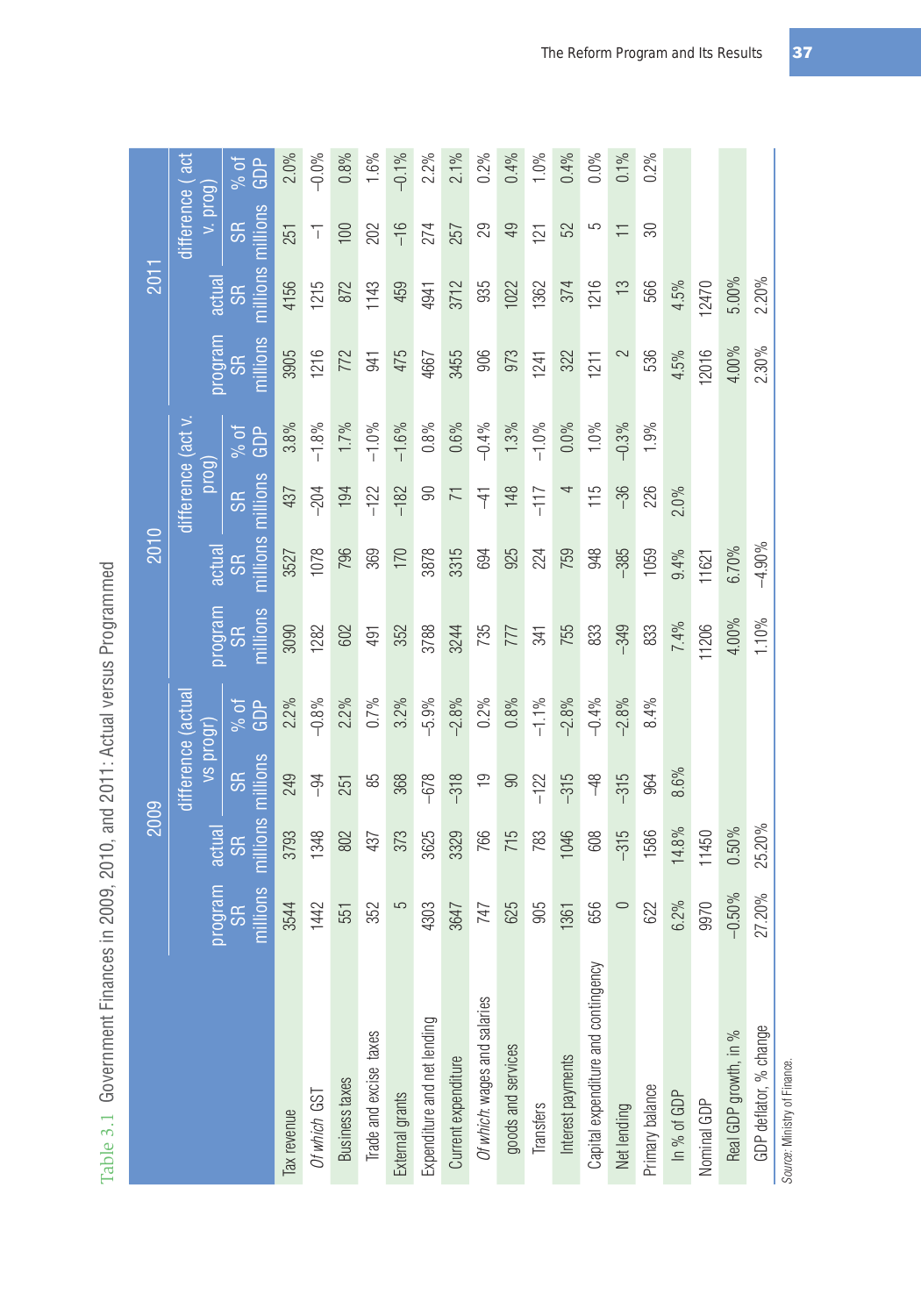adjustment given to offset the consumer price increase, because the number of civil servants staff had declined by 15 percent (see chapter 2). The government protected allocations to social programs, which rose by almost 50 percent, to reflect needs related to the dismissal of personnel, but transfers to autonomous public entities were reduced because they had fewer personnel. Capital expenditures, which had been cut by almost 50 percent in 2008, were almost tripled to allow for necessary outlays for housing, roads, and maintenance. In particular, capital grants to the Public Utility Corporation (PUC) were increased. The large surplus achieved (SR 600 million, 5.2 percent of GDP), in addition to net external financing, allowed the government to redeem almost SR 800 million of T-bills from domestic holders; partly as a result, domestic debt plunged, from 47 percent of GDP in 2008 to 31 percent in 2009. To ensure sound debt management and ensure that public agencies could not contract debt without the consent of the central government, a Public Debt Management Act was adopted early in 2009.

Tax reforms were not neglected:

- A personal income tax (PIT) was introduced in mid-2010 to replace the social security tax.
- Goods and services tax (GST) rates were harmonized and cascading effects eliminated.
- The business tax was streamlined to reduce differences between sectors and types of taxpayers.
- The scope of excise taxes was broadened and exemptions limited.
- The VAT replaced the GST.

These reforms started in 2010 and proceeded through 2011 and 2012 until the VAT was introduced on January 1, 2013. Reforms also included centralizing cash balances by adopting setting up a Treasury Single Account, bringing budget-dependent agencies into the central government budget, and reinforcing budget execution.

The objectives of comprehensive tax reforms were to eliminate distortions and differential treatment of sectors, limit exemptions, and avoid cascading effects. Many of the exemptions had been given to attract new investment and compensate for the overvalued exchange rate. The GST, introduced in 2003, was a very important revenue producer, accounting between 2004 and 2008 for 40–50 percent of revenue. However, the GST was designed very differently from broad-based consumption taxes like those in Canada, Australia, and New Zealand. Instead, it combined a turnover tax on selected goods and services with an excise tax on imports and on locally manufactured alcohol, petroleum products, and tobacco. Many goods, services, and activities were exempt.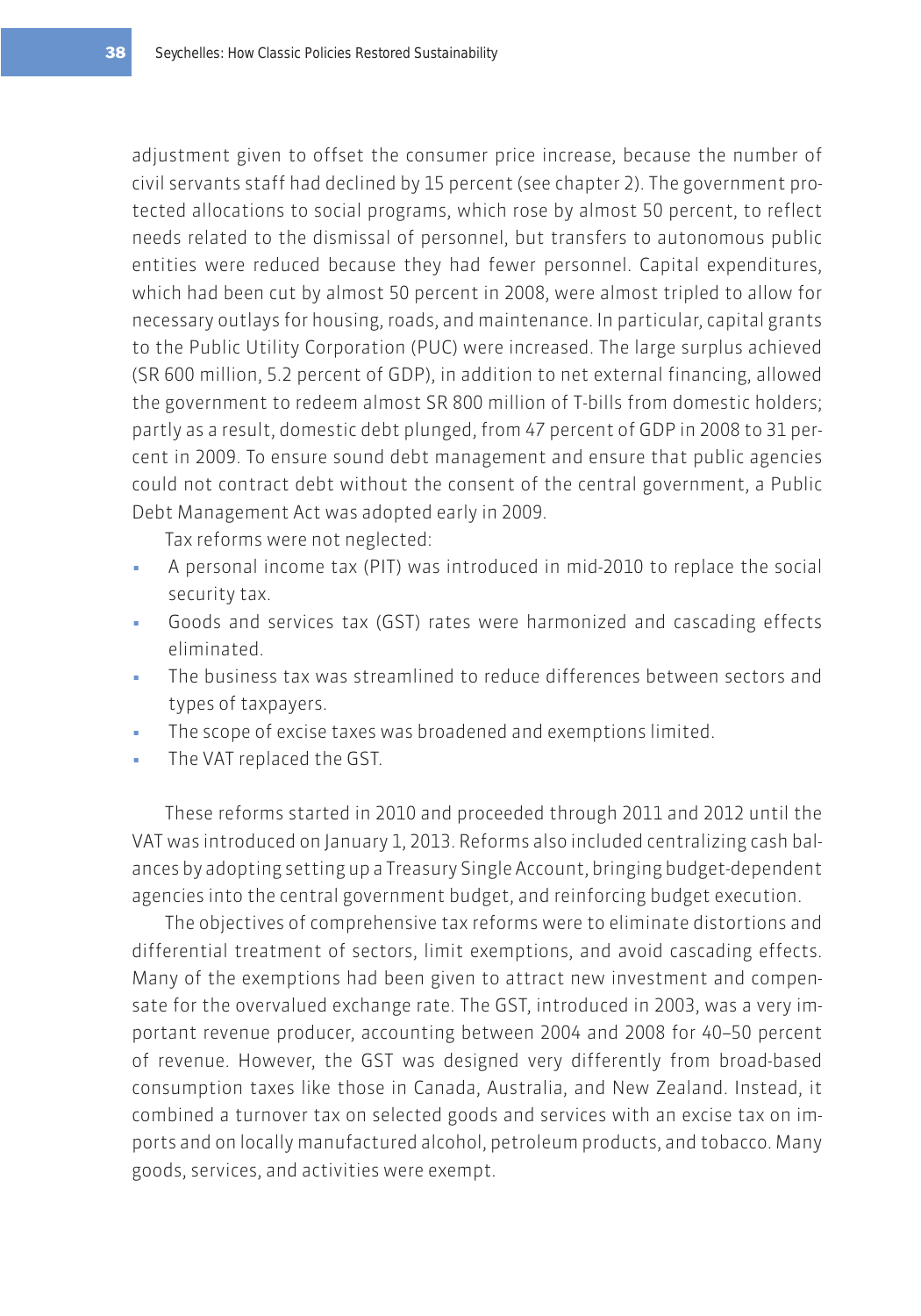In 2008 the Ministry of Finance prepared a detailed list of GST exemptions: They were granted for goods and services provided by utilities, for public transport, and for construction. They were also granted for some imported goods, depending on why they were imported—for instance, goods used in production of certain other goods, such as tap water and electricity, were exempt, as were imports for capital equipment and the construction materials used by certain economic agents, such as licensed telecommunication providers, medical service providers, educational institutions, and transport operators. They were also granted for certain finished products, such as solar panels, a variety of foodstuffs, and energy-saving light bulbs. Finally, there were the exemptions and concessions granted under the Agriculture and Fishery Act of 2005, the Tourism (Incentives) Act of 2003, and the Fisheries (Incentives) Act of 2005.

While the normal rate of GST was 15 percent, the GST on tourism services had been set originally at 7 percent and was raised to 10 percent in January 2009. GSTs on alcohol, tobacco, and petroleum products were also fixed.

The intent of reforming the GST system was to reduce wide-ranging exemptions and harmonize the rate at 15 percent. The GST on the tourism sector was raised to 12 percent on November 1, 2010, and to 15 percent on November 1, 2011. After January 2010, the GST was extended to all consultancy and corporate service providers. To avoid cascading effects, starting on January 1, 2010, all products used as inputs in sectors whose goods and services were subject to the GST at the consumption level were exempt from GST at the import level. The retail markup to calculate GST

was also eliminated effective January 1, 2010. To simplify the system, the specific rate on petroleum, alcohol, and tobacco products was eliminated at the same time, and these products were covered by specific excises. At the same time, the specific trade tax on these products was reduced; this change reduced the scope of tax exemption, for instance, on the petroleum consumed by tour operators, hotels not connected to the electricity grid, and fishermen, because the exemptions applied only to trade tax, not excises (Table 3.2). Also, PUC, previously fully tax exempt, was subject to the excise on heavy fuel.

Table 3.2 Revision of Taxes on Petroleum Products (SR per liter), 2010

|                          | 2009 |                      | 2010 |                      |  |
|--------------------------|------|----------------------|------|----------------------|--|
| Product                  | GST  | <b>Trades</b><br>Tax | GST  | <b>Trades</b><br>Tax |  |
| Avgas                    | 2.0  | 0                    | 20   | U                    |  |
| Motor spirit             | 2.0  | 6                    | 4.0  | 4                    |  |
| Kerosene                 | 2.0  | 6                    | 4.0  | 4                    |  |
| Illuminating<br>kerosene | 2.0  | 6                    | 4.0  | 4                    |  |
| Gas oil                  | 2.0  | 6                    | 4.0  | 4                    |  |
| LPG                      | 0.5  | 0                    | 0.5  | $\Omega$             |  |
| Heavy fuel<br>oil        | 1.0  | 3                    | 0.5  | 3                    |  |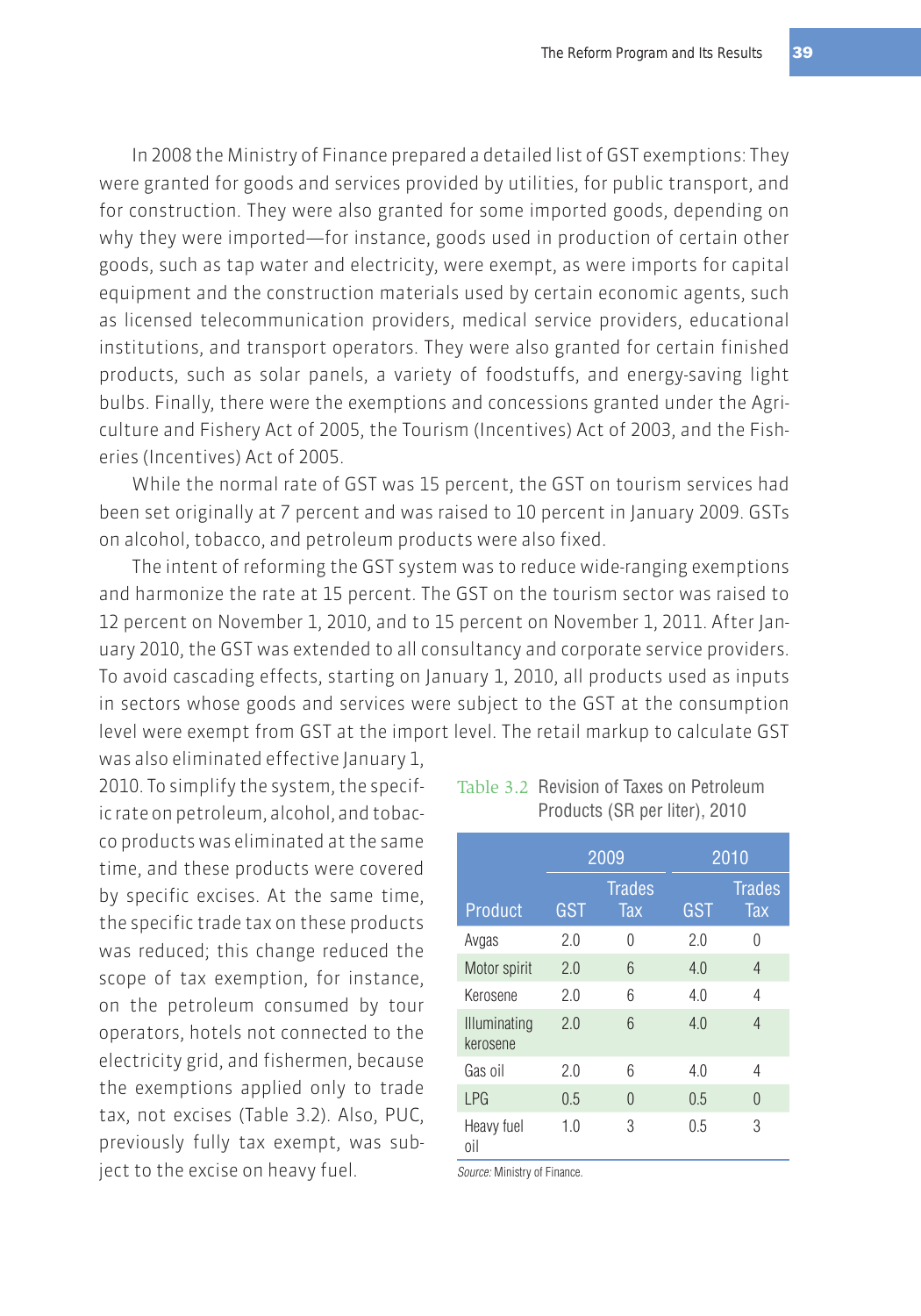The business tax was reformed to lower the tax rate while reducing the threshold under which businesses were tax-exempt, which at SR 250,000 was considered too high. The tax rate for companies was brought down from 40 percent to 33 percent effective January 1, 2010. A lower rate of 25 percent was introduced for companies with turnover of less than SR 1 million; the threshold for tax exemption was eliminated for companies but maintained at a lower level for sole proprietors and trusts. These were subject to the PIT rate for turnover of less than SR 1 million (table 3.3). Tax concessions under the Investment Promotion Act of 1994, the Tourism (Incentives) Act of 2003, amended in 2008, and the Agriculture and Fisheries (Incentives) Act of 2005, which provide for a profit tax rate of 15 percent, were not modified because it was felt that changes could not be applied retroactively to businesses that had received concession certificates. Those certificates also provide for generous accelerated tax depreciation allowances of up to 150 percent of development costs on hotel buildings, plant, and machinery.

In 2010 budgetary policy was again directed at achieving a significant primary surplus to further reduce debt. The good performance of revenue made it possible to preserve priority sectors from excessive cuts and protect capital spending for housing, roads, and grants to the PUC. Revenue again exceeded projections (equivalent to 34.5 percent of GDP, compared with the projected 31.4 percent). Business tax receipts exceeded expectations by almost 2 percent of GDP because in the first few months of 2009 telecom companies earned high profits and banks profited from high T-bill rates and the low exchange rate for the rupee.

| <b>Revisions</b>                                 | 2009     | 2010     | $2011 - 12$ | 2013                                        |
|--------------------------------------------------|----------|----------|-------------|---------------------------------------------|
| Sole traders and partnerships                    |          |          |             |                                             |
| Threshold on turnover (SR)                       | 250.000  | 150.000  | 150,000     | 150.001                                     |
| Below threshold (tax rate, %)                    | $\theta$ | $\theta$ | $\theta$    | 0                                           |
| Between threshold and SR 1 million (tax rate, %) | 40       | 18.7514  | 15          | 15                                          |
| Above SR 1 million (tax rate, %)                 | 40       | 33       | 33          | 30                                          |
| <b>Companies and trusts</b>                      |          |          |             |                                             |
| Threshold on turnover (SR)                       | 250,000  | $\Omega$ | $\theta$    | 0                                           |
| Between threshold and SR 1 million (tax rate, %) | 40       | 25       | 25          | Replaced by a 2.5%<br>tax based on turnover |
| Above SR 1 million (tax rate, %)                 | 40       | 33       | 33          | 30                                          |

#### Table 3.3 Revision of the Business Tax, 2009–13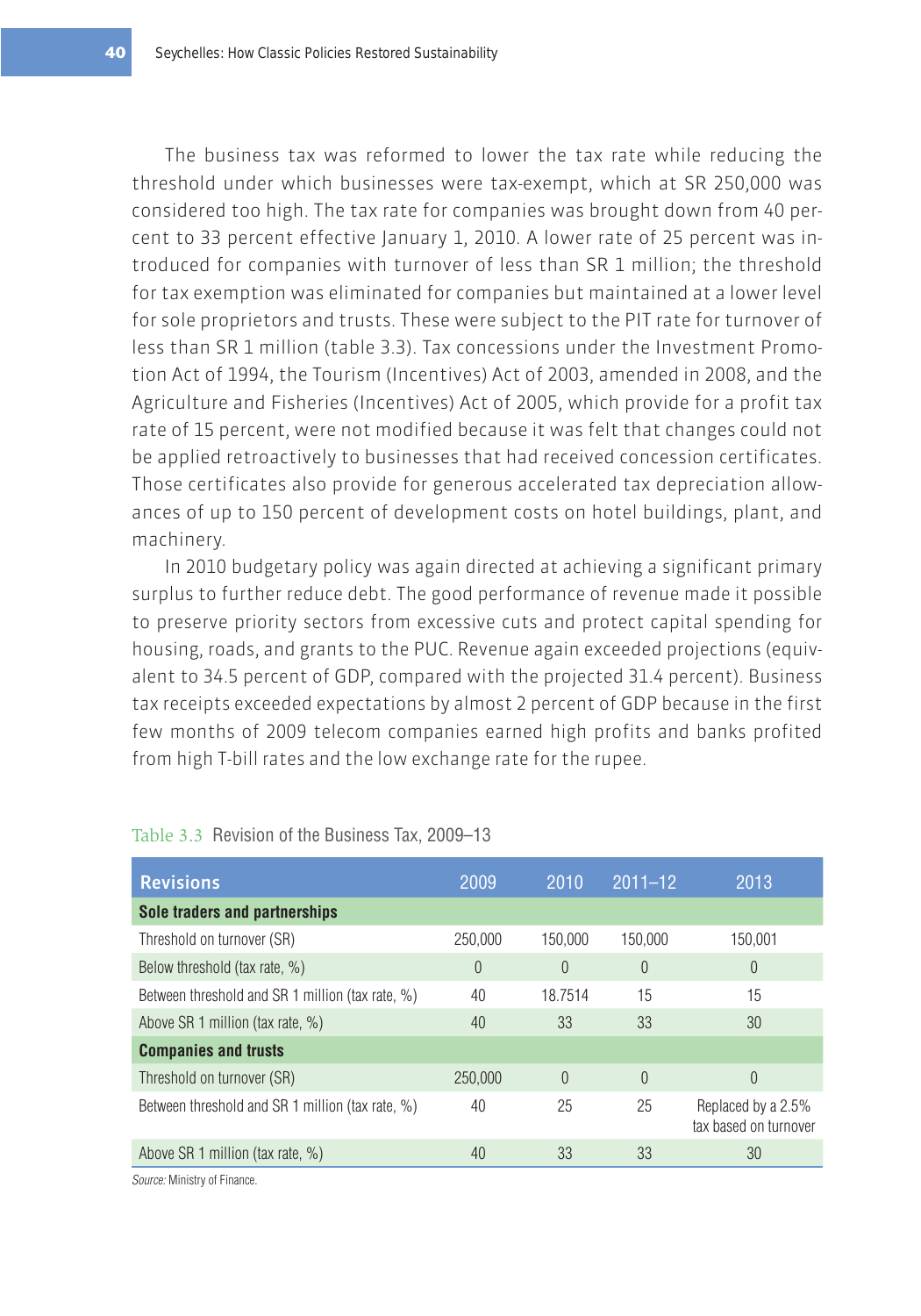Introduction of the PIT to replace the social security tax, effective July 1, 2010, $19$ was a major step in modernizing the tax system and eliminating differential treatment of categories of taxpayers. Until September 30, 2010, the PIT was 18.5 percent, the effective rate of the social security tax levied on employees; effective October 1, the PIT rate was lowered to 15 percent. The old social security tax was levied at 10 percent on

tourism workers and was not levied at all on expatriate workers; for these two categories, the PIT was again at 15 percent so that by 2011 the PIT rate would be unified across all categories.

Preparations for the VAT started early. The bill was introduced in the National Assembly in December 2010, with a view to having the tax go into effect in July 2012. This reform required extensive consultation with the business community, retailers associations, and civil society organizations to ensure wide dissemination of the concepts underlying it. The government adopted the regulations, including rates, thresholds, and exemptions, in the second half of 2011. With externally funded technical assistance, a detailed operational manual was prepared. Ultimately, to better prepare taxpayers, the VAT did not enter into effect until January 1, 2013.

The public service was downsized in 2010 (figures 3.4–3.7). The downsizing was achieved with a successful manpower budgeting exercise conducted in the first quarter of 2008, an early





Source: Ministry of Finance.

#### Figure 3.5 Employees by Sector (Thousands)



<sup>19</sup> The social security tax, levied up to 2009 at 20 percent on all wages (paid by the employer), with a lower rate of 10 percent on tourism employees, supplemented by a 2.5 percent levy on employees, has always yielded sufficient revenue to cover outlays. In fact by year-end 2009 the system had accumulated a surplus of about SR 300 million (3 percent of GDP). At that point the social security system was replaced by a PIT, and benefits began to be paid out of general government revenue.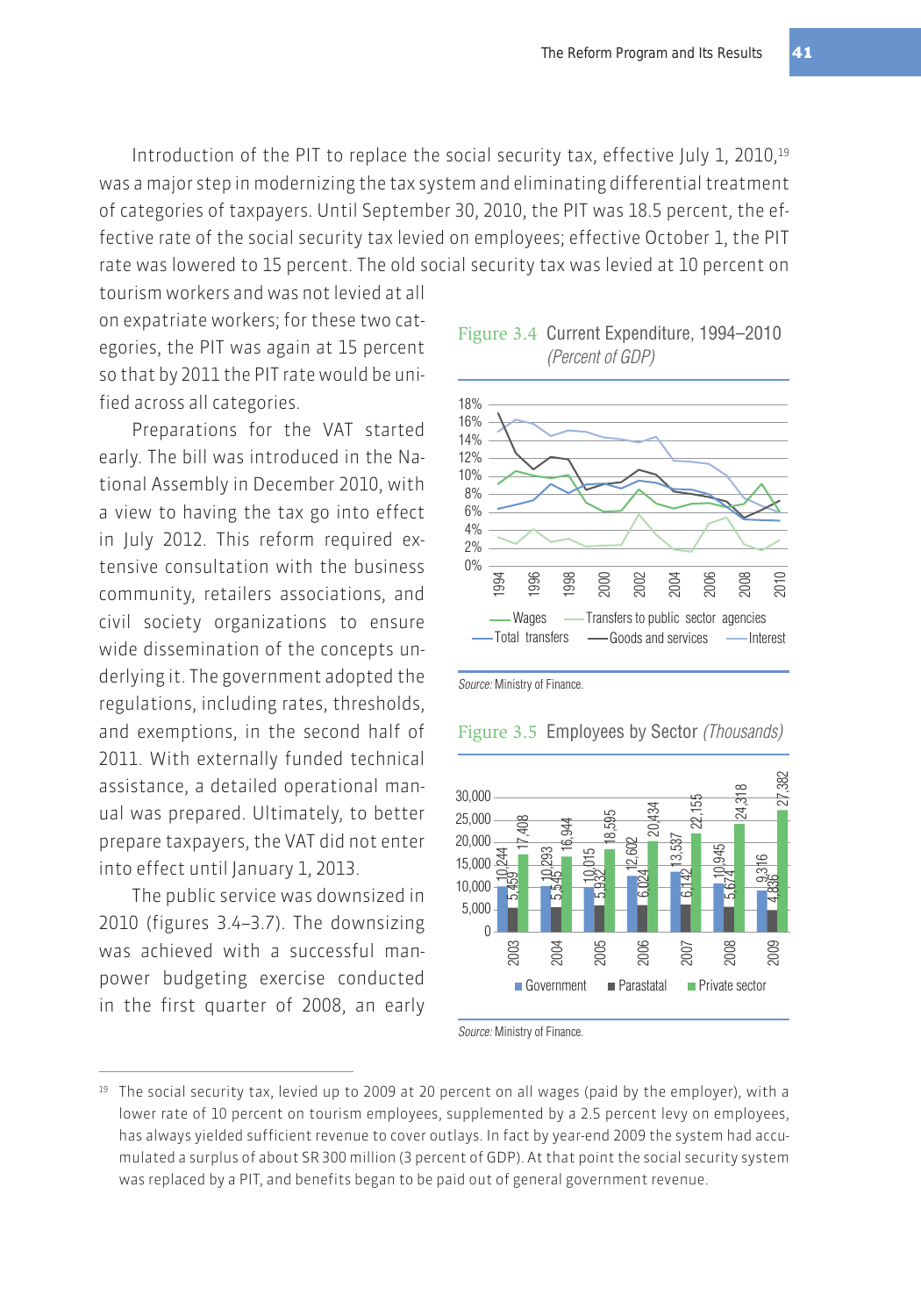



Source: Ministry of Finance.

Figure 3.7 Government Wage Bill, 2003–11 (SR millions; Percent of GDP),



Source: Ministry of Finance.

retirement scheme, and a voluntary departure program. These three schemes saved 10 percent of the wage bill (3 percent of primary spending). Of the total wage bill savings, 3 percent was due to the manpower budgeting scheme and 7 percent to early retirement (390 employees) and voluntary departure (1,002 employees; figure 3.4).These departures made it possible to introduce a wage adjustment to offset the inflation in 2008 without increasing the total wage bill. The wage bill fell significantly as a share of rapidly increasing nominal GDP, from 10.6 percent of GDP in 2007 to 6.7 percent in 2009, and in 2010 it fell further, to 6 percent (figure 3.5).

The notable element of this reform is that it was carried out without damage to key services. Yet as a share of the total population, government employment fell from 15 percent in 2006 to 11 percent in 2009.

In 2011 the primary surplus reached 5.6 percent of GDP, comfortably above the target (4.5 percent of GDP), and revenue exceeded the target by a wide margin (6 percent of GDP). The additional resources were used to temporarily stabilize energy prices and support the

national airline. Air Seychelles had incurred large operational losses, equivalent in 2011 to 2.5 percent of GDP, of which the government covered two-thirds. Transfers to social programs were kept below target. Measures to curtail the airline's losses, mainly by cutting routes and reducing the fleet, were identified in October 2011 and put into effect in early 2012. All in all, macroeconomic outcomes in 2011 exceeded the government's targets.

The Budget Law for 2013 brought further changes to widen the tax net and deter evasion. The profit tax for enterprises with turnover of less than SR 1 million was replaced by a flat tax of 2.5 percent on turnover. The law cut the corporate tax rate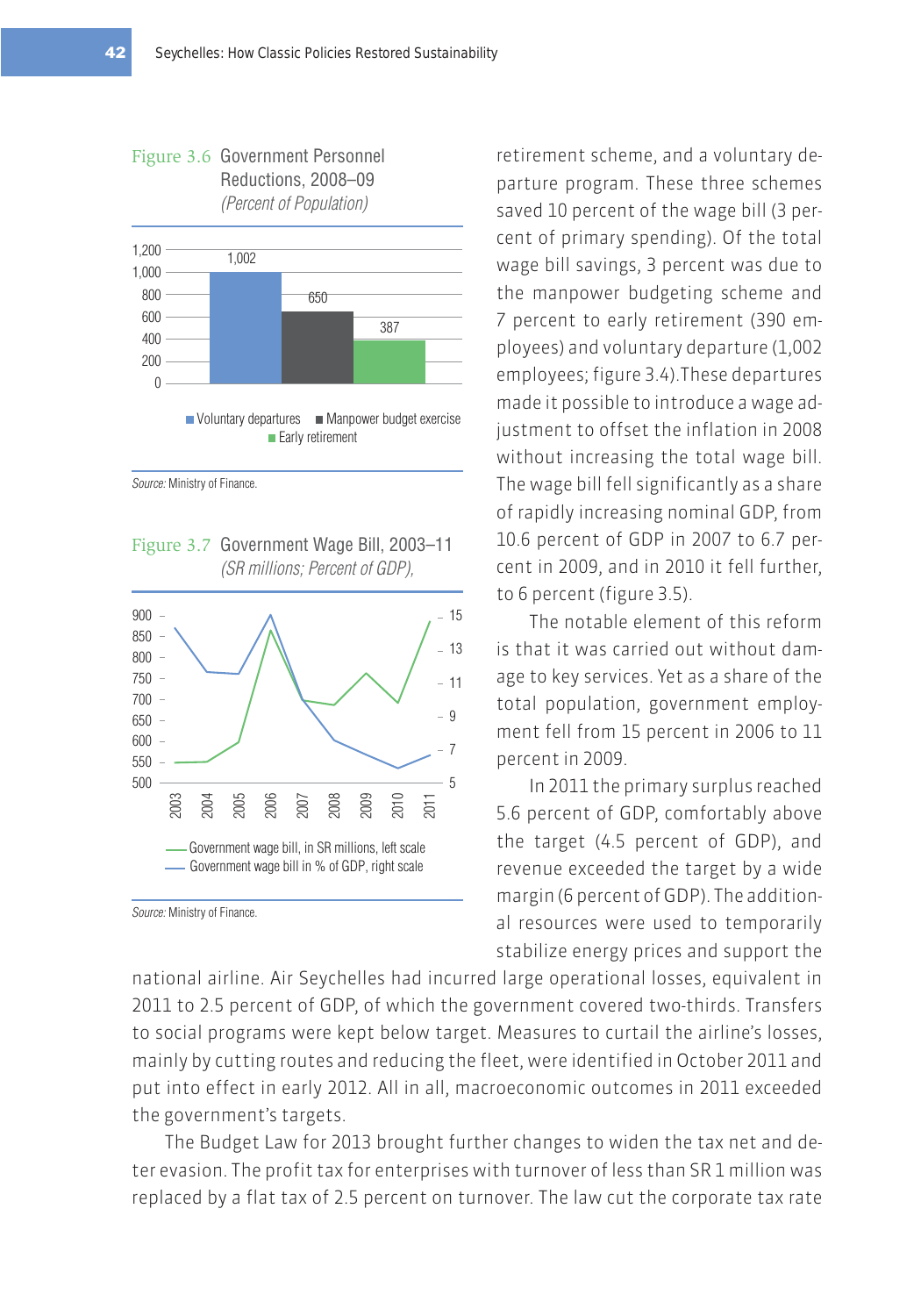from 33 percent to 30 percent (except for banks, insurance companies, telecom companies, and tobacco manufacturers). It also introduced a corporate responsibility tax of 0.5 percent of turnover for all businesses with turnover exceeding SR 1 million; the proceeds will be channeled to small-scale community infrastructure projects. Finally, the 2013 budget law levies a tourism marketing tax of 0.5 percent of turnover on tourism-related establishments and bank and telecom companies, with proceeds channeled to broaden the activities of the Seychelles Tourism Marketing Board.

#### Reforms of the Social Security Fund and the Pension Fund

The National Assembly approved a new Social Security Act in July 2010 that merged the Social Security Fund Administration into the Seychelles Welfare Agency to avoid duplication of services and improve administrative efficiency. The Welfare Agency was revamped to better target the social safety net to those in need and better link benefits and wages to incentives for training and job search. The reform also gives the Social Security Fund an independent board of trustees to ensure professional and independent management of its assets, which include both financial assets and real estate. The board, appointed in December 2010, was charged with formulating investment objectives for managing those assets by September 20, 2011, based on recommendations from a World Bank report.

The Seychelles Pension Fund, established in 2005 as the successor to the Pension Scheme created in 1991, pays a pension to retiring employees in an amount related to their final salary. This pension is a supplement to the fixed amount paid to every resident citizen by the Social Security Fund. Because of concern that the flat contribution paid by employers and employees (SR 50 a month each from January 1, 2008, up from SR 25 contributed by employees before 2008) was inadequate to cover pension fund needs, in 2010 an international accounting firm prepared an actuarial study. The study recommended moving to contributions as a percentage of salary. The rate was set at 1 percent for 2011 and was increased to 1.5 percent in 2012, with a further increase to be introduced in 2014 to ensure the actuarial equilibrium of the Seychelles Pension Fund.

## External Debt Restructuring

Seychelles began to contact creditors in the second half of 2008 in order to restructure external debt, which at 79 percent of GDP (about US\$750 million) was not only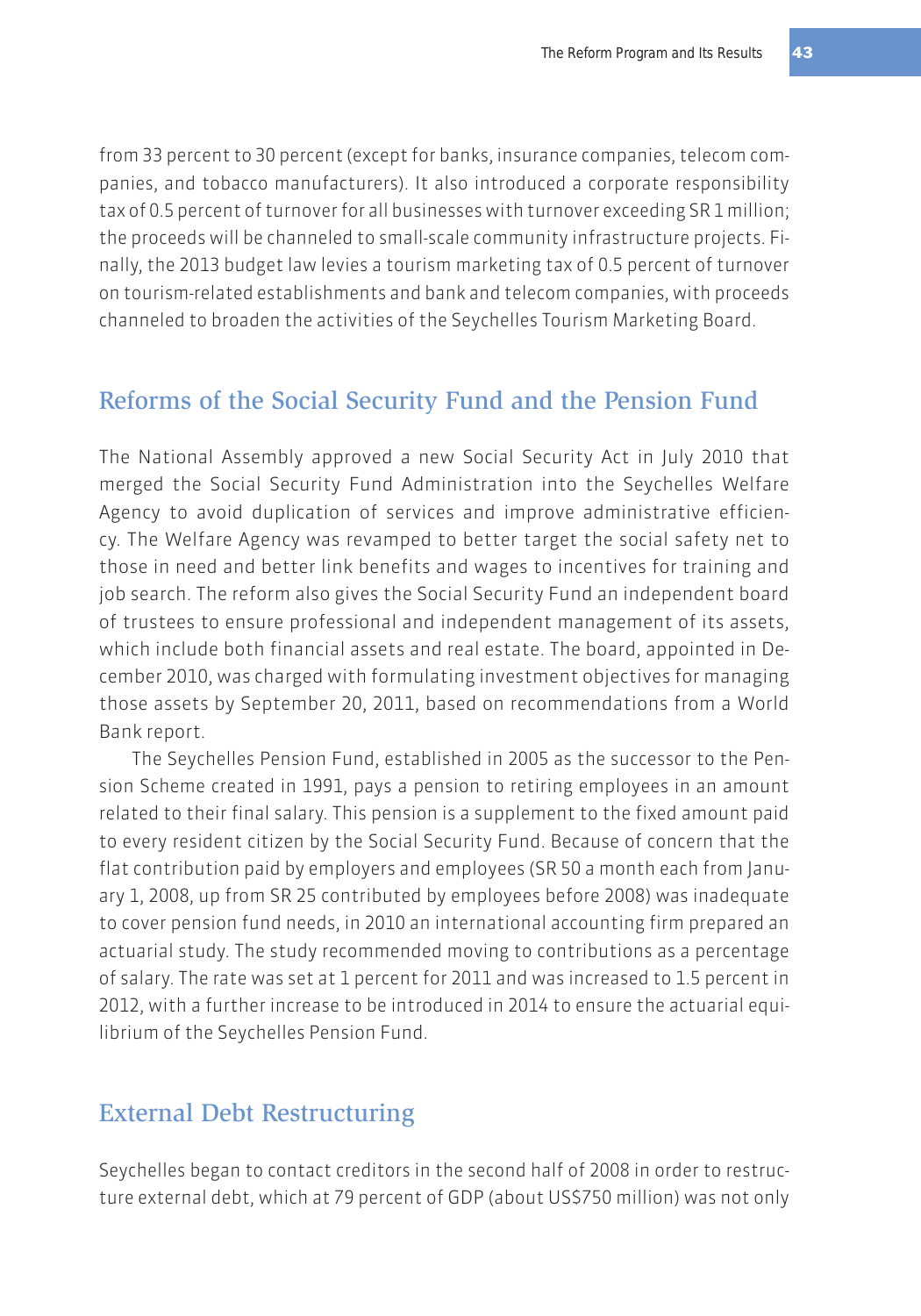mostly in arrears but was in any case unsustainable.20 Official creditors agreed to consider a restructuring their claims if the IMF SBA program was carried out in a satisfactory manner, as evidenced by successive reviews, and if other creditors, both bilateral official and private, would agree to comparable terms.

The Paris Club creditors met in April 2009 and agreed to grant exceptional treatment to Seychelles using the Evian Approach, in which arrears were normalized, the stock of debt reduced by 45 percent, and the residual amount rescheduled over 18 years with a 5-year grace period. The 45 percent cancellation was scheduled in two tranches. Half of the cancellation, 22.5 percent, became effective in June 2009 after the second review of the SBA and the other half in June 2010, after the first review of a successor IMF arrangement. Debt relief was granted in recognition that Seychelles had limited capacity to repay debt and needed to restore longer-term debt sustainability; it was predicated on other official and private creditors extending comparable treatment. In October 2009 the World Bank finalized an Interim Strategy Note that laid out an approach to restarting a lending program, subject to satisfactory review of the government's stabilization program and the entry into force of the debt restructuring agreements with the Paris Club and commercial creditors. The program consisted of two Development Policy Loans (DPLs) that would carry a maximum exposure of US\$18 million, equally divided between FY10 and FY11 A month later, in November, the Bank approved the first DPL for US\$ 9 million, \$6.4 million of which was disbursed in January 2010.

At the conclusion of extensive negotiations with non-Paris Club official creditors, commercial banks, and external holders of Seychelles securities, the government was able to obtain comparable debt restructuring. Commercial banks that had extended credit to the government converted their claims into credits with a very long maturity and grace period and a low interest rate. The external bonds (the Eurobond issued in 2006 and due in 2011 and a private placement in mid-2007, for a total amount of US\$ 315 million) became part of a debt exchange: they were exchanged for new bonds, with a 50 percent debt cancellation. The remaining debt will be repaid over 16 years with a step-up interest rate structure and 6 years grace on principal repayments. An extensive presentation was made to private debt holders in various financial centers, and participation in the debt exchange was close to 100 percent, so there was no residual holdout creditor problem.

With these debt agreements, external public debt was reduced to an estimated US\$483 million by the end of 2010, about 49 percent of GDP (Table 3.4). External

<sup>20</sup> Eighteen percent of the total was in arrears; see Chapter 2, Table 2.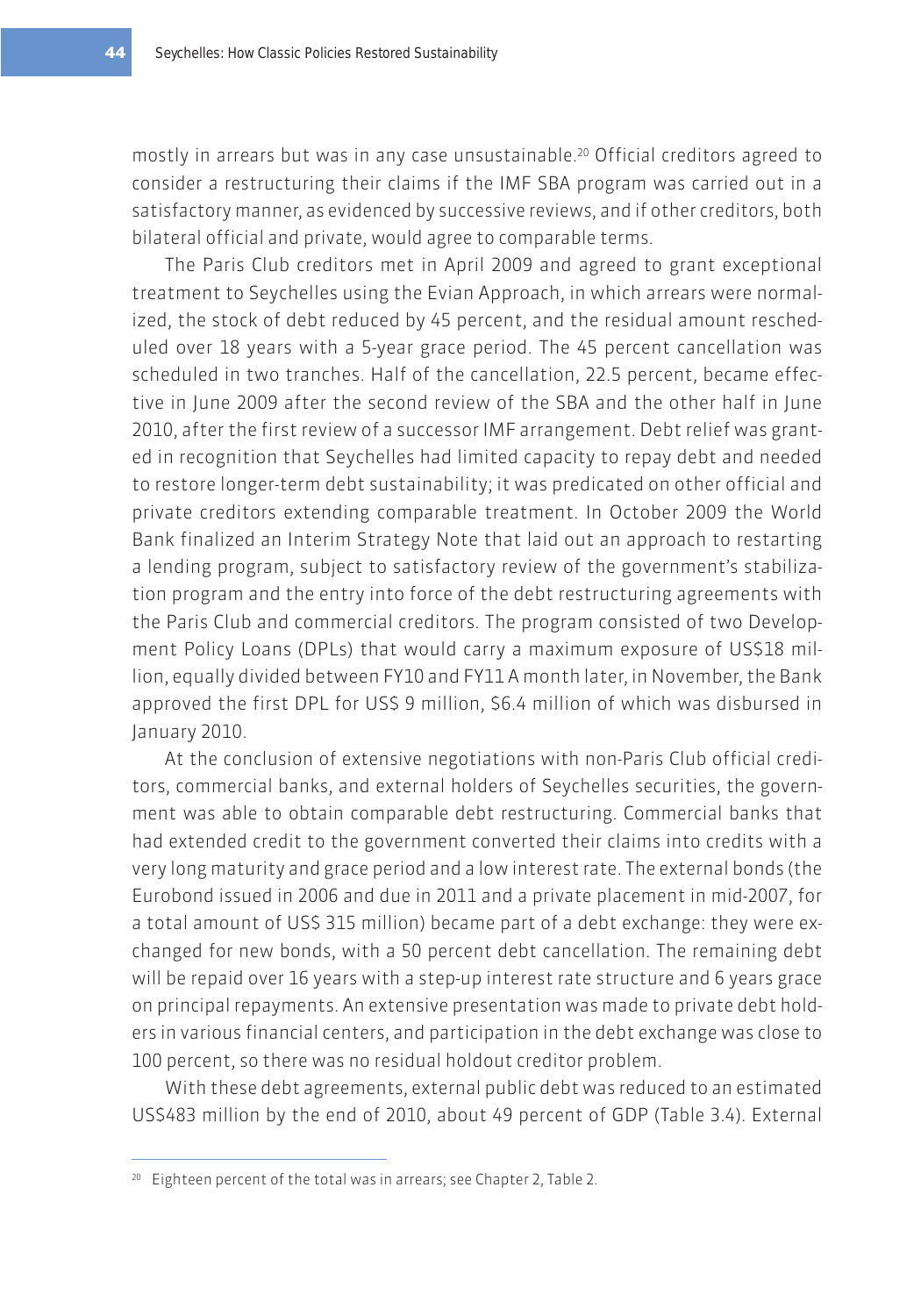public debt is projected to decline to about 48 percent of GDP by 2015, taking into account some borrowing by the government and the PUC for priority infrastructure, for which new agreements should be limited to a maximum of US\$ 40 million a year entailing annual disbursements of about US\$15–20 million (Figure 18). Even if there are negative shocks to growth and the exchange rate, external debt seems sustainable.

Total public debt, which in 2010 fell to 75 percent of GDP after domestic debt was retired thanks to the primary surpluses in 2009–10 and external debt was restructured, is expected to continue falling, to about 60 percent of GDP by 2015 and 50 percent by 2018 (figures 3.8 and 3.9). This is to be achieved by primary surpluses in the government budget of about 4–4.5 percent of GDP a year.

|                                        | 2008                 |          | 2012                 |          |  |
|----------------------------------------|----------------------|----------|----------------------|----------|--|
|                                        | <b>US\$ millions</b> | % of GDP | <b>US\$ millions</b> | % of GDP |  |
| Total external debt, including arrears | 750.6                | 79.2%    | 470                  | 42.2%    |  |
| <b>Multilaterals</b>                   | 52.2                 | 5.5%     | 90                   | 8.0%     |  |
| African Development Bank               | 16.2                 | 1.7%     | 31                   | 2.8%     |  |
| <b>BADEA</b>                           |                      |          | 15                   | 1.3%     |  |
| <b>IBRD</b>                            |                      |          | 24                   | 2.2%     |  |
| <b>OPEC Fund</b>                       | 12.5                 | 1.3%     |                      |          |  |
| <b>Bilateral</b>                       | 239.5                | 25.0%    | 141.5                | 12.7%    |  |
| Paris Club                             | 137.5                | 14.4%    | 81                   | 7.3%     |  |
| <b>Others</b>                          | 102.0                | 10.7%    | 81                   | 7.3%     |  |
| Commercial                             | 467.2                | 48.8%    | 68.4                 | 6.1%     |  |
| Commercial Ioans                       | 345.0                | 36.0%    |                      |          |  |
| Bonds and notes                        | 122.2                | 12.8%    |                      |          |  |
| External debt arrears                  | 333.5                | 34.8%    | $\overline{0}$       | 0.0%     |  |
| Multilaterals                          | 0.0                  |          |                      |          |  |
| <b>Bilateral</b>                       | 178.8                |          |                      |          |  |
| Paris Club                             | 121.8                |          |                      |          |  |
| Others                                 | 56.9                 |          |                      |          |  |
| Commercial debt                        | 137.9                |          |                      |          |  |
| Commercial Ioans                       | 20.0                 |          |                      |          |  |
| Bonds and notes                        | 85.5                 |          |                      |          |  |
| Nominal GDP (US\$ millions)            | 957.6                |          | 1113                 |          |  |

#### Table 3.4 External Debt, 2008–10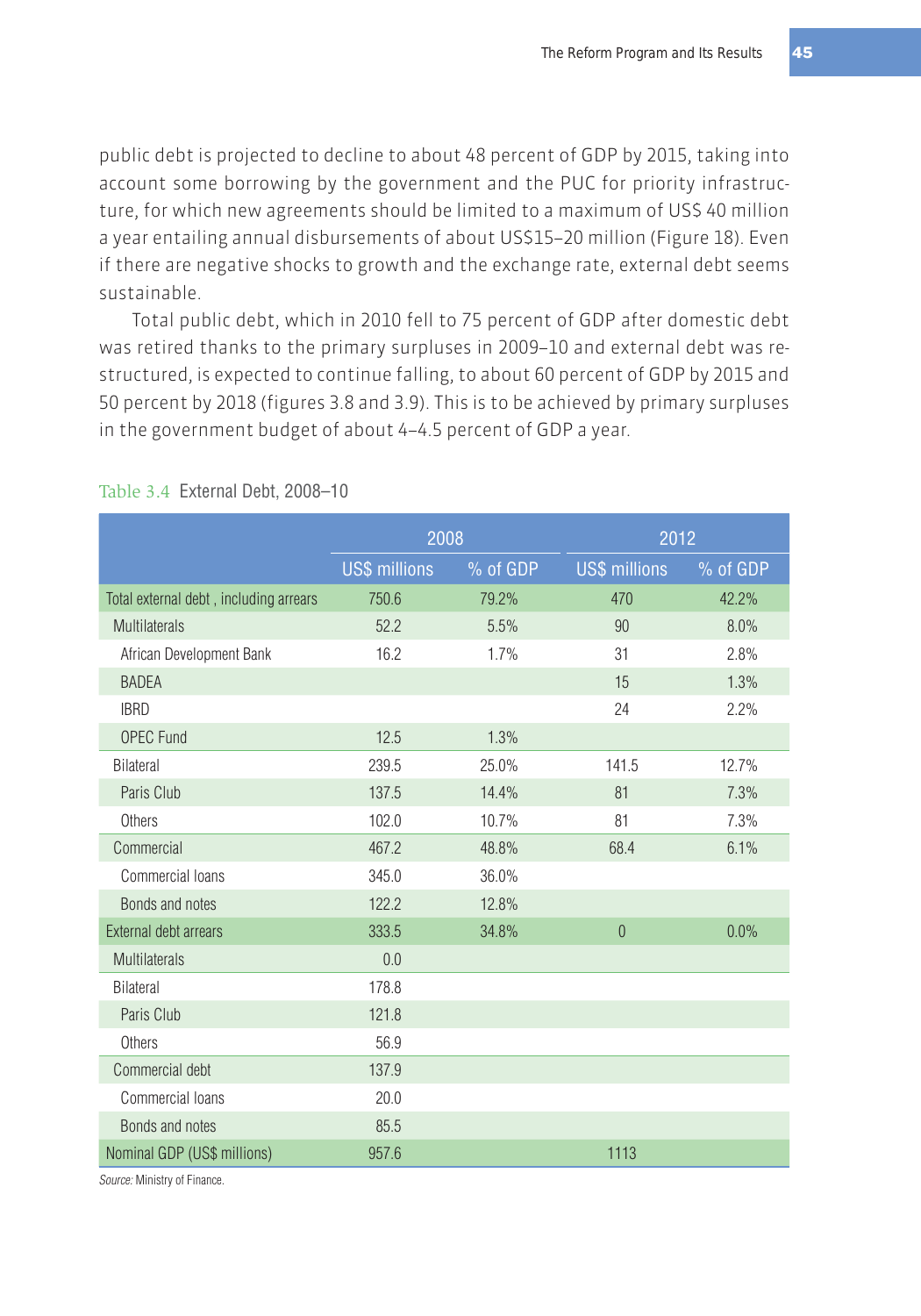

Source: Ministry of Finance.

Figure 3.9 Government External and Domestic Debt, 2005–18 (Percent of GDP)



Source: Ministry of Finance.

## Strengthening Public Financial Management

To ensure that the adjustment program moves ahead efficiently and improve management of public resources, the Ministry of Finance needed to build up its capabilities for forecasting and budgetary monitoring. It also needed to reinforce controls on public enterprises and budget-dependent autonomous public agencies. A forecasting and analysis branch was established in the ministry to prepare revenue forecasts. As for monitoring public enterprises, the legal basis was parliamentary approval in mid-2010 of the Public Enterprise Monitoring and Control Act, mandating more comprehensive reporting and setting uniform rules for governance, including appointment of a chief executive officer and board of directors and specifying the role of supervisory ministries. The ministry set up a unit tasked with closely monitoring the financial and operational data of public enterprises and conducting periodic audits. To further tighten controls on public

enterprises, the monitoring unit has now been transformed into an independent commission, with a chief executive, which started up early in 2013.

Closer attention was also given to preparation and monitoring of the capital budget, especially requests for capital grants to public enterprises to execute priority infrastructure projects. Beginning in 2013, the capital budget is presented in a Public Sector Investment Program (PSIP) framework which lays out the five-year investment program. In the 2011 budget, all tax resources from budget-dependent agencies were included in government revenue and expenditures in central government outlays.

The main results were better budget preparation, with careful analysis of sectoral growth prospects that could affect revenue, and closer monitoring of public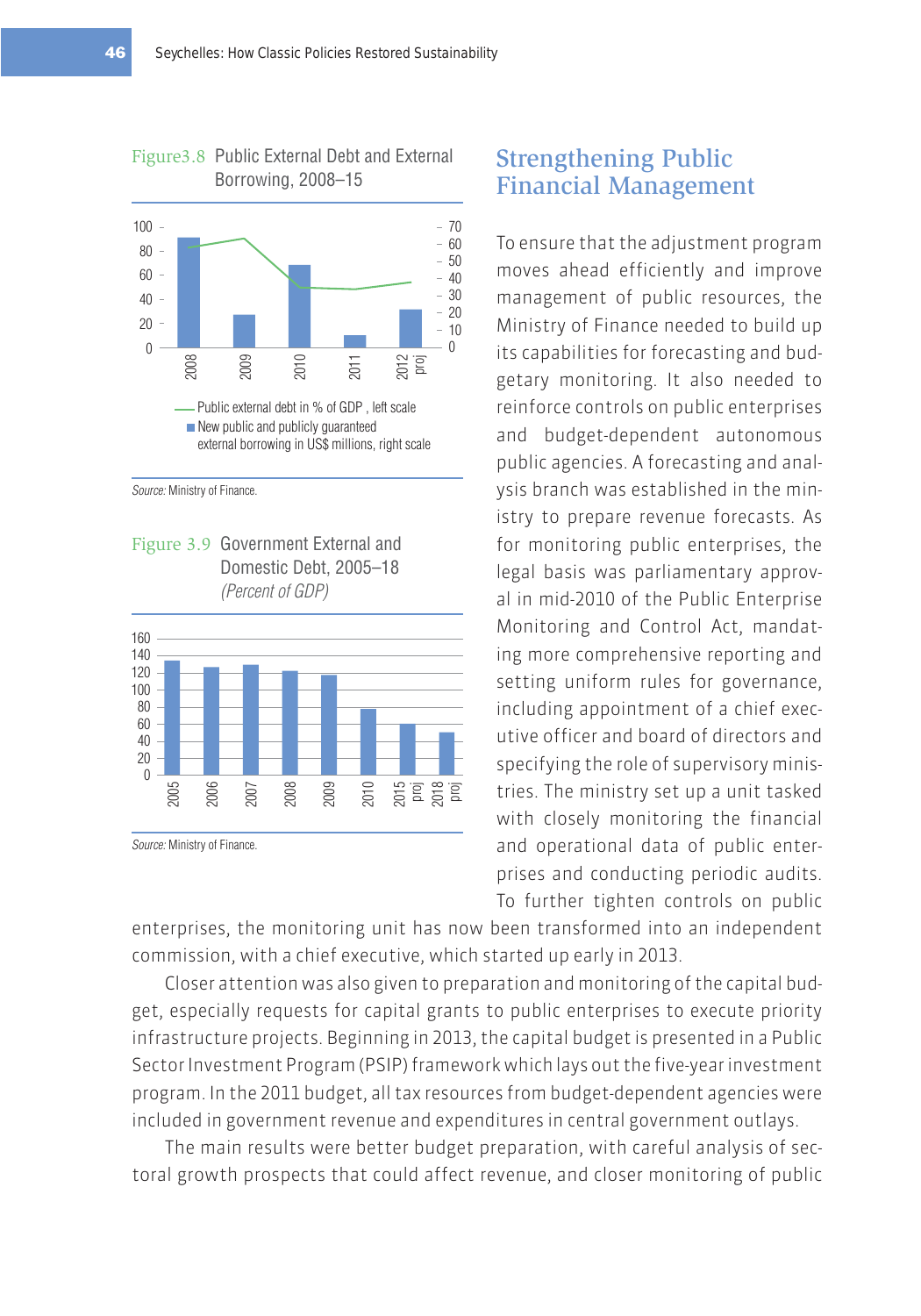enterprises. In particular, the capital needs of PUC and Seychelles Transport Company were kept under review, and these companies remained in close contact with the Ministry of Finance regarding their financial results. The PUC's need for successive tariff adjustments as fuel costs rose was especially closely monitored, with a series of adjustments in 2011–12. The tariff adjustments were mainly limited to government and business, with tariff increases for households limited because of social concerns. To place the tariff on a sound economic footing (one that would cover PUC's capital costs), a comprehensive study was carried out in 2012 with the support of the World Bank.<sup>21</sup>

Despite the closer monitoring of public enterprises, the financial difficulties of Air Seychelles, which came to the fore at the end of 2010 and required large loans guaranteed by the government, were unexpected because of opacity rather than transparency in management.<sup>22</sup>

<sup>&</sup>lt;sup>21</sup> Implementation of the recommendations will be gradual, as the study calls for a substantial increase in the tariff for households.

<sup>22</sup> In January 2012, a solution to the airline's weakness was found in a long-term strategic partnership with Abu Dhabi-based Etihad Airways. The agreement included a capital injection from Etihad of US\$20 million in exchange for a 40 percent stake in the company and provision of a US\$25 million shareholder loan on aas-needed basis. For its part, the Seychelles government assumed liabilities to domestic banks and suppliers equivalent to US\$ 21 million, assumed the cost of downsizing and lease termination (US\$ 8 million), and agreed to inject US\$20 million of capital in two equal tranches in 2012 and 2013. Because the airline performed well in 2012, these capital contributions have been deferred. The debt assumed is equivalent to 2.3 percent of GDP and raises the public debt to GDP ratio for the end of 2012 modestly, to 82 percent.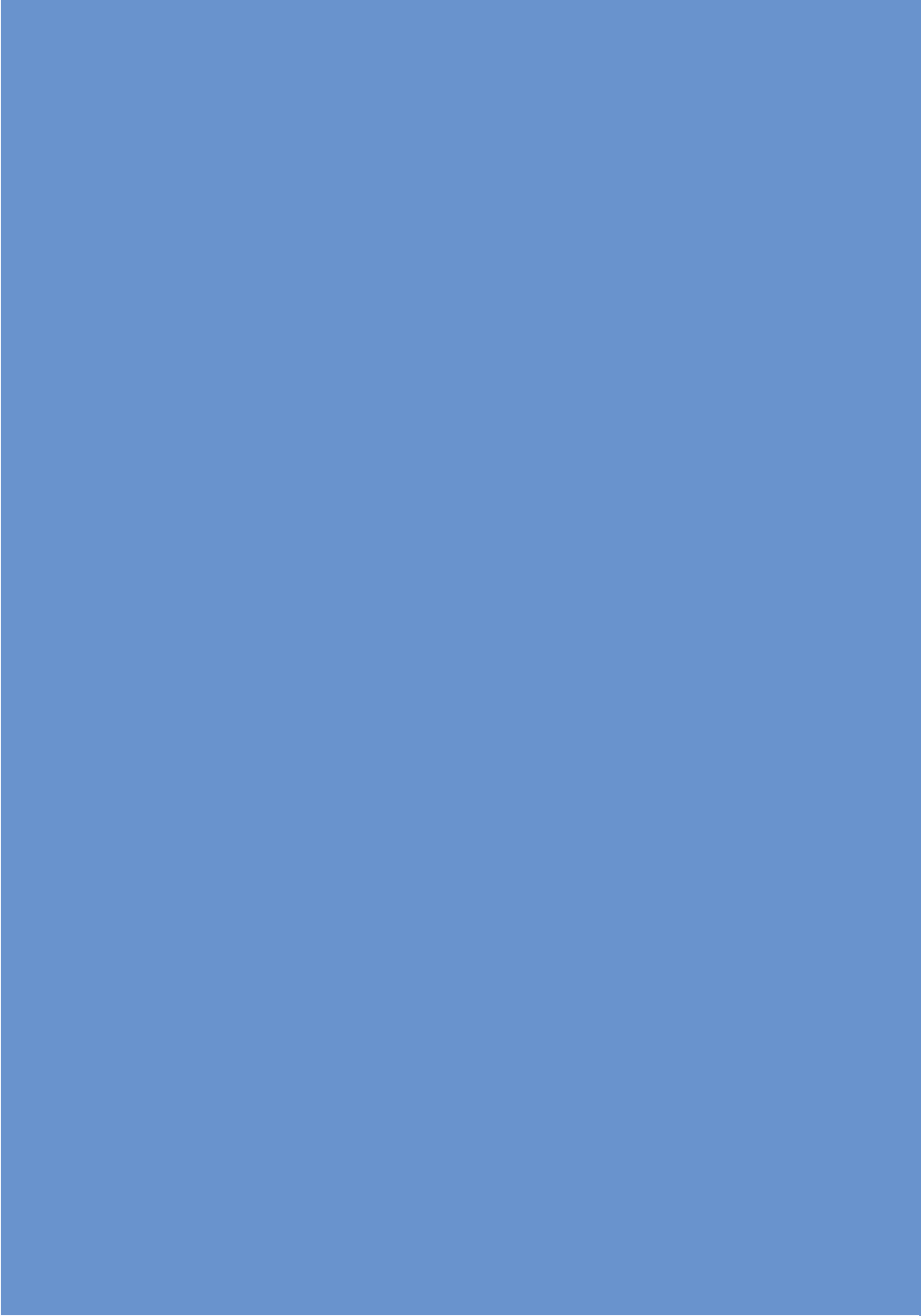Medium-term Challenges: A Sound Budget and Structural Reforms

**4**

Ith the first phase of adjustment well underway, Seychelles must now<br>stay on the economic path to long-term stability and growth, renewed in-<br>frastructure, and higher productivity. At the same time, it must continue<br>its co stay on the economic path to long-term stability and growth, renewed infrastructure, and higher productivity. At the same time, it must continue its commitment to making public debt sustainable.<sup>23</sup>

While major reforms have has been completed, the reform agenda is still unfinished. Carrying the reform momentum through the second generation of reforms is essential; reversing course could quickly put all the achievements at risk. It is also vital to fight complacency to ensure that Seychelles does not become a victim of its own success.

With the global economic environment still uncertain, especially in Europe, and given the predominance of tourism in the Seychelles economy and the largely European tourist population, the primary threats to this small, open economy are the fiscal and the external positions. Slower global economic growth could depress domestic growth and tax revenues, but pressures for government spending would likely continue. The fiscal position is still tenuous; public debt is still high and projected to decline only slightly in the medium term though the target for 2018 is 50 percent of GDP. This objective requires keeping the primary surplus in the government budget at about 4.5 percent of GDP for the foreseeable future. So far, current account deficits, although high, have been financed mostly through high FDI, but that flow could quickly reverse if international financial markets deteriorate.

<sup>&</sup>lt;sup>23</sup> The second generation reforms are being supported by the IMF's Extended Fund Facility (EFF) and the World Bank's Development Policy Operation (DPO). The three-year EFF arrangement (SDR 19.8 million, 182 percent of quota) was extended for one year on December 17, 2012 and access augmented by SDR 6.6 million, 60.6 percent of quota. The DPO is a three-year series for a cumulative amount of US\$21 million.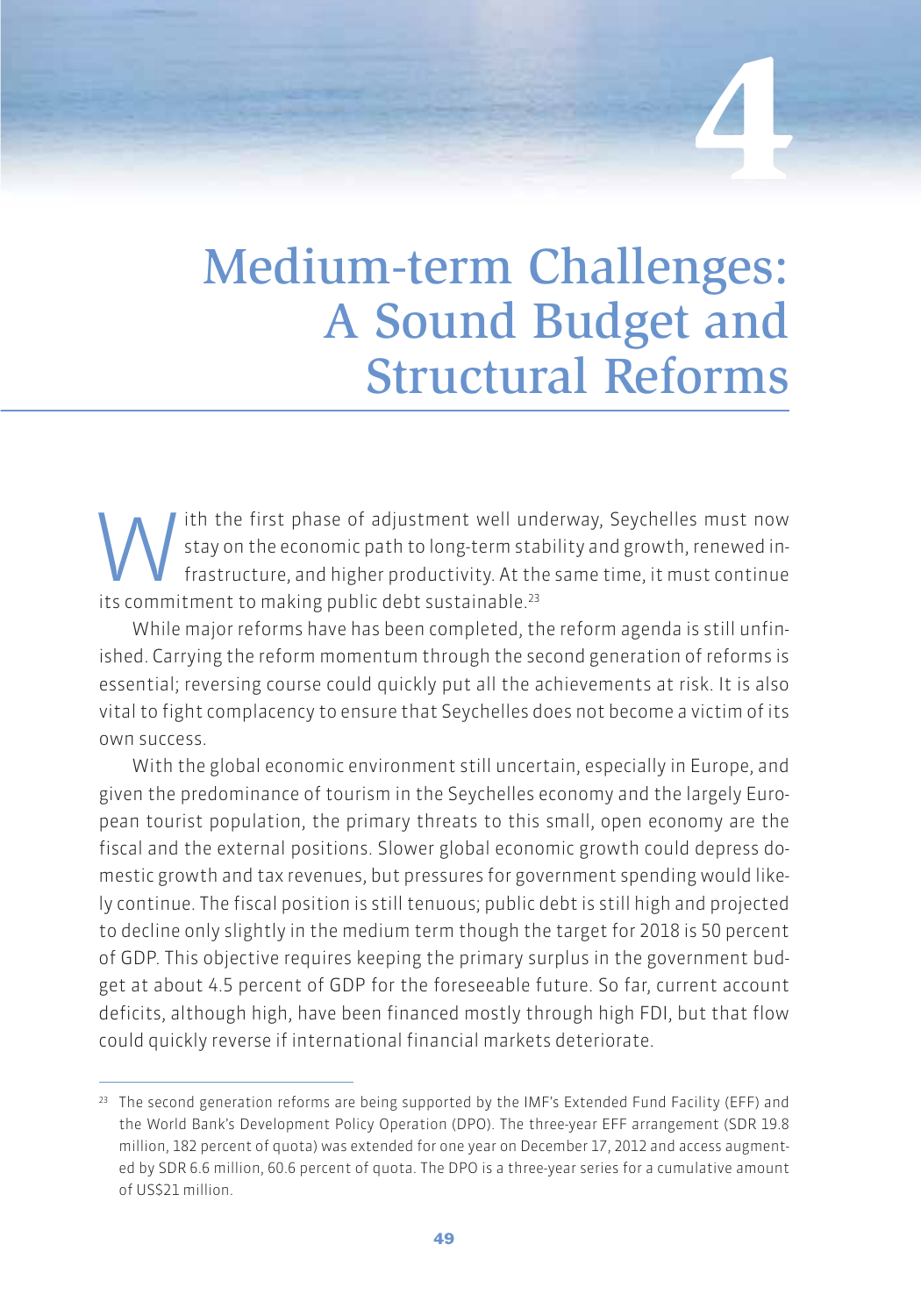This situation highlights the need to substantially improve public sector efficiency, enhance private sector competitiveness, invest in human development and public infrastructure (information technology, utilities), and ensure that social protection programs better cushion poor and vulnerable people. Major countercyclical fiscal policy would be difficult to implement if external threats have a substantial impact on Seychelles.

The budget challenges are thus to sustain an adequate tax effort and manage spending prudently. To a great extent, tax revenues depend on two factors. The first is good performance in the tourism sector and the indirect taxes it supports. The second is performance of the private sector in general and the revenue that will be generated as the VAT threshold is lowered. Over the medium term, it is expected that total government revenue will hold steady at about 36 percent of GDP, supplemented by external grants of about 2 percent of GDP. Table 9 shows recent and targeted budgetary outcomes to 2014.

Sustained spending discipline is critical, along with improvements in how public services are delivered. Ensuring that public investments support national priorities is also vital (see box 4.1). There is currently pressure to meet expanding needs for housing, rehabilitate school and health facilities, and continue the capital grants to the PUC, which cannot borrow directly to support its capital program. Over time, however, the private sector could fill a larger share of the housing need, with government involvement targeted to supporting the needy. With improvements in the accounts of some public enterprises (for example, PUC and Air Seychelles), fiscal pressure may be reduced, but monitoring of public enterprises need to be closely monitored in the future.<sup>24</sup> Over the medium term, primary current expenditure is expected to be held to at about 25 percent of GDP, the level achieved in 2011 and 2012. Capital expenditure is expected to stabilize between 8 and 9 percent of GDP (it was 11 percent in 2012), to achieve the primary balance of about 4.5 percent of GDP.

Building up public infrastructure is critical for long-term, sustained growth, but the government should not be heavily involved. The PUC and other public enterprises need to be financially independent and able to borrow on their own strength. Similarly, port and airport facilities should be allowed to retain earnings for capital investment and borrow prudently without government guarantees. It is possible to envisage an expansion of port services in a number of ways, such as ship repairs, that have more value added. The industrial zone in Victoria is gradually offering more services and products, especially for the construction trades, and is assembling a variety of products that previously were imported.

<sup>24</sup> Creation of the Public Enterprise Monitoring Commission in 2013 is a step in the right direction.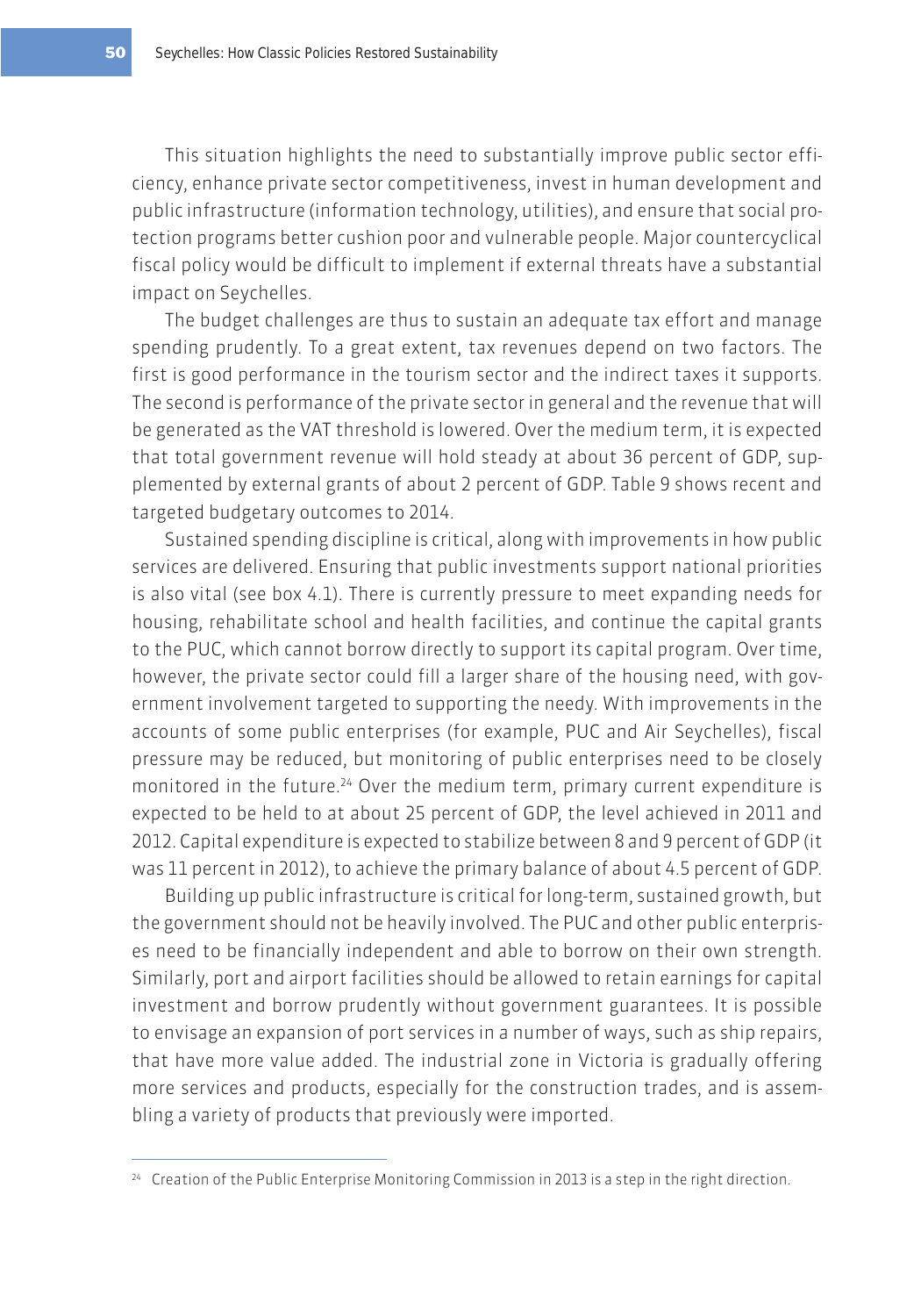2010 **Actual** 2011 **Actual** <sup>2012</sup> <sup>2013</sup> Program Actual Projected Projected 2014 **Total revenue and grants 35.0 38.2 39.1 42.7 41.1 38.3** Total revenue **34.1 35.8 35.9 37.2 36.9 36.2** Tax 30.1 31.8 31.6 32.3 32.7 **32.5** Non-tax 4.0 4.0 4.2 4.9 4.2 **3.7** External grants 0.9 2.4 3.2 5.6 4.3 **2.1 Expenditure and net lending 32.5 35.7 37.2 41.0 39.3 36.6** Current expenditure 27.2 27.6 28.2 29.1 29.2 **27.7** Primary current expenditure 21.1 24.7 25.4 25.0 25.4 **24.9** Wages 5.9 6.8 7.6 7.2 7.5 **7.4** Goods and services **7.2** 7.6 8.0 8.2 8.0 7.9 Transfers 8.0 10.1 9.7 9.4 9.6 **9.3** Interest payments 6.1 2.9 2.8 4.1 3.8 **2.8** Capital expenditure a 8.6 8.1 8.4 11.3 9.2 **7.9** Net lending –3.3 0.1 –0.1 0.0 0.6 **0.8** Contingency fund 0.0 0.0 0.6 0.5 0.3 **0.3 Primary balance 8.6 5.4 4.7 5.9 5.6 4.5 Overall balance 2.5 2.5 1.9 1.8 1.8 1.7**

Table 4.1 Budget Outcome and Targets, 2010–14 (Percent of GDP)

Source: IMF Staff Report, January 2013.

a Includes contingency fund in 2010–11.

Sustained growth also requires continued stable macro policies, and monetary policy is still a work in progress. The Central Bank's reserve money target was very successful in imposing monetary discipline and pulling back inflation and exchange rates during the crisis. However, now that things are calmer it has become more difficult to use monetary aggregates to anchor inflation expectations, and at times policy interest rates, inflation, and the exchange rate have been unnervingly volatile. To better transmit monetary policy signals, it will be necessary to address the structural excess liquidity in the banking system and promote emergence of an interbank money market. This would give the interest rate a larger role in controlling liquidity and make it possible to gradually substitute reserve money as the nominal anchor with a credible commitment to low and stable inflation.

Steady growth of the economy requires not only sound policies but also diversification in the main economic sectors. The concentration of national exports on only a few markets (in Europe) and products (tourism and fisheries) could cause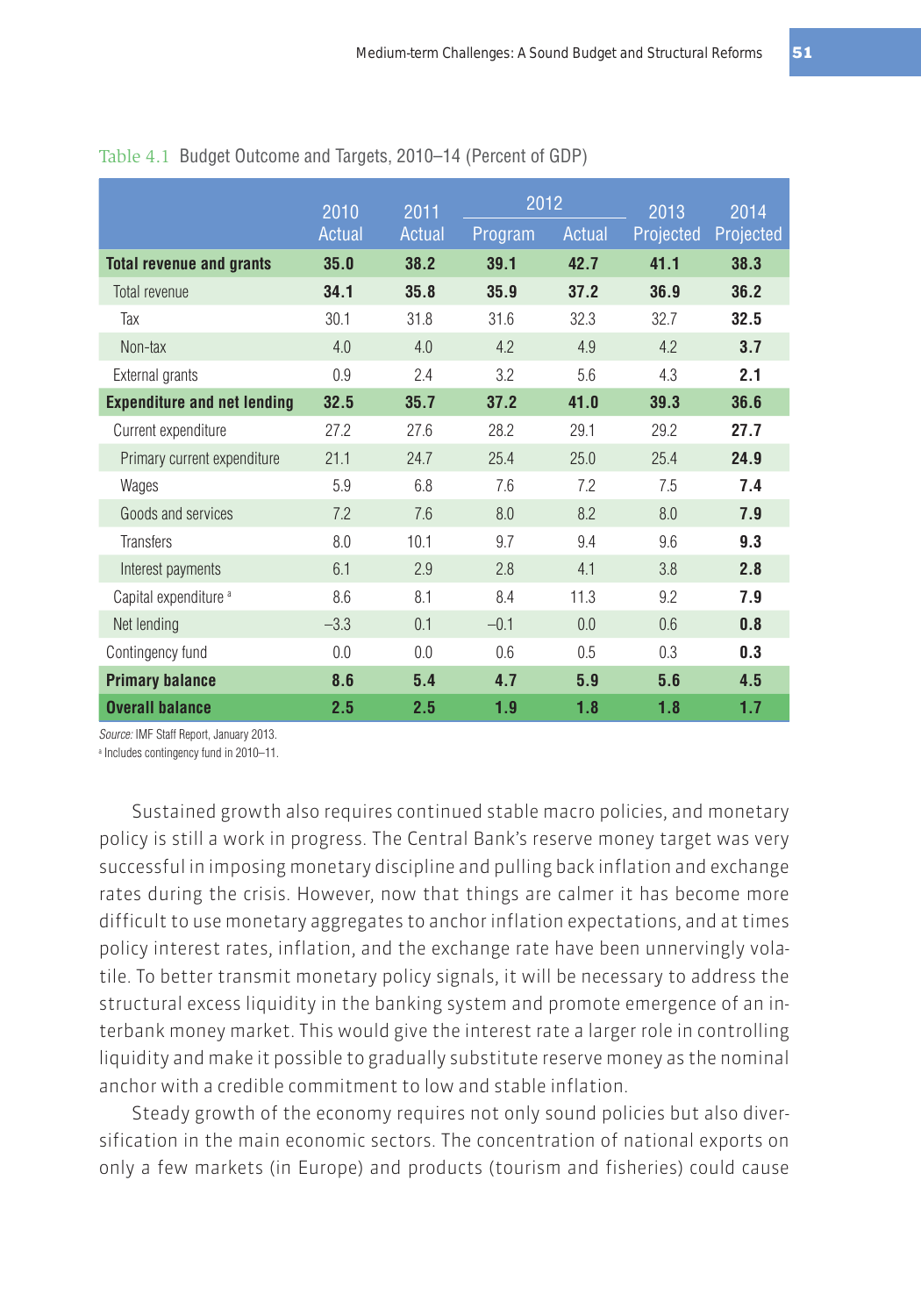further deterioration in both the current account deficit and the fiscal position should the economy again suffer from external crises. Accelerated reforms to increase competitiveness and position the economy to diversify into new markets and new products could make the Seychelles economy more resilient in the medium to long term. Tourism will remain central to the country's medium-term economic prospects. However, the fact that so many tourists come from Europe means that prospects for continued healthy growth depend heavily on what happens in the euro zone, although diversification into non-traditional markets (within and beyond of Europe) will help. Longer term the policy of developing more of the outer islands for tourism will also help. There is also room to enhance tourism revenue by gradually expanding hotel capacity and improving services.

For sustained growth and for Seychelles to reap long-term benefits of the reforms, it will be crucial to improve the business climate to encourage private sector– led growth. Accordingly, over the medium term it is planned to streamline the foreclosure process; speed up the process of obtaining a construction permit and cut the cost; make transfer and registration of property titles more efficient and less costly; introduce online land registration and planning permission applications by linking all relevant agencies; improve access to credit by allowing more flexible use of collateral; reduce the administrative burden on companies to comply with tax requirements; introduce electronic payment options for government services; reduce the number of documents and the time it takes to process imports and exports; and minimize the time, costs, and procedures involved in enforcing a contract.

To ensure a vibrant private sector, the financial sector needs reinforcement and the difficulties enterprises of all sizes have in securing financing must be addressed. Although the authorities and the Central Bank have already done a great deal, the financial sector still suffers from the limited (or reluctant) capacity of commercial banks to serve micro and small enterprises; the lack of incentives for commercial banks to get out of the comfort zone created by investments in highyield Treasury bills; budding competition among commercial banks; lack of a coherent vision and strategy for integrating the financial sector; and the fact that non-bank finance has been largely untapped (see box 4.2 for an overview of the banking sector).

As the economy evolves toward expanding services exports, growth will depend more heavily on a more qualified and skilled labor force. Despite efforts to promote technical and vocational training, the low percentage of professionals with technical training has led to a skill gap in such sectors as tourism and construction that has been filled in large part by expatriate workers. Seychelles is doing relatively well in terms of school enrollments, but education outcomes are quite poor, partly because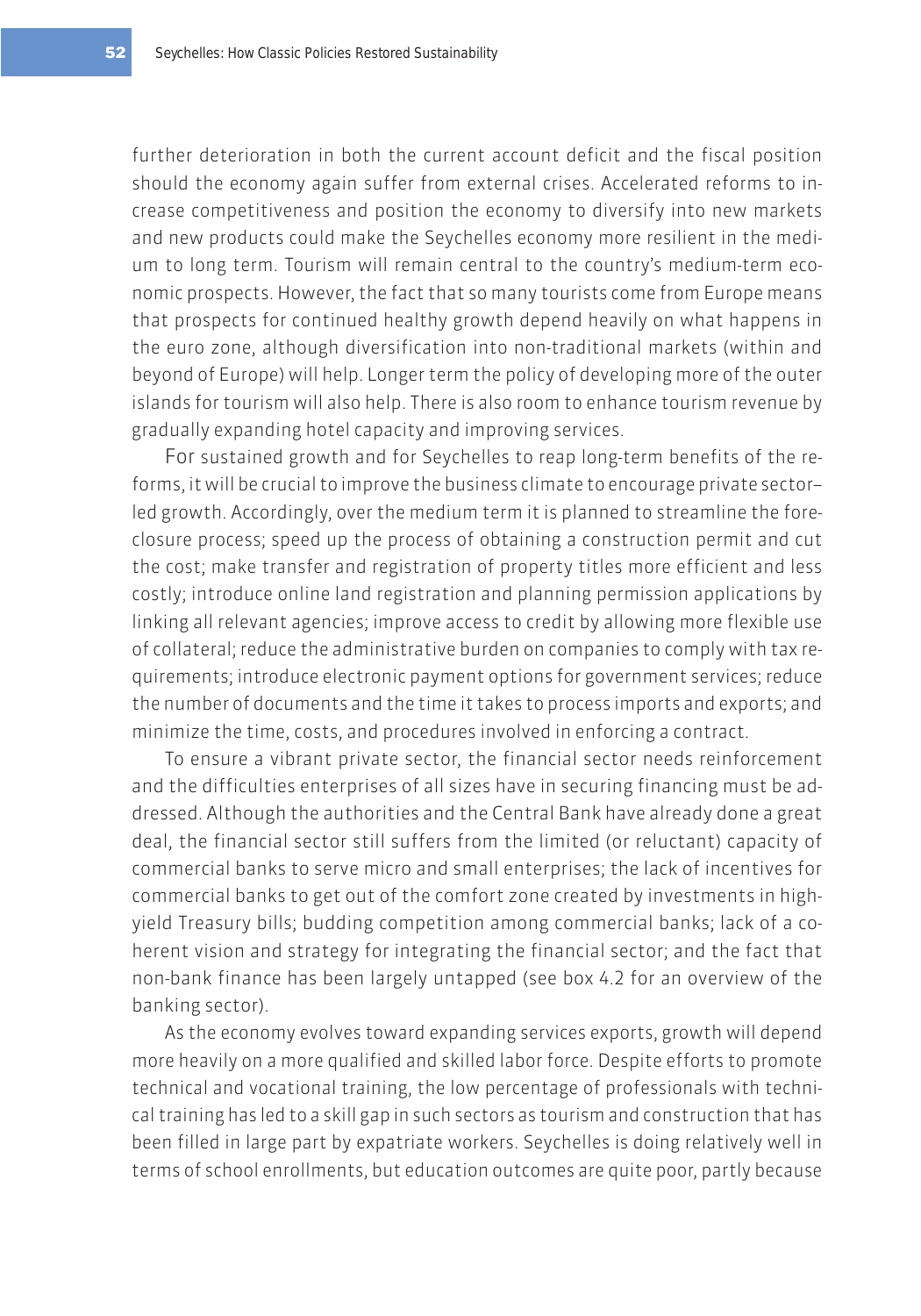#### **Box 4.1** Public Investment in Seychelles

In Seychelles, state involvement and management of investment in the last decade or so has had mixed results. On the one hand, there have been enormous achievements, such as the airport and the East Coast Land Reclamation Project; on the other, government has crowded out a private mortgage market, and there are persistent difficulties at the Public Utility Company [PUC].

Traditionally capital spending was planned as part of of a three-year rolling National Development Plan, which included a list of the investments required by all ministries and government entities. By 1994, the requests amounted to an unrealistic SR 1.5 billion—equivalent to 75 percent of GDP—up from annual public capital expenditures in 1990–94 averaging about SR 220 million a year, 10 percent of GDP. In 1995 the authorities decided to replace the National Development Plan with a rolling three-year public sector investment program (PSIP), which had a shorter list of projects chosen on the basis of affordability and priority. Given the endemic shortage of foreign exchange, priority was given to projects that could earn foreign currency.

Budgeted capital expenditure, after falling to just 7.7 percent of GDP in 1995, crept up in 1998–2000 as a share of GDP to 13.6 percent on average. The rise reflected the launch of a number of ambitious projects. The government also continued to channel funds to public housing, through direct construction and through construction loans to builders and households. Private investments included expansion of the tuna cannery and construction of the Orion Mall and luxury hotels. After 2002 budgeted capital expenditures declined as a share of GDP as the government tried to smooth outlays to relieve its balance of payments and external reserve problems.

**The East Coast Land Reclamation Project:** The first phase of the ECP had started in 1985 with land close to the Mahé airport; the second phase, begun in 1991, involved the recovery of land north of the airport. The total cost for dredging and other activities was about US\$30 million; official export agencies financed some of the dredging. The third phase of the ECP, launched in 1999, was the largest public sector project in the country's history. It aimed to reclaim 360 hectares off the northeastern coast of Mahé Island, including the new Ile Perseverance, Ile Aurore, Eden Island, and Romainville Island. For the last three islands, the project relied on private sector involvement.

**Housing:** The constitution enshrines access to housing as a basic right for the Seychellois. The government has always provided some housing; a recent estimate indicates that out of a stock of 28,000 units, the government rents 4,750 units (about 17 percent). About 66 percent of the private housing units in the country are owneroccupied and the rest are rentals. Since 2008, the main public housing project, on Ile Perseverance, is to build about 2,050 units; through 2011 478 units had been completed and assigned.

**The Public Utility Company:** PUC has long received capital grants from the budget because its own revenues barely covered operating costs. Delays in passing on to consumers the increases in fuel costs since 2008 have squeezed PUC margins. In 2011 and 2012, electricity tariffs for commercial users were raised significantly, but increases for households were capped at a cumulative 15 percent. The water sector, the pipes of which need substantial upgrading to cut down on water losses, will benefit in 2013–17 from European Investment Bank loans of about US\$40 million, with accompanying technical assistance. A seven-year phased rebalancing of household and commercial tariffs to achieve a more efficient energy market, is scheduled to start in 2013.

there is little incentive for good teachers (including foreigners) to stay in the system. It will be critical to enhance educational facilities.<sup>25</sup> Education, including education beyond skill development, is among the highest priorities in the Seychelles.

<sup>25</sup> Results of exams for the Cambridge International General Certificate of Secondary Education (IGCSE) are not good, particularly in science.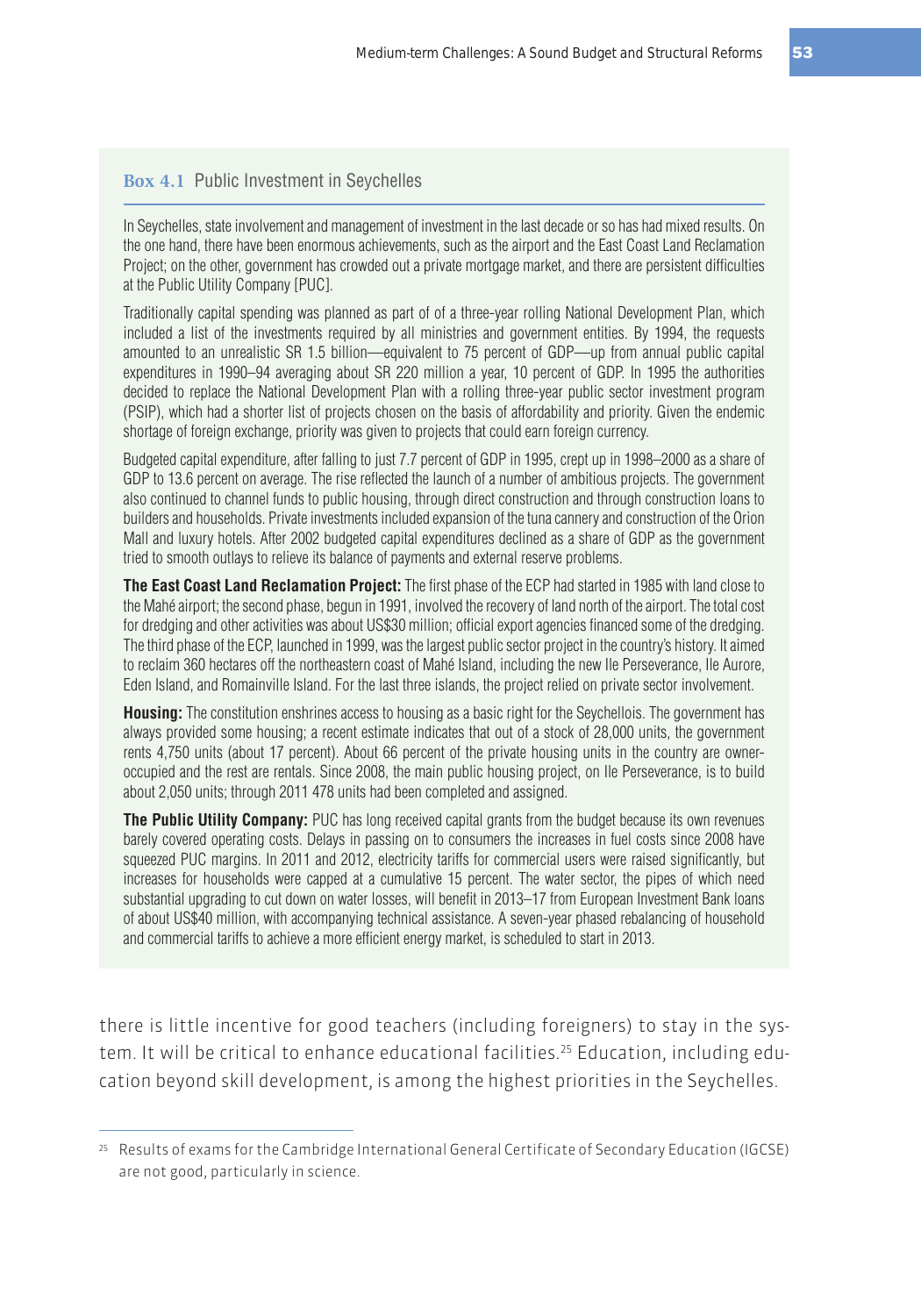## **Box 4.2** Banking Sector Developments

The Seychelles banking system comprises seven commercial banks; the state-controlled Development Bank of Seychelles (DBS); the state-owned Seychelles Savings Bank; and the state-owned Housing Finance Corporation (HFC). Total deposits at the end of 2011 were SR 6.9 billion, 55 percent of GDP; broad money, including currency in circulation, constituted 60 percent of GDP. The ratio of broad money to GDP (bank deposits and currency in circulation) rose steadily through the 1990s and peaked at 110 percent at the end of 2003 (Figure A), because of large government deficits in the 1990s and increased bank holdings of treasury bills, imposed by the government through a liquidity ratio. The broad money–GDP ratio then fell to about 68 percent at the end of 2007, as the government debt held by commercial banks and the Central Bank fell. The devaluation in 2008–09, which accelerated inflation, brought the ratio down by another 10 percentage points.

As a share of GDP, net bank credit to the government from the Central Bank and commercial banks grew steadily through the 1990s, reaching 105 percent

in 2002–03 as the government established a liquidity reserve requirement that banks had to meet by purchasing T-bills. This requirement was raised in 1998 to 70 percent of deposit liabilities. Liberalization in 2002–03 and reduction of the deficit rapidly reduced the government paper held by banks as government domestic debt fell. Credit to the economy as a share of GDP grew steadily through the 1990s and 2000s but peaked at just 33 percent of GDP in 2008 (Figure B) low in relation to other middle-income countries. After the devaluation of 2008, the ratio declined.

Traditionally, the high exposure of banks to government securities undermined their incentives to cut lending rates (as did prudent lending standards). With devaluation in November 2008 and the following months, and the concomitant surge in interest rates on T-bills rates to above 20 percent, bank profits also surged. By mid-2009 the T-bill rate had fallen below 10 percent and slid further to below 5 percent in 2010 as the government budget balance moved to surplus and far fewer T-bills were issued. In these circumstances, it was natural that banks would become more active in lending to businesses and households. To protect their margins in 2010 and 2011, banks were reluctant to cut the lending rate, which declined only slightly, from 12 percent at the end of 2010 to 11.3 percent a year later (a rate equivalent to almost 8 percent in real terms). Credit to the economy, which peaked in 2008 (Figure B), shrank in 2009. Although it reversed in 2010 and 2011, by the end of 2011 it was only 18 percent above the amount at the end of 2008, while nominal GDP had risen by 39 percent.

## Figure B4.2.A GDP, 1990–2011



Source: Central Bank of Seychelles.

## Figure B4.2.B Credit to the Economy,



Source: Central Bank of Seychelles.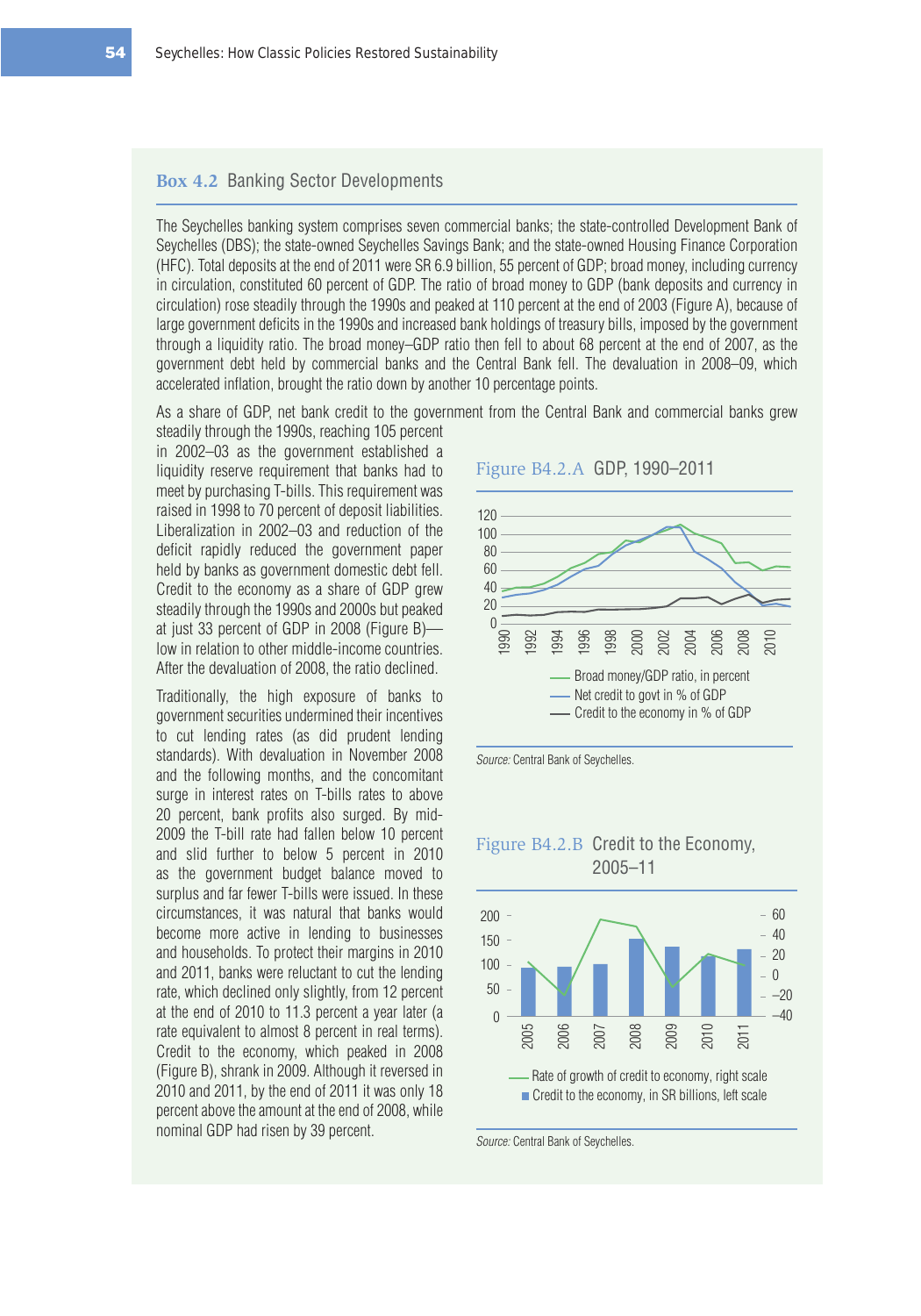To meet the economy's human resource requirements, Seychelles promotes vocational, managerial, and service skills, and since 2008 it has emphasized early childhood development and tertiary education. Among immediate tasks the country needs to undertake are better utilizing teachers by increasing current pupil-to-teacher ratios; reviewing current limits on class size; increasing teacher-pupil contact hours; and minimizing teacher absenteeism. In the medium term, priorities are to make education planning, policy, and management more efficient and effective, and set up an education management information system. Gradual expansion of secondary and tertiary facilities and those for professional qualifications are envisaged, with private participation.

A first-class health system is also critical to a robust labor force. Seychelles has significant achievements in the health sector and has largely achieved the Millennium Development health goals.<sup>26</sup> Over the years, Seychelles has built up a robust network of primary care facilities and has achieved virtually universal coverage of services, which are accessible to the community. Facility-based services are complemented with school health program and home visits. However, while the constitution grants free access only to primary care services, in practice all services are provided free of charge, raising questions about long-term fiscal sustainability and efficiency.27 While the number of patients treated abroad is declining, the cost per overseas treatment is increasing.

There is room to both improve the system and reduce costs by, for example, reinforcing the referral system between the satellite health centers and regional centers; task-shifting—specifically, allowing nurses to provide basic services at the lower level; and defining the service package to be provided at the different levels of service delivery. Another challenge is that recently, noncommunicable diseases, injuries, and mental health problems have been the main causes of death. Contraceptive use is low, teen pregnancy is a major issue, $28$  and the prevalence of

<sup>26</sup> Infant mortality was 14 per 1,000 live births, and for many years, Seychelles has recorded zero maternal mortality. Skilled health personnel attend close to 100 percent of births, and over 99 percent of women receive prenatal care.

<sup>&</sup>lt;sup>27</sup> "The state recognizes the right of every citizen to protection of health and to the enjoyment of the highest attainable standards of physical and mental health, and with a view to ensuring the effective exercise of this right, the state undertakes: a) To take steps to provide for free primary health care in state institutions for all its citizens; b) To take appropriate measures to prevent, treat and control epidemic, endemic and other diseases; c) To take steps to reduce infant mortality and promote the healthy development of the child; d) To promote individual responsibility in health matters; e) To allow, subject to such supervision and conditions as are necessary in a democratic society, for the establishment of private medical services" (Article 29, Constitution of the Republic of Seychelles, pp. 33–34, 1994).

<sup>28</sup> Thirty-two percent of all first pregnancies occur among those aged 15–19.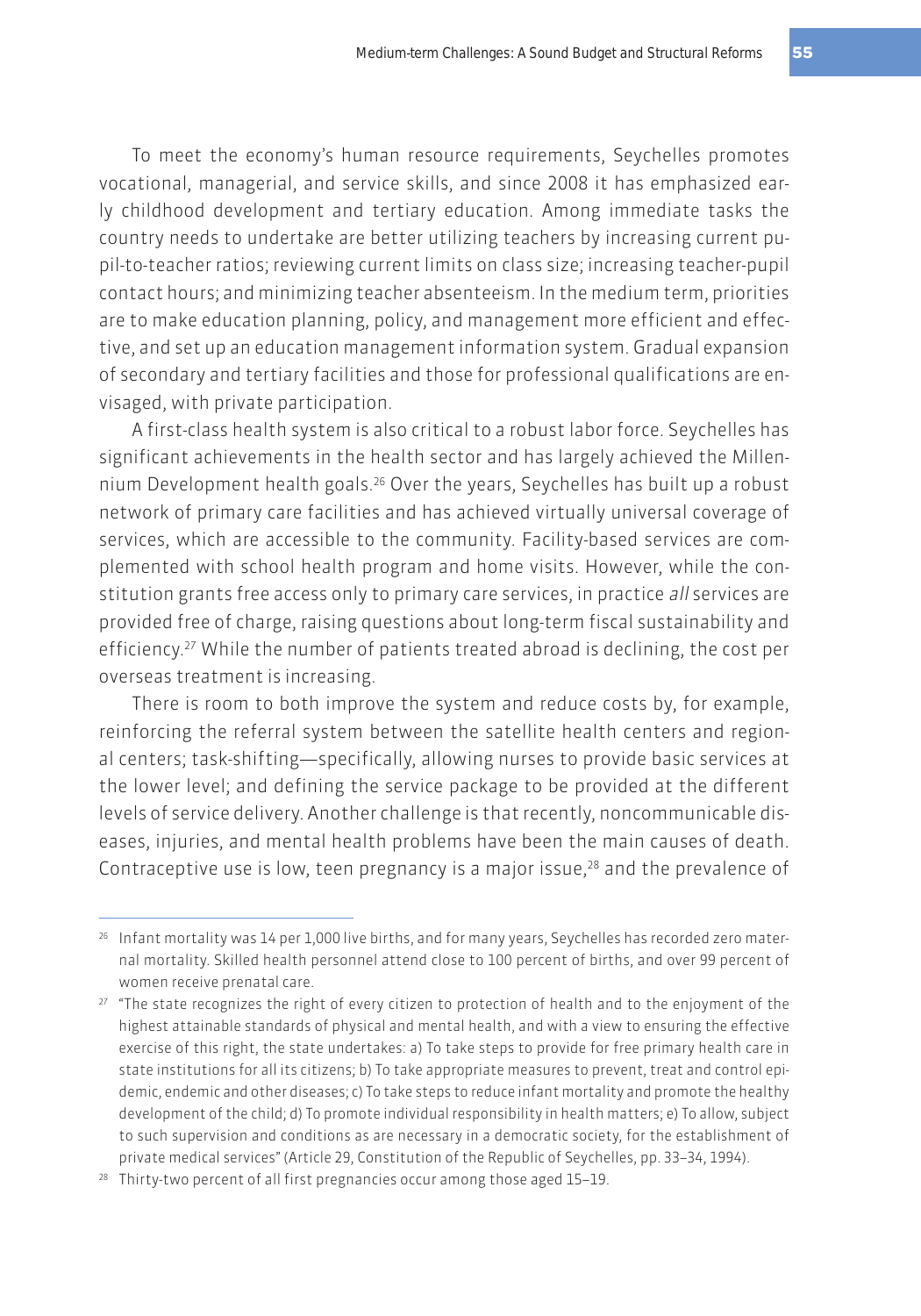HIV-AIDS continues to rise. Private health services may expand alongside public services over the longer term.

Improving efficiency and governance will enhance the social protection system. Recently, policy and institutional changes, supported by better information technology, have improved governance and efficiency. Now Seychelles plans to streamline and tighten disability benefits and reduce incentives to remain listed as disabled. Although comprehensive and generous social protection and assistance helps the population respond to both aggregate and individual shocks and cushions the poor effectively against economic hardships, the system's efficiency and sustainability could improve through tighter monitoring, reduced discretion, and better targeting. Seychelles also has to tackle the long-term fiscal risks of its pension system, which are related to its generous benefits and limited contributions. This issue can be addressed by a combination of measures, such as a gradual increase in the contribution rate and refinement of the benefit formula and conditions for qualifying.

Reducing price distortions and ill-targeted subsidies and fostering competition will help build up the housing finance sector. There is significant overlap between the Housing Finance Corporation (HFC) market and that of private financiers. Considering HFC's subsidized interest rates, the overlap means consumers are not motivated to see home financing from the private sector, so the private sector is not motivated to provide it. Consumers also face affordability problems: only 5 percent of households earn the requisite SR 15,000–20,000 a month required to access mortgage financing of SR 750,000–SR 1,000,000. Housing finance policies should target service to the vulnerable (for example, the aged, those unable to secure employment, and disabled people); low-income households (such as those headed by single parents and people in very low-wage employment); and middle-income, first-time homebuyers (such as double-income young couples wishing to purchase their first home).

Recent exploration for oil has mainly confined to acquiring seismic data. If exploration succeeds and exploitation takes off over the next five to seven years, the impact on the small Seychelles economy (GDP of about US\$900 million) would be dramatic. Government revenue generated from the royalties and taxes of a single petroleum project could range from US\$500 million to US\$2 billion annually for 10–15 years. Seychelles has started to put in place the necessary structures and frameworks for managing oil revenues, including legal and fiscal. The government also intends to commit to transparency by adopting the Extractive Industry Transparency Initiative (EITI) principles. Longer term, when oil production starts, the dynamics of the economy may change.

Overall, keeping to a satisfactory growth path will require a careful balance between prudent budgetary policy and support for priority investments in a climate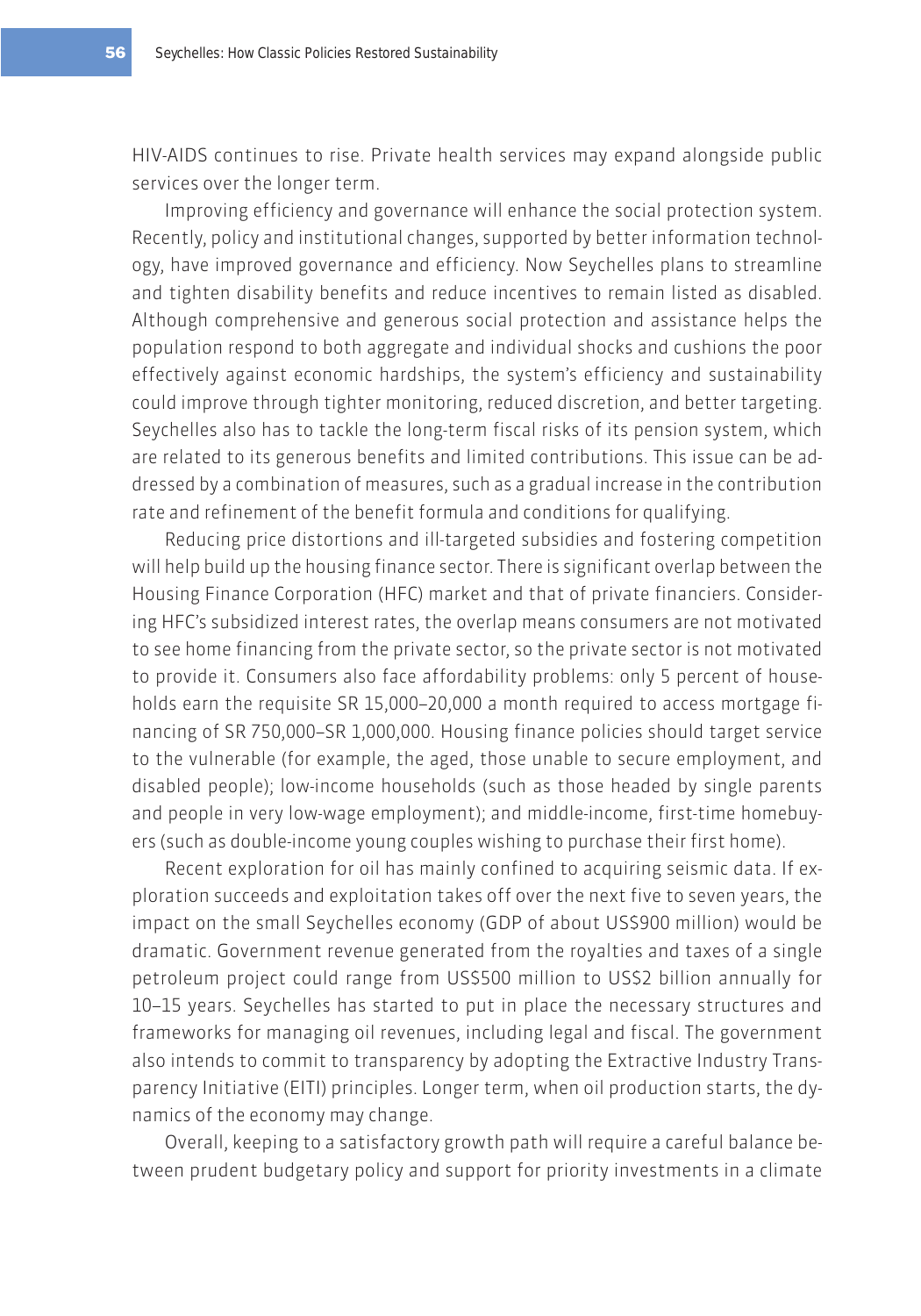conducive to active private sector involvement and risk-taking. Although the path may not be easy, eliminating the exchange and trade restrictions that prevailed before the reform of 2008, resolution of the debt overhang, and closer integration with the world economy all enormously increase the chances that Seychelles can move forward successfully. The Seychelles experience constitutes an example of how eliminating restrictive policy regimes, adopting sound macroeconomic policies, and moving forcefully on structural reforms can unleash energies and revive prospects for economic growth relatively quickly.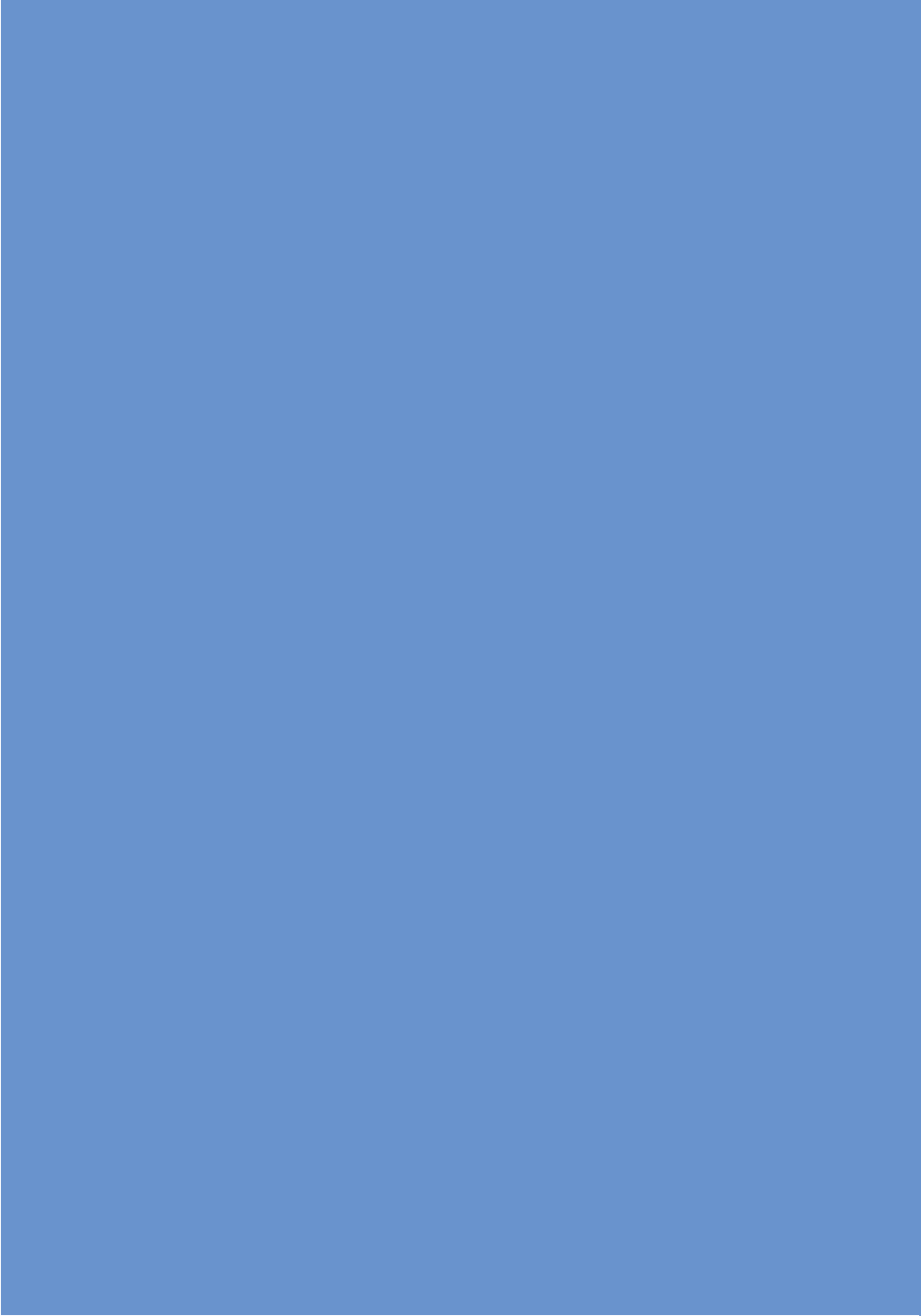## Lessons from the Seychelles **Experience**

**5**

T he secret of the successful Seychelles reform was the very high degree of ownership of the reform package and the coherence and speed at which the complete package of reforms was put in place.

One of the major lessons learned is that reform is painful and ultimately the economy must be brought back to economic fundamentals. That is why it is preferable that crises be prevented by adherence to prudent fiscal and debt policy and by moving early to address any structural impediments to long-term sustainability.

If a crisis does arise, it should be used as an opportunity to do as much as possible as soon as possible. Delaying reforms will only cause more damage. Dragging out major changes once the heat is off will compromise any hard-won gains.

Another important lesson is that the results are seen only when the critical mass of reforms is completed. The benefits are not a linear function of reform. Incremental reforms made slowly are difficult to sustain because results are not visible, so political support fades with time.

Another key lesson is that even when their fiscal trajectories are unsustainable, countries can still find financial intermediaries willing to help them—but they need to be careful when trying to fill big holes not to dig bigger holes.

A combination of factors and policy measures made the Seychelles transition from crippling debt to economic stability a success—among them clear objectives and priorities, leadership and political commitment, support of both stakeholders and the people of Seychelles, evidence-based policy making, and assistance from multilateral institutions and the donor community. The following sections distill lessons learned from the way the crisis built and the subsequent reforms in Seychelles.

Assess the situation realistically and design a complete reform package: The reforms worked well because the new program was clearly based on an accurate assessment of the situation. The authorities and agencies like the IMF and the World Bank had a solid basis of actual facts to work with. This permitted a careful, realistic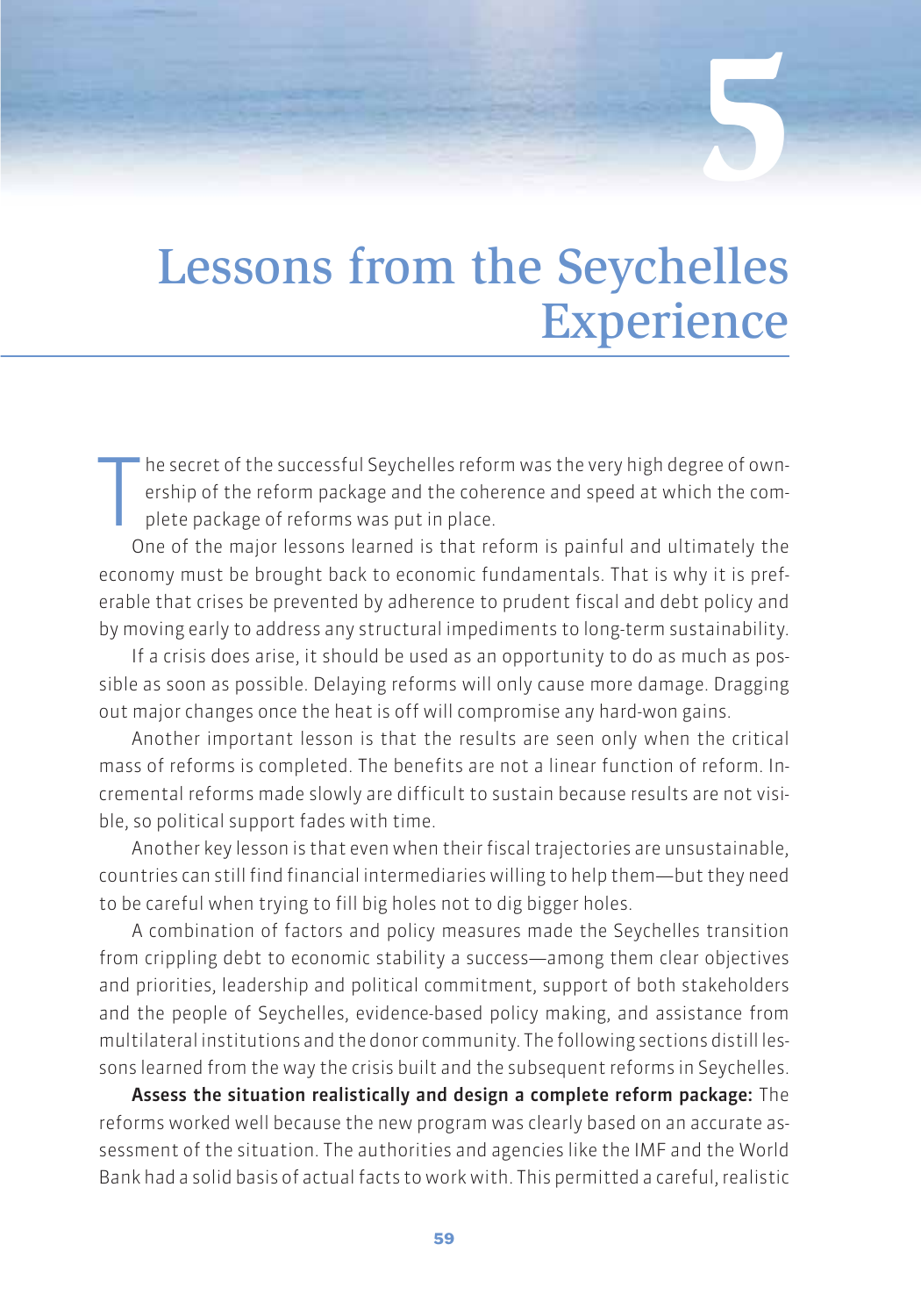evaluation of economic problems and possible solutions. The evidence made it possible to target the most important problems immediately and pursue solutions in a coherent and coordinated way.

In the Seychelles this approach meant, among other things, that fiscal policy had to be completely recast to generate a large primary surplus and support a float of the currency, which was necessary to achieve a real depreciation, anchored by a new and untested monetary policy. Unlike earlier partial reforms, in this instance the authorities worked first with a team of experts from the IMF and later from the World Bank and other partners as well to put in place a comprehensive package of measures.

Build strong ownership and explore homegrown solutions through partnerships and communication: It is critical that all the players support reform. The political hierarchy, the top technical people within the state apparatus, and the most influential members of the private sector must understand the necessity of the reform program and offer unconditional support. Only when all the political elements are convinced of the need for reform and the value of the action plan, is it possible to get the public fully on board and support galvanized. And only then will the planned actions be supported and defended. That synergy is often achieved through dialogue, participatory planning, and well-articulated implementation and monitoring of reforms.

In Seychelles, President James Michel, then-Finance Minister Danny Faure, and other prominent persons were fully committed to complete reform. Each and every reform measure, no matter how small, was carefully explained to as many people as possible. When measures were to be announced was also thought through carefully. As soon as decisions were taken but before they led to action, , signals were given about what would happen, followed by formal announcement about the about the details. This process allowed the population to anticipate and plan accordingly and kept expectations realistic. It is far preferable to under-promise and over-deliver than over-promise and under-deliver.

Call in international experts for assistance: In asking how to get out of a crisis, important related questions are what and how much to do—and whether whatever is done will eventually lead to better economic conditions. Institutions like the IMF and the World Bank can draw on experiences with other countries table that can help to build confidence that reforms will work.

As soon as they realized Seychelles needed support to recover from decades of failed policies, the authorities held frank discussions first with the IMF and soon afterward with other partners. Although there was considerable skepticism in the international arena, the IMF became a forceful advocate, and its advocacy rallied support from other partners.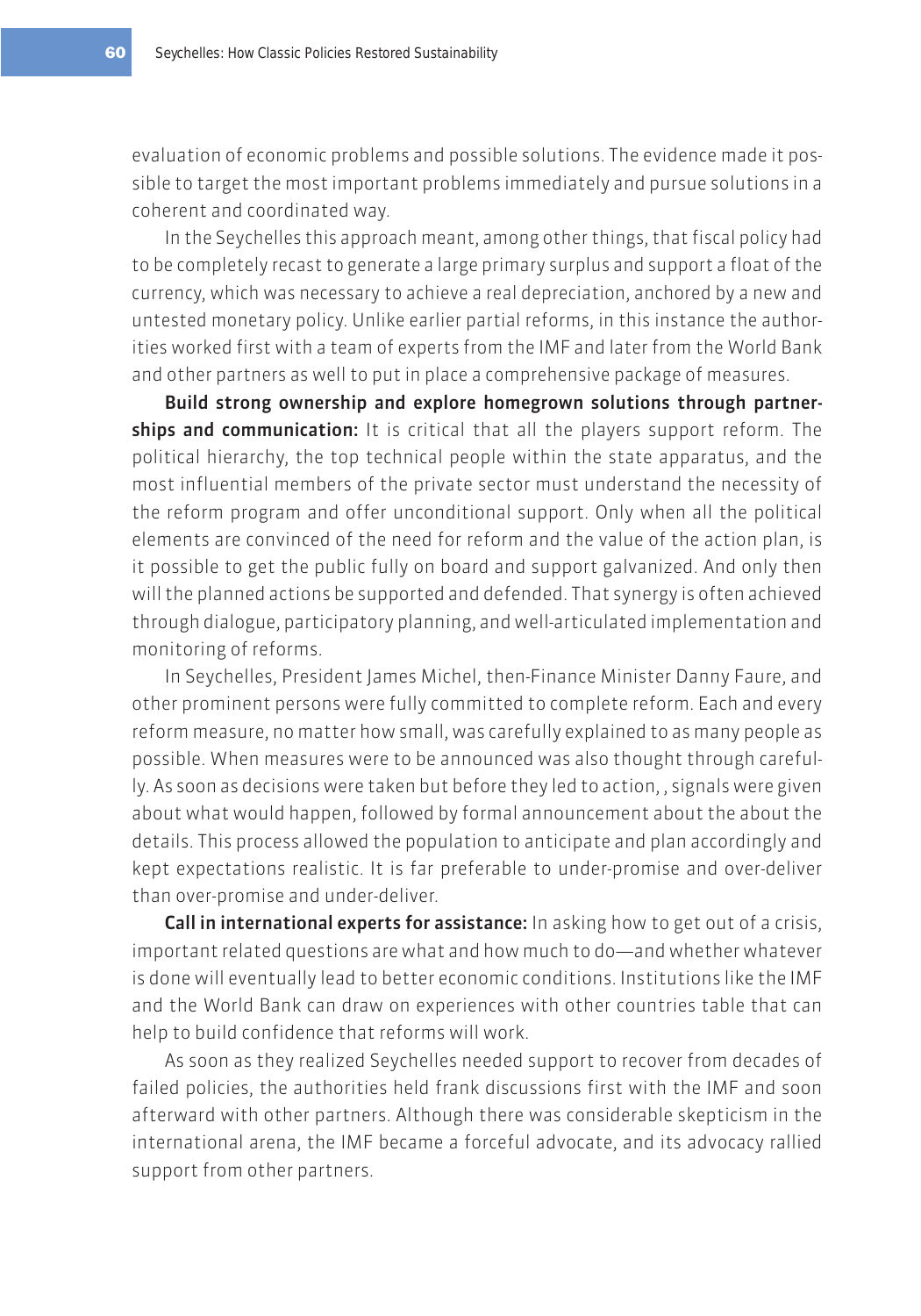The IMF provided extensive technical support on the monetary, exchange, and financial supervision; management of public debt; and debt restructuring. Significant technical assistance on tax administration, tax policy reform, and public financial management also proved valuable. The support was so extensive that some thought it was excessive. The IMF had a technical and financial assistance package, covering a range of monetary and financial issues, long before the reforms were launched, and it had people on site for the currency float. The main banks were stress-tested before the reforms to ensure that the financial system would survive the transformation. The World Bank provided assistance to clarify how the public expenditure system functioned and worked with the authorities to improve governance and efficiency. The authorities also benefited greatly from lobbying by other partners, which helped attract international support.

Seychelles found multilateral institutions almost indispensable in fostering support for its reforms and for debt restructuring. Often external creditors require a third-party assessment before they agree to requested conditions. In fact, the most important consideration is to ascertain whether the reforms will succeed in laying the foundation for debt sustainability.

Multilaterals also help raise credibility locally level. The public is comforted to see large organizations associating themselves with a reform. The technical input from such organizations is also an element that helps to build local skills as well as local foster ownership. In challenging economic times, having local staff trained in public finance and macroeconomic management can ensure not only good performance but sustained initiative and agility.

Support technical staff and encourage teamwork: Reforms must be championed, and those willing to stick their necks out need to be supported and applauded. Initially reforms usually require structural changes, followed by institutional changes. Institutional change is often the more difficult; in some organizations reformers need to tackle influential senior personnel and in others the way business is conducted.

In the end, all changes proposed must be consistent with the country's macroeconomic reform program and with the need for financial stability and fiscal prudence. It may seem simpler at the most senior level to ease into tackling professional incompetence, corruption, or misconduct or simply ignore what may be wrong—but taking the easy course will erode the technical drive to lead change and thus undermine reform efforts and ultimate success.

Those implementing reforms must be motivated, well trained, and fully familiar with their responsibilities. Reform means change, and change demands extra energy to maintain forward momentum and fight the temptation to fall back on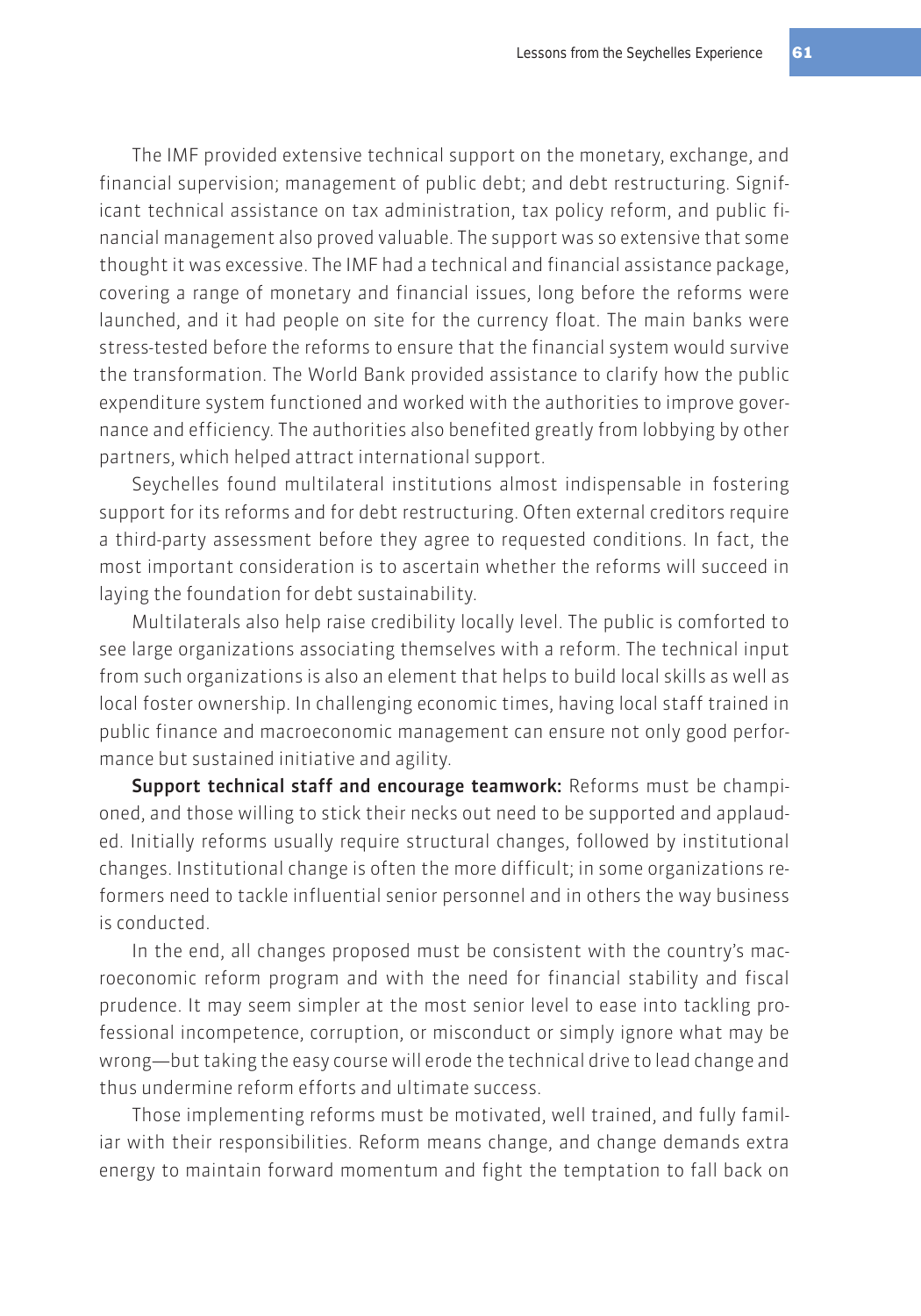old practices. Energy for reform can be sustained only if all of those charged with getting change through operate in harmony and complement one another's efforts. Teamwork matters particularly at the institutional level to ensure that messages related to reforms are consistent.

In seeking debt relief, keep the process transparent and make sure that the burdens are shared equitably: To convince creditors about the need for debt "haircuts," equitable treatment of all is vital. No creditor wants to sacrifice for another creditor. One point to be made is that although creditors lose an asset, the borrower is also making a sacrifice (the reform process itself), and thus all parties can be assured of a better future.

In fostering trust and encouraging debt relief, it is crucial that for all creditors be aware of how other creditors are being treated. Countries are encouraged to release to the public the terms of renegotiated loans and to ensure consistency in how successor conditions are applied.

The 2008 financial crisis remind everyone in the financial world and beyond of stark realities, such as the limited options open to countries stricken by a debt overhang. Seychelles, with a debt-to-GDP ratio of almost 150 percent, and much of its debt owed to non–Paris Club creditors, was a clear demonstration of willingness to compromise on the part of all parties.

Obviously, it is possible to make the case for writing off some debt and rescheduling the balance, but the story underpinning that case must be credible. Ultimately all institutions make decisions to minimize their losses. The Seychelles experience with sovereign debt restructuring has made it possible today to present options that are well-supported, particularly by multilateral creditors, and backed by a borrower's proven record of reform.

The world's large institutions, among them the Paris Club, understand and support heavily indebted countries that have the will to undertake real reform and are committed ultimately to debt sustainability. For instance the Paris Club applied the Evian Approach, which had not traditionally been applied to middle-income countries like Seychelles. The support of multilateral institutions—the IMF, World Bank and the African Development Bank—was vital in paving the way for the Paris Club to write off 45 percent of Seychelles' debt.